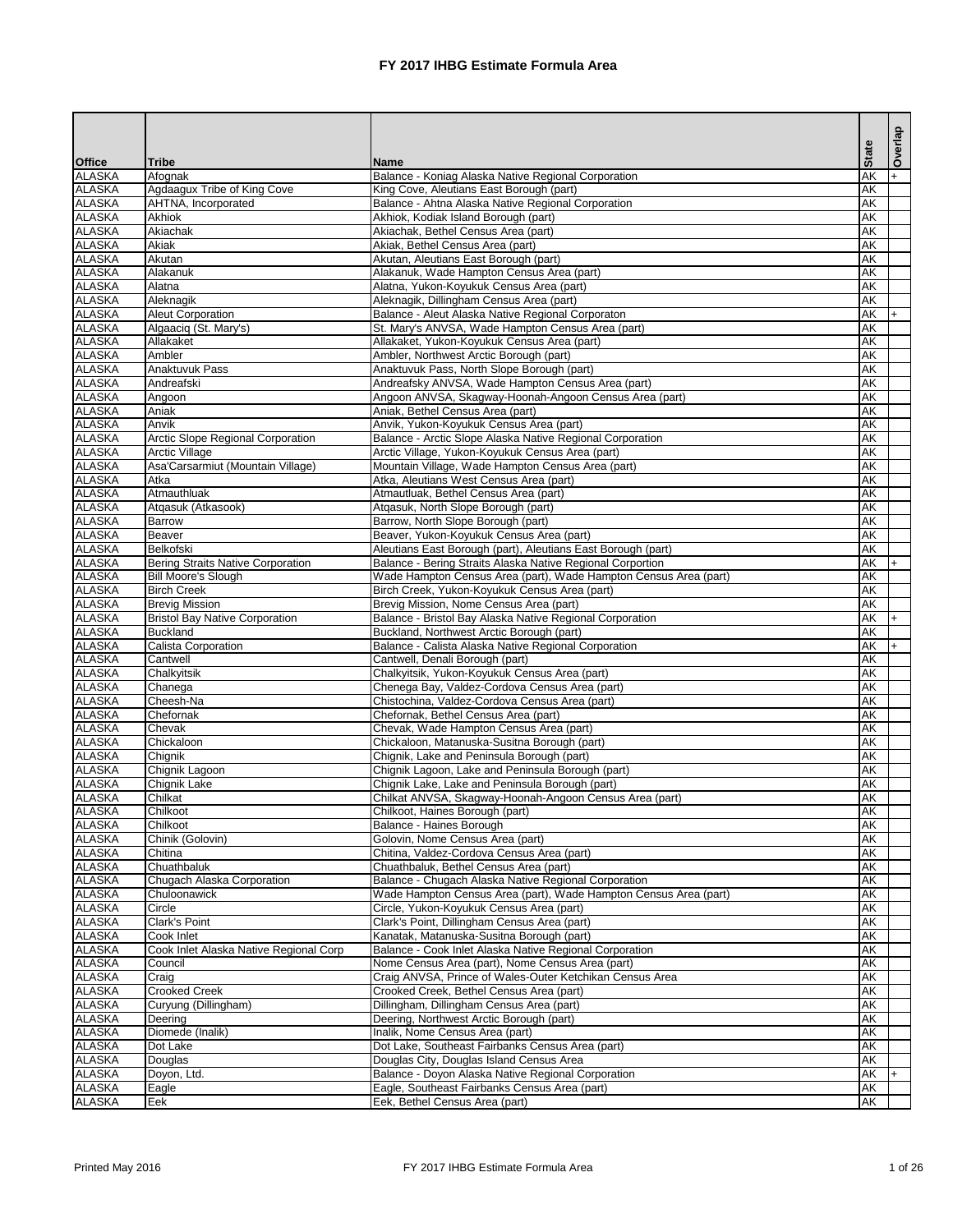|                                |                                     |                                                                                                           |                        | Overlap |
|--------------------------------|-------------------------------------|-----------------------------------------------------------------------------------------------------------|------------------------|---------|
| <b>Office</b>                  | <b>Tribe</b>                        | <b>Name</b>                                                                                               | <b>State</b>           |         |
| <b>ALASKA</b>                  | Egegik                              | Egegik, Lake and Peninsula Borough (part)                                                                 | <b>AK</b>              |         |
| <b>ALASKA</b>                  | Eklutna                             | Eklutna, Anchorage Municipality (part)                                                                    | <b>AK</b>              |         |
| <b>ALASKA</b>                  | <b>Ekuk</b>                         | Dillingham Census Area (part), Dillingham Census Area (part)                                              | <b>AK</b>              |         |
| <b>ALASKA</b>                  | Ekwok                               | Ekwok, Dillingham Census Area (part)                                                                      | <b>AK</b>              |         |
| <b>ALASKA</b><br><b>ALASKA</b> | Elim<br>Emmonak                     | Balance - Nome Census Area<br>Emmonak, Wade Hampton Census Area (part)                                    | <b>AK</b><br><b>AK</b> |         |
| <b>ALASKA</b>                  | Evansville (Bettles Field)          | Evansville, Yukon-Koyukuk Census Area (part)                                                              | <b>AK</b>              |         |
| <b>ALASKA</b>                  | Eyak                                | City of Cordova, City of Cordova                                                                          | <b>AK</b>              |         |
| <b>ALASKA</b>                  | Eyak                                | Eyak ANVSA, Valdez-Cordova Census Area (part)                                                             | <b>AK</b>              |         |
| <b>ALASKA</b>                  | <b>False Pass</b>                   | False Pass, Aleutians East Borough (part)                                                                 | <b>AK</b>              |         |
| <b>ALASKA</b>                  | Fort Yukon                          | Fort Yukon, Yukon-Koyukuk Census Area (part)                                                              | <b>AK</b>              |         |
| <b>ALASKA</b>                  | Gakona                              | Gakona ANVSA, Valdez-Cordova Census Area (part)                                                           | <b>AK</b>              |         |
| <b>ALASKA</b><br><b>ALASKA</b> | Galena (Louden Village)<br>Gambell  | Galena, Yukon-Koyukuk Census Area (part)<br>Gambell, Nome Census Area (part)                              | <b>AK</b><br><b>AK</b> |         |
| <b>ALASKA</b>                  | Georgetown                          | Georgetown, Bethel Census Area (part)                                                                     | <b>AK</b>              |         |
| <b>ALASKA</b>                  | Goodnews Bay                        | Goodnews Bay, Bethel Census Area (part)                                                                   | <b>AK</b>              |         |
| <b>ALASKA</b>                  | Grayling                            | Grayling, Yukon-Koyukuk Census Area (part)                                                                | <b>AK</b>              |         |
| <b>ALASKA</b>                  | Gulkana                             | Gulkana, Valdez-Cordova Census Area (part)                                                                | <b>AK</b>              |         |
| <b>ALASKA</b>                  | Hamilton                            | Wade Hampton Census Area (part), Wade Hampton Census Area (part)                                          | <b>AK</b>              |         |
| <b>ALASKA</b>                  | <b>Healy Lake</b>                   | Healy Lake, Southeast Fairbanks Census Area (part)                                                        | <b>AK</b>              |         |
| <b>ALASKA</b>                  | <b>Holy Cross</b>                   | Holy Cross, Yukon-Koyukuk Census Area (part)                                                              | <b>AK</b>              |         |
| <b>ALASKA</b><br><b>ALASKA</b> | Hoonah<br><b>Hooper Bay</b>         | Hoonah, Skagway-Hoonah-Angoon Census Area (part)<br>Hooper Bay, Wade Hampton Census Area (part)           | <b>AK</b><br><b>AK</b> |         |
| <b>ALASKA</b>                  | Hughes                              | Hughes, Yukon-Koyukuk Census Area (part)                                                                  | AK                     |         |
| <b>ALASKA</b>                  | Huslia                              | Huslia, Yukon-Koyukuk Census Area (part)                                                                  | <b>AK</b>              |         |
| <b>ALASKA</b>                  | Hydaburg                            | Hydaburg, Prince of Wales-Outer Ketchikan Census Area                                                     | <b>AK</b>              |         |
| <b>ALASKA</b>                  | Igiugig                             | Igiugig, Lake and Peninsula Borough (part)                                                                | <b>AK</b>              |         |
| <b>ALASKA</b>                  | Iliamna                             | Iliamna, Lake and Peninsula Borough (part)                                                                | <b>AK</b>              |         |
| <b>ALASKA</b>                  | lqurmuit                            | Russian Mission, Wade Hampton Census Area (part)                                                          | <b>AK</b>              |         |
| <b>ALASKA</b><br><b>ALASKA</b> | <b>Ivanof Bay</b>                   | Ivanof Bay, Lake and Peninsula Borough (part)                                                             | <b>AK</b><br><b>AK</b> |         |
| <b>ALASKA</b>                  | Kaguyak<br>Kake                     | Balance - Koniag Alaska Native Regional Corporation<br>Kake ANVSA, Wrangell-Petersburg Census Area (part) | <b>AK</b>              |         |
| <b>ALASKA</b>                  | Kaktovik                            | Kaktovik, North Slope Borough (part)                                                                      | <b>AK</b>              |         |
| <b>ALASKA</b>                  | Kalskag                             | Kalskag, Bethel Census Area (part)                                                                        | <b>AK</b>              |         |
| <b>ALASKA</b>                  | Kaltag                              | Kaltag, Yukon-Koyukuk Census Area (part)                                                                  | AK                     |         |
| <b>ALASKA</b>                  | Kanatak                             | Minimum Needs                                                                                             | <b>AK</b>              |         |
| <b>ALASKA</b>                  | Karluk                              | Karluk, Kodiak Island Borough (part)                                                                      | <b>AK</b>              |         |
| <b>ALASKA</b>                  | Kasaan                              | Kasaan ANVSA, Prince of Wales-Outer Ketchikan Census Area                                                 | <b>AK</b>              |         |
| <b>ALASKA</b><br><b>ALASKA</b> | Kasigluk<br>Kenaitze                | Kasigluk, Bethel Census Area (part)<br>Kenaitze, Kenai Peninsula Borough (part)                           | <b>AK</b><br><b>AK</b> |         |
| <b>ALASKA</b>                  | Ketchikan                           | Balance - Ketchikan Gateway Borough                                                                       | <b>AK</b>              |         |
| <b>ALASKA</b>                  | Kiana                               | Kiana, Northwest Arctic Borough (part)                                                                    | <b>AK</b>              |         |
| <b>ALASKA</b>                  | King Island                         | Balance - Nome Census Area                                                                                | AK                     |         |
| <b>ALASKA</b>                  | King Salmon                         | Balance - Bristol Bay Alaska Native Regional Corporation                                                  | <b>AK</b>              |         |
| <b>ALASKA</b>                  | Kipnuk                              | Kipnuk, Bethel Census Area (part)                                                                         | <b>AK</b>              |         |
| <b>ALASKA</b>                  | Kivalina                            | Kivalina, Northwest Arctic Borough (part)                                                                 | <b>AK</b>              |         |
| <b>ALASKA</b>                  | Klawock                             | Klawock ANVSA, Prince of Wales-Outer Ketchikan Census Area                                                | <b>AK</b><br><b>AK</b> |         |
| <b>ALASKA</b><br><b>ALASKA</b> | Kluti Kaah (Copper Center)<br>Knik  | Copper Center, Valdez-Cordova Census Area (part)<br>Knik ANVSA, Matanuska-Susitna Borough (part)          | <b>AK</b>              |         |
| <b>ALASKA</b>                  | Kobuk                               | Kobuk, Northwest Arctic Borough (part)                                                                    | <b>AK</b>              |         |
| <b>ALASKA</b>                  | Kokhanok                            | Kokhanok, Lake and Peninsula Borough (part)                                                               | <b>AK</b>              |         |
| <b>ALASKA</b>                  | Kongiganak                          | Kongiganak, Bethel Census Area (part)                                                                     | <b>AK</b>              |         |
| <b>ALASKA</b>                  | Koniag, Incorporated                | Balance - Koniag Alaska Native Regional Corporation                                                       | <b>AK</b>              |         |
| <b>ALASKA</b>                  | Kotlik                              | Kotlik, Wade Hampton Census Area (part)                                                                   | <b>AK</b>              |         |
| <b>ALASKA</b>                  | Kotzebue                            | Kotzebue, Northwest Arctic Borough (part)                                                                 | <b>AK</b>              |         |
| <b>ALASKA</b><br><b>ALASKA</b> | Koyuk<br>Koyukuk                    | Koyuk, Nome Census Area (part)<br>Koyukuk, Yukon-Koyukuk Census Area (part)                               | <b>AK</b><br><b>AK</b> |         |
| <b>ALASKA</b>                  | Kwethluk                            | Kwethluk, Bethel Census Area (part)                                                                       | <b>AK</b>              |         |
| <b>ALASKA</b>                  | Kwigillingok                        | Kwigillingok, Bethel Census Area (part)                                                                   | <b>AK</b>              |         |
| <b>ALASKA</b>                  | Kwinhagak (Quinhagak)               | Kwinhagak, Bethel Census Area (part)                                                                      | <b>AK</b>              |         |
| <b>ALASKA</b>                  | Larsen Bay                          | Larsen Bay, Kodiak Island Borough (part)                                                                  | <b>AK</b>              |         |
| <b>ALASKA</b>                  | Lesnoi (Woody Island)               | Balance - Koniag Alaska Native Regional Corporation                                                       | <b>AK</b>              |         |
| <b>ALASKA</b>                  | Levelock                            | Levelock, Lake and Peninsula Borough (part)                                                               | <b>AK</b>              |         |
| <b>ALASKA</b>                  | Lime Village                        | Bethel Census Area (part), Bethel Census Area (part)                                                      | <b>AK</b>              |         |
| <b>ALASKA</b><br><b>ALASKA</b> | Lower.Kalskag<br>Manley Hot Springs | Lower Kalskag, Bethel Census Area (part)<br>Manley Hot Springs, Yukon-Koyukuk Census Area (part)          | <b>AK</b><br><b>AK</b> |         |
| <b>ALASKA</b>                  | Manokotak                           | Manokotak, Dillingham Census Area (part)                                                                  | <b>AK</b>              |         |
| <b>ALASKA</b>                  | Marshall                            | Marshall, Wade Hampton Census Area (part)                                                                 | <b>AK</b>              |         |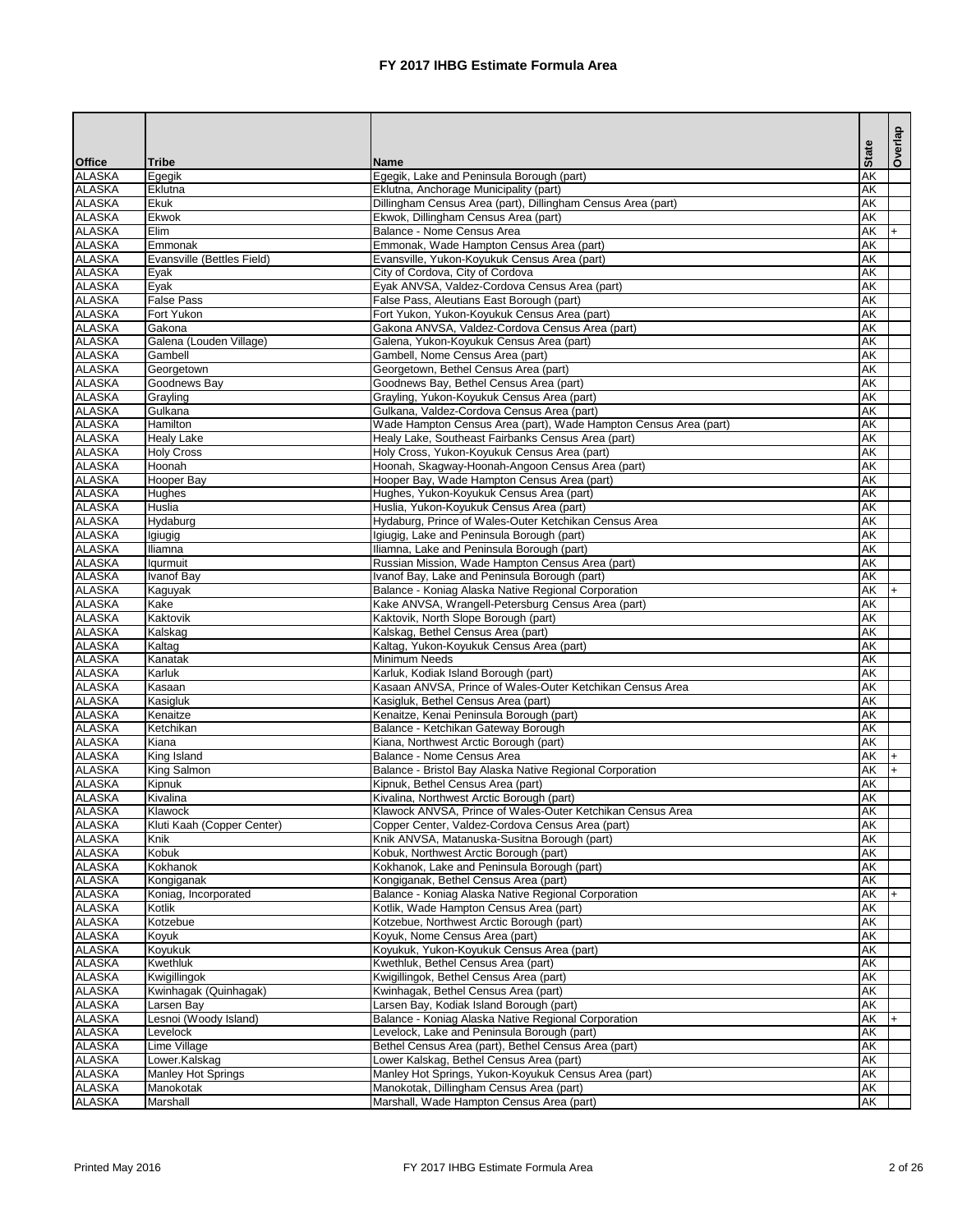|                                |                                         |                                                                                                                        |                        | Overlap |
|--------------------------------|-----------------------------------------|------------------------------------------------------------------------------------------------------------------------|------------------------|---------|
| <b>Office</b>                  | <b>Tribe</b>                            | <b>Name</b>                                                                                                            | <b>State</b>           |         |
| <b>ALASKA</b>                  | Mary's Igloo                            | Nome Census Area (part), Nome Census Area (part)                                                                       | <b>AK</b>              |         |
| <b>ALASKA</b>                  | <b>McGrath</b>                          | McGrath, Yukon-Koyukuk Census Area (part)                                                                              | <b>AK</b>              |         |
| <b>ALASKA</b>                  | <b>Mekoryuk</b>                         | Mekoryuk, Bethel Census Area (part)                                                                                    | <b>AK</b>              |         |
| <b>ALASKA</b><br><b>ALASKA</b> | Mentasta<br>Metlakatla (Annette Island) | Mentasta Lake, Valdez-Cordova Census Area (part)<br>Annette Island Reserve, Ketchikan Gateway Borough (part)           | <b>AK</b><br>AK        |         |
| <b>ALASKA</b>                  | Metlakatla (Annette Island)             | Annette Island Reserve, Prince of Wales-Outer Ketchikan Census Area                                                    | <b>AK</b>              |         |
| <b>ALASKA</b>                  | Minto                                   | Minto, Yukon-Koyukuk Census Area (part)                                                                                | <b>AK</b>              |         |
| <b>ALASKA</b>                  | <b>Naknek</b>                           | Naknek, Bristol Bay Borough (part)                                                                                     | <b>AK</b>              |         |
| <b>ALASKA</b>                  | <b>NANA Corporation</b>                 | Balance - NANA Alaska Native Regional Corporation                                                                      | <b>AK</b>              |         |
| <b>ALASKA</b>                  | Nanwelek (English Bay)                  | Nanwalek, Kenai Peninsula Borough (part)                                                                               | <b>AK</b>              |         |
| <b>ALASKA</b>                  | Napaimute                               | Bethel Census Area (part), Bethel Census Area (part)                                                                   | <b>AK</b>              |         |
| <b>ALASKA</b>                  | Napakiak                                | Napakiak, Bethel Census Area (part)                                                                                    | <b>AK</b>              |         |
| <b>ALASKA</b><br><b>ALASKA</b> | Napaskiak<br>Nelson Lagoon              | Napaskiak, Bethel Census Area (part)<br>Nelson Lagoon, Aleutians East Borough (part)                                   | <b>AK</b><br><b>AK</b> |         |
| <b>ALASKA</b>                  | Nenana                                  | Nenana, Yukon-Koyukuk Census Area (part)                                                                               | <b>AK</b>              |         |
| <b>ALASKA</b>                  | New Koliganek                           | New Koliganek, Dillingham Census Area (part)                                                                           | <b>AK</b>              |         |
| <b>ALASKA</b>                  | New Stuyahok                            | New Stuyahok, Dillingham Census Area (part)                                                                            | <b>AK</b>              |         |
| <b>ALASKA</b>                  | Newhalen                                | Newhalen, Lake and Peninsula Borough (part)                                                                            | <b>AK</b>              |         |
| <b>ALASKA</b>                  | Newtok                                  | Newtok, Bethel Census Area (part)                                                                                      | <b>AK</b>              |         |
| <b>ALASKA</b>                  | Nightmute                               | Nightmute, Bethel Census Area (part)                                                                                   | <b>AK</b>              |         |
| <b>ALASKA</b>                  | Nikolai                                 | Nikolai, Yukon-Koyukuk Census Area (part)                                                                              | <b>AK</b>              |         |
| <b>ALASKA</b>                  | Nikolski                                | Nikolski, Aleutians West Census Area (part)                                                                            | <b>AK</b>              |         |
| <b>ALASKA</b>                  | Ninilchik                               | Ninilchik, Kenai Peninsula Borough (part)                                                                              | AK                     |         |
| <b>ALASKA</b><br><b>ALASKA</b> | Noatak<br>Nome                          | Noatak, Northwest Arctic Borough (part)<br>Balance - Nome Census Area                                                  | <b>AK</b><br><b>AK</b> |         |
| <b>ALASKA</b>                  | Nondalton                               | Nondalton, Lake and Peninsula Borough (part)                                                                           | <b>AK</b>              |         |
| <b>ALASKA</b>                  | Noorvik                                 | Noorvik, Northwest Arctic Borough (part)                                                                               | <b>AK</b>              |         |
| <b>ALASKA</b>                  | Northway                                | Balance - Doyon Alaska Native Regional Corporation                                                                     | <b>AK</b>              |         |
| <b>ALASKA</b>                  | Northway                                | Northway, Southeast Fairbanks Census Area (part)                                                                       | <b>AK</b>              |         |
| ALASKA                         | Nuiqsut                                 | Nuigsut, North Slope Borough (part)                                                                                    | <b>AK</b>              |         |
| <b>ALASKA</b>                  | <b>Nulato</b>                           | Nulato, Yukon-Koyukuk Census Area (part)                                                                               | <b>AK</b>              |         |
| <b>ALASKA</b>                  | Nunakauyarmiut (Toksook Bay)            | Toksook Bay, Bethel Census Area (part)                                                                                 | <b>AK</b>              |         |
| <b>ALASKA</b>                  | Nunam Iqua (Sheldon's Point)            | Nunam Iqua, Wade Hampton Census Area (part)                                                                            | AK                     |         |
| <b>ALASKA</b><br><b>ALASKA</b> | Nunapitchuk<br>Ohogamiut                | Nunapitchuk, Bethel Census Area (part)<br>Wade Hampton Census Area (part), Wade Hampton Census Area (part)             | <b>AK</b><br>AK        |         |
| <b>ALASKA</b>                  | Old Harbor                              | Old Harbor, Kodiak Island Borough (part)                                                                               | <b>AK</b>              |         |
| <b>ALASKA</b>                  | Orutsararmuit (Bethel)                  | Bethel, Bethel Census Area (part)                                                                                      | <b>AK</b>              |         |
| <b>ALASKA</b>                  | Oscarville                              | Oscarville, Bethel Census Area (part)                                                                                  | <b>AK</b>              |         |
| <b>ALASKA</b>                  | Ouzinkie                                | Ouzinkie, Kodiak Island Borough (part)                                                                                 | AK                     |         |
| <b>ALASKA</b>                  | Paimiut                                 | Wade Hampton Census Area (part), Wade Hampton Census Area (part)                                                       | <b>AK</b>              |         |
| <b>ALASKA</b>                  | Pauloff Harbor Village                  | Balance - Aleut Alaska Native Regional Corporation                                                                     | AK                     |         |
| <b>ALASKA</b>                  | Pedro Bay                               | Pedro Bay, Lake and Peninsula Borough (part)                                                                           | <b>AK</b>              |         |
| <b>ALASKA</b><br><b>ALASKA</b> | Perryville                              | Perryville, Lake and Peninsula Borough (part)                                                                          | AK                     |         |
| <b>ALASKA</b>                  | Petersburg<br>Pilot Point               | Petersburg Census Area, Wrangell-Petersburg Census Area (part)<br>Pilot Point ANVSA, Lake and Peninsula Borough (part) | <b>AK</b><br><b>AK</b> |         |
| <b>ALASKA</b>                  | <b>Pilot Station</b>                    | Pilot Station, Wade Hampton Census Area (part)                                                                         | <b>AK</b>              |         |
| <b>ALASKA</b>                  | Pitka's Point                           | Pitkas Point, Wade Hampton Census Area (part)                                                                          | <b>AK</b>              |         |
| <b>ALASKA</b>                  | Platinum                                | Platinum, Bethel Census Area (part)                                                                                    | <b>AK</b>              |         |
| <b>ALASKA</b>                  | Point Hope                              | Point Hope, North Slope Borough (part)                                                                                 | <b>AK</b>              |         |
| <b>ALASKA</b>                  | Point Lay                               | Point Lay, North Slope Borough (part)                                                                                  | <b>AK</b>              |         |
| <b>ALASKA</b>                  | Port Graham                             | Port Graham, Kenai Peninsula Borough (part)                                                                            | <b>AK</b>              |         |
| <b>ALASKA</b>                  | Port Heiden                             | Port Heiden, Lake and Peninsula Borough (part)                                                                         | AK<br><b>AK</b>        |         |
| <b>ALASKA</b><br><b>ALASKA</b> | Port Lions<br>Portage Creek             | Port Lions, Kodiak Island Borough (part)<br>Portage Creek, Dillingham Census Area (part)                               | <b>AK</b>              |         |
| <b>ALASKA</b>                  | Qagan Tayagungin (Sand Point)           | Sand Point, Aleutians East Borough (part)                                                                              | <b>AK</b>              |         |
| <b>ALASKA</b>                  | Qawalangin (Unalaska)                   | Unalaska, Aleutians West Census Area (part)                                                                            | <b>AK</b>              |         |
| <b>ALASKA</b>                  | Rampart                                 | Rampart, Yukon-Koyukuk Census Area (part)                                                                              | <b>AK</b>              |         |
| <b>ALASKA</b>                  | <b>Red Devil</b>                        | Red Devil, Bethel Census Area (part)                                                                                   | <b>AK</b>              |         |
| <b>ALASKA</b>                  | Ruby                                    | Ruby, Yukon-Koyukuk Census Area (part)                                                                                 | <b>AK</b>              |         |
| <b>ALASKA</b>                  | Saint George                            | St. George, Aleutians West Census Area (part)                                                                          | <b>AK</b>              |         |
| <b>ALASKA</b>                  | Saint Michael                           | St. Michael, Nome Census Area (part)                                                                                   | <b>AK</b>              |         |
| <b>ALASKA</b>                  | Saint Paul                              | St. Paul ANVSA, Aleutians West Census Area (part)                                                                      | <b>AK</b>              |         |
| <b>ALASKA</b><br><b>ALASKA</b> | Salamatoff<br>Savoonga                  | Salamatof, Kenai Peninsula Borough (part)<br>Savoonga, Nome Census Area (part)                                         | <b>AK</b><br><b>AK</b> |         |
| <b>ALASKA</b>                  | Saxman                                  | Saxman, Ketchikan Gateway Borough (part)                                                                               | <b>AK</b>              |         |
| <b>ALASKA</b>                  | Scammon Bay                             | Scammon Bay, Wade Hampton Census Area (part)                                                                           | <b>AK</b>              |         |
| <b>ALASKA</b>                  | Selawik                                 | Selawik, Northwest Arctic Borough (part)                                                                               | <b>AK</b>              |         |
| <b>ALASKA</b>                  | Seldovia                                | Seldovia, Kenai Peninsula Borough (part)                                                                               | <b>AK</b>              |         |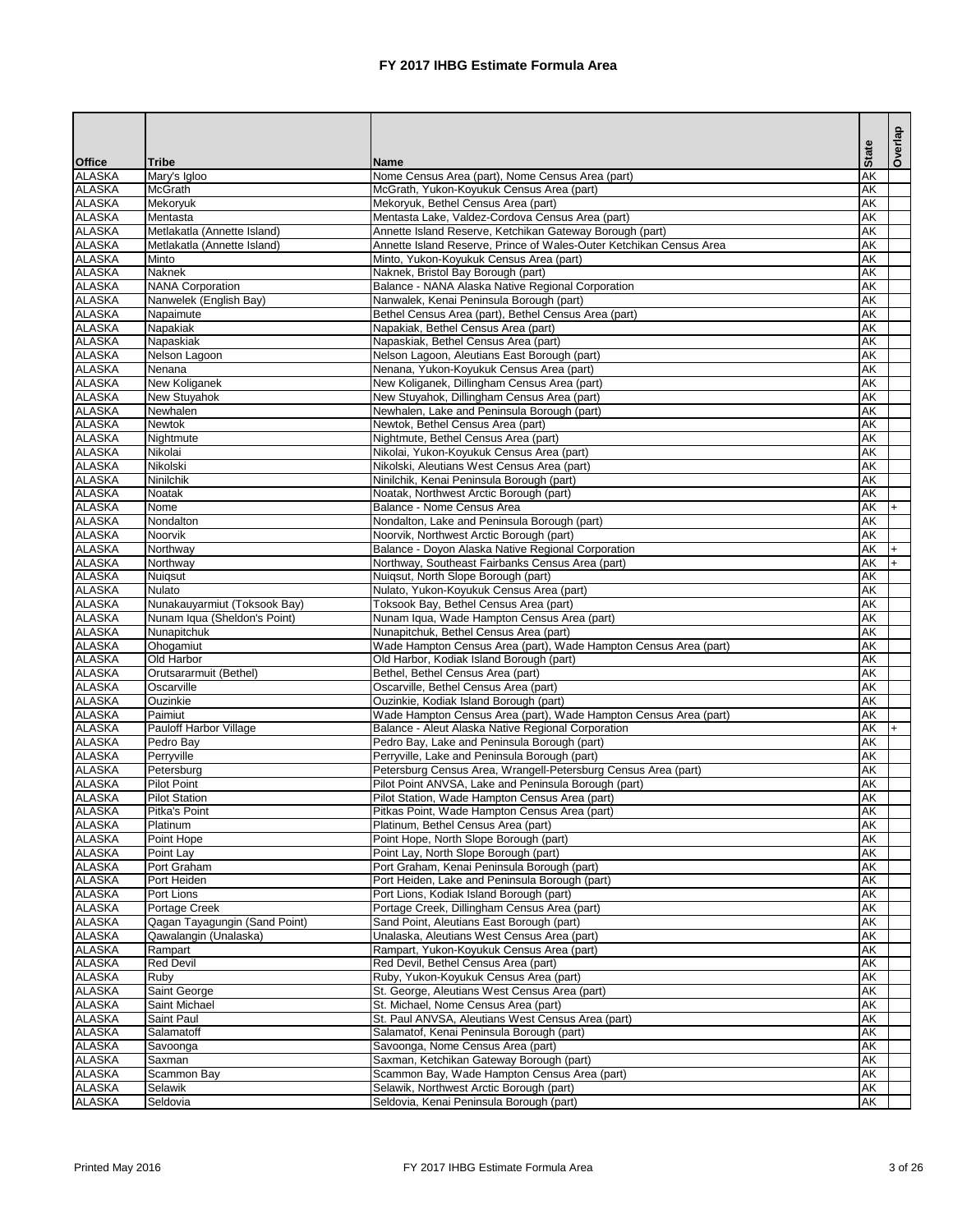| Office        | <b>Tribe</b>                         | <b>Name</b>                                                  | <b>State</b>             | Overlap |
|---------------|--------------------------------------|--------------------------------------------------------------|--------------------------|---------|
| ALASKA        | Shageluk                             | Shageluk, Yukon-Koyukuk Census Area (part)                   | <b>AK</b>                |         |
| <b>ALASKA</b> | Shaktoolik                           | Shaktoolik, Nome Census Area (part)                          | <b>AK</b>                |         |
| <b>ALASKA</b> | Shishmaref                           | Shishmaref, Nome Census Area (part)                          | <b>AK</b>                |         |
| <b>ALASKA</b> | Shungnak                             | Shungnak, Northwest Arctic Borough (part)                    | AK                       |         |
| <b>ALASKA</b> | Sitka Tribe (was Baranof Island)     | Balance - Sitka City and Borough                             | AK                       |         |
| <b>ALASKA</b> | Skagway                              | Balance - Skagway-Hoonah-Angoon Census Area                  | AK                       |         |
| <b>ALASKA</b> | Sleetmute                            | Sleetmute, Bethel Census Area (part)                         | $\overline{\mathsf{AK}}$ |         |
| <b>ALASKA</b> | Solomon                              | Solomon, Nome Census Area (part)                             | <b>AK</b>                |         |
| <b>ALASKA</b> | South Naknek                         | South Naknek, Bristol Bay Borough (part)                     | <b>AK</b>                |         |
| ALASKA        | <b>Stebbins</b>                      | Stebbins, Nome Census Area (part)                            | AK                       |         |
| <b>ALASKA</b> | <b>Stevens Village</b>               | Stevens Village, Yukon-Koyukuk Census Area (part)            | AK                       |         |
| <b>ALASKA</b> | <b>Stony River</b>                   | Stony River, Bethel Census Area (part)                       | <b>AK</b>                |         |
| <b>ALASKA</b> | Sun'aq Tribe of Kodiak               | Balance - Koniag Alaska Native Regional Corporation          | AK                       | $+$     |
| <b>ALASKA</b> | Takotna                              | Takotna, Yukon-Koyukuk Census Area (part)                    | <b>AK</b>                |         |
| <b>ALASKA</b> | <b>Tanacross</b>                     | Tanacross, Southeast Fairbanks Census Area (part)            | AK                       |         |
| <b>ALASKA</b> | Tanana                               | Tanana, Yukon-Koyukuk Census Area (part)                     | AK                       |         |
| <b>ALASKA</b> | <b>Tatitlek</b>                      | Tatitlek, Valdez-Cordova Census Area (part)                  | <b>AK</b>                |         |
| <b>ALASKA</b> | Tazlina                              | Tazlina, Valdez-Cordova Census Area (part)                   | AK                       |         |
| <b>ALASKA</b> | Telida                               | Telida, Yukon-Koyukuk Census Area (part)                     | AK                       |         |
| <b>ALASKA</b> | Teller                               | Teller, Nome Census Area (part)                              | AK                       |         |
| <b>ALASKA</b> | <b>Tetlin</b>                        | Tetlin, Southeast Fairbanks Census Area (part)               | <b>AK</b>                |         |
| <b>ALASKA</b> | <b>Tlingit-Haida Central Council</b> | Balance - Sealaska Alaska Native Regional Corporation        | <b>AK</b>                |         |
| <b>ALASKA</b> | Togiak                               | Togiak, Dillingham Census Area (part)                        | <b>AK</b>                |         |
| ALASKA        | <b>Tuluksak</b>                      | Tuluksak, Bethel Census Area (part)                          | <b>AK</b>                |         |
| <b>ALASKA</b> | Tuntutuliak                          | Tuntutuliak, Bethel Census Area (part)                       | <b>AK</b>                |         |
| <b>ALASKA</b> | Tununak                              | Tununak, Bethel Census Area (part)                           | <b>AK</b>                |         |
| <b>ALASKA</b> | <b>Twin Hills</b>                    | Twin Hills, Dillingham Census Area (part)                    | AK                       |         |
| <b>ALASKA</b> | Tyonek                               | Tyonek, Kenai Peninsula Borough (part)                       | AK                       |         |
| <b>ALASKA</b> | Ugashik                              | Ugashik, Lake and Peninsula Borough (part)                   | AK                       |         |
| <b>ALASKA</b> | <b>Umkumiute</b>                     | Balance - Calista Alaska Native Regional Corporation         | <b>AK</b>                |         |
| <b>ALASKA</b> | Unalakleet                           | Unalakleet, Nome Census Area (part)                          | <b>AK</b>                |         |
| <b>ALASKA</b> | Unga                                 | Balance - Aleut Alaska Native Regional Corporation           | <b>AK</b>                |         |
| <b>ALASKA</b> | Venetie                              | Balance Doyon Alaska Native Regional Corporation             | <b>AK</b>                | $+$     |
| <b>ALASKA</b> | Wainwright                           | Wainwright, North Slope Borough (part)                       | <b>AK</b>                |         |
| <b>ALASKA</b> | Wales                                | Wales, Nome Census Area (part)                               | <b>AK</b>                |         |
| <b>ALASKA</b> | <b>White Mountain</b>                | White Mountain, Nome Census Area (part)                      | AK                       |         |
| <b>ALASKA</b> | Wrangell                             | Wrangell Census Area, Wrangell-Petersburg Census Area (part) | AK                       |         |
| <b>ALASKA</b> | Yakutat                              | Yakutat ANVSA, Yakutat City and Borough (part)               | AK                       |         |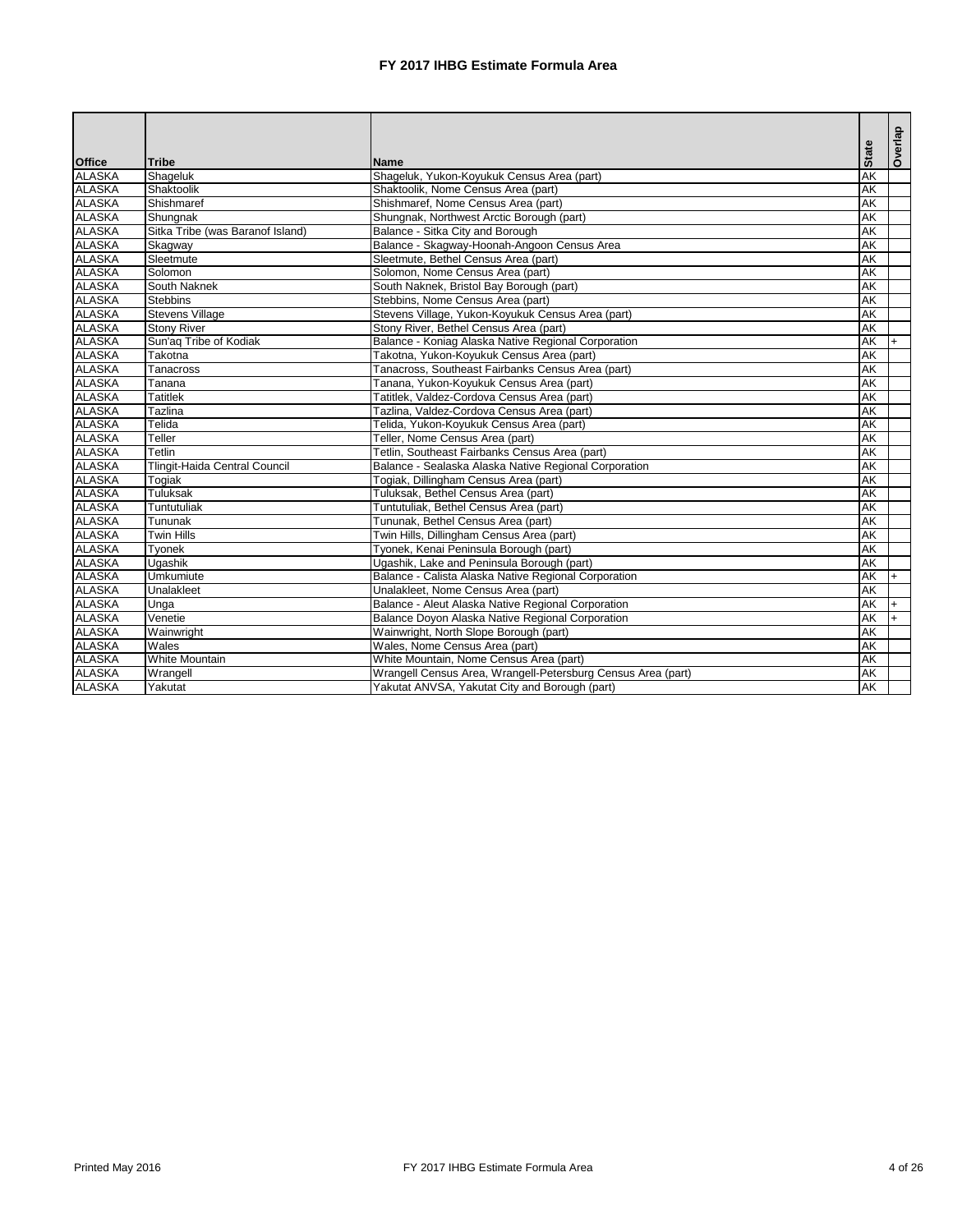|                                  |                                                |                                                                                        |                                     | Overlap |
|----------------------------------|------------------------------------------------|----------------------------------------------------------------------------------------|-------------------------------------|---------|
| <b>Office</b>                    | <b>Tribe</b>                                   | <b>Name</b>                                                                            | <b>State</b>                        |         |
| <b>CHICAGO</b>                   | Aroostook Band of Micmac                       | Aroostook Band of Micmac, Aroostook County (part)                                      | <b>ME</b>                           |         |
| <b>CHICAGO</b>                   | Aroostook Band of Micmac                       | <b>Balance - Aroostook County</b>                                                      | <b>ME</b>                           |         |
| <b>CHICAGO</b><br><b>CHICAGO</b> | <b>Bad River Band</b><br><b>Bad River Band</b> | <b>Bad River Reservation, Ashland County (part)</b><br><b>Balance - Ashland County</b> | WI<br>$\overline{\mathsf{W}}$       |         |
| <b>CHICAGO</b>                   | <b>Bad River Band</b>                          | Bad River Reservation, Iron County (part)                                              | $\overline{\mathsf{W}}$             |         |
| <b>CHICAGO</b>                   | <b>Bad River Band</b>                          | <b>Balance - Iron County</b>                                                           | $\overline{\mathsf{W}}$             |         |
| <b>CHICAGO</b>                   | <b>Bay Mills Indian Community</b>              | Bay Mills Reservation and Off-Reservation Trust Land, Chippewa County (part)           | MI                                  |         |
| <b>CHICAGO</b>                   | <b>Bay Mills Indian Community</b>              | Balance - Chippewa County                                                              | MI                                  |         |
| <b>CHICAGO</b>                   | Boise Forte Band of Minnesota Chippewa         | Bois Forte Reservation, Itasca County (part)                                           | <b>MN</b>                           |         |
| <b>CHICAGO</b>                   | Boise Forte Band of Minnesota Chippewa         | Bois Forte Reservation, Koochiching County (part)                                      | <b>MN</b>                           |         |
| <b>CHICAGO</b>                   | Boise Forte Band of Minnesota Chippewa         | Bois Forte Reservation, St. Louis County (part)                                        | <b>MN</b>                           |         |
| <b>CHICAGO</b><br><b>CHICAGO</b> | Catawba Indian Nation<br>Catawba Indian Nation | <b>Balance - Cabarrus County</b><br><b>Balance - Cleveland County</b>                  | <b>NC</b><br>$\overline{\text{NC}}$ |         |
| <b>CHICAGO</b>                   | Catawba Indian Nation                          | <b>Balance - Gaston County</b>                                                         | <b>NC</b>                           |         |
| <b>CHICAGO</b>                   | Catawba Indian Nation                          | <b>Balance - Mecklenburg County</b>                                                    | <b>NC</b>                           |         |
| <b>CHICAGO</b>                   | Catawba Indian Nation                          | <b>Balance - Rutherford County</b>                                                     | <b>NC</b>                           |         |
| <b>CHICAGO</b>                   | Catawba Indian Nation                          | <b>Balance - Union County</b>                                                          | <b>NC</b>                           |         |
| <b>CHICAGO</b>                   | Catawba Indian Nation                          | <b>Balance - Abbeville County</b>                                                      | <b>SC</b>                           |         |
| <b>CHICAGO</b>                   | Catawba Indian Nation                          | Balance - Aiken County                                                                 | <b>SC</b>                           |         |
| <b>CHICAGO</b>                   | Catawba Indian Nation                          | Balance - Allendale County                                                             | <b>SC</b>                           |         |
| <b>CHICAGO</b>                   | Catawba Indian Nation                          | <b>Balance - Anderson County</b>                                                       | <b>SC</b>                           |         |
| <b>CHICAGO</b><br><b>CHICAGO</b> | Catawba Indian Nation<br>Catawba Indian Nation | <b>Balance - Bamberg County</b><br><b>Balance - Barnwell County</b>                    | <b>SC</b><br><b>SC</b>              |         |
| <b>CHICAGO</b>                   | Catawba Indian Nation                          | <b>Balance - Beaufort County</b>                                                       | <b>SC</b>                           |         |
| <b>CHICAGO</b>                   | Catawba Indian Nation                          | <b>Balance - Berkeley County</b>                                                       | $ \overline{SC} $                   |         |
| <b>CHICAGO</b>                   | Catawba Indian Nation                          | <b>Balance - Calhoun County</b>                                                        | <b>SC</b>                           |         |
| <b>CHICAGO</b>                   | Catawba Indian Nation                          | <b>Balance - Charleston County</b>                                                     | <b>SC</b>                           |         |
| <b>CHICAGO</b>                   | Catawba Indian Nation                          | <b>Balance - Cherokee County</b>                                                       | <b>SC</b>                           |         |
| <b>CHICAGO</b>                   | Catawba Indian Nation                          | <b>Balance - Chester County</b>                                                        | <b>SC</b>                           |         |
| <b>CHICAGO</b>                   | Catawba Indian Nation                          | Balance - Chesterfield County                                                          | <b>SC</b>                           |         |
| <b>CHICAGO</b>                   | Catawba Indian Nation                          | <b>Balance - Clarendon County</b>                                                      | <b>SC</b>                           |         |
| <b>CHICAGO</b><br><b>CHICAGO</b> | Catawba Indian Nation                          | <b>Balance - Colleton County</b>                                                       | <b>SC</b><br><b>SC</b>              |         |
| <b>CHICAGO</b>                   | Catawba Indian Nation<br>Catawba Indian Nation | <b>Balance - Darlington County</b><br><b>Balance - Dillon County</b>                   | <b>SC</b>                           |         |
| <b>CHICAGO</b>                   | Catawba Indian Nation                          | <b>Balance - Dorchester County</b>                                                     | <b>SC</b>                           |         |
| <b>CHICAGO</b>                   | Catawba Indian Nation                          | Balance - Edgefield County                                                             | <b>SC</b>                           |         |
| <b>CHICAGO</b>                   | Catawba Indian Nation                          | <b>Balance - Fairfield County</b>                                                      | <b>SC</b>                           |         |
| <b>CHICAGO</b>                   | Catawba Indian Nation                          | <b>Balance - Florence County</b>                                                       | $ \overline{SC} $                   |         |
| <b>CHICAGO</b>                   | Catawba Indian Nation                          | <b>Balance - Georgetown County</b>                                                     | <b>SC</b>                           |         |
| <b>CHICAGO</b>                   | Catawba Indian Nation                          | <b>Balance - Greenville County</b>                                                     | $ \overline{SC} $                   |         |
| <b>CHICAGO</b>                   | Catawba Indian Nation                          | <b>Balance - Greenwood County</b>                                                      | $ \overline{SC} $                   |         |
| <b>CHICAGO</b><br><b>CHICAGO</b> | Catawba Indian Nation<br>Catawba Indian Nation | <b>Balance - Hampton County</b><br><b>Balance - Horry County</b>                       | $ \overline{SC} $<br><b>SC</b>      |         |
| <b>CHICAGO</b>                   | Catawba Indian Nation                          | <b>Balance - Jasper County</b>                                                         | <b>SC</b>                           |         |
| <b>CHICAGO</b>                   | Catawba Indian Nation                          | <b>Balance - Kershaw County</b>                                                        | $ \overline{SC} $                   |         |
| <b>CHICAGO</b>                   | Catawba Indian Nation                          | <b>Balance - Lancaster County</b>                                                      | <b>SC</b>                           |         |
| <b>CHICAGO</b>                   | Catawba Indian Nation                          | <b>Balance - Laurens County</b>                                                        | SC                                  |         |
| <b>CHICAGO</b>                   | Catawba Indian Nation                          | <b>Balance - Lee County</b>                                                            | <b>SC</b>                           |         |
| <b>CHICAGO</b>                   | Catawba Indian Nation                          | <b>Balance - Lexington County</b>                                                      | <b>SC</b>                           |         |
| <b>CHICAGO</b>                   | Catawba Indian Nation                          | <b>Balance - McCormick County</b>                                                      | <b>SC</b>                           |         |
| <b>CHICAGO</b><br><b>CHICAGO</b> | Catawba Indian Nation<br>Catawba Indian Nation | <b>Balance - Marion County</b><br>Balance - Marlboro County                            | <b>SC</b><br><b>SC</b>              |         |
| <b>CHICAGO</b>                   | Catawba Indian Nation                          | <b>Balance - Newberry County</b>                                                       | <b>SC</b>                           |         |
| <b>CHICAGO</b>                   | Catawba Indian Nation                          | <b>Balance - Oconee County</b>                                                         | <b>SC</b>                           |         |
| <b>CHICAGO</b>                   | Catawba Indian Nation                          | Balance - Orangeburg County                                                            | <b>SC</b>                           |         |
| <b>CHICAGO</b>                   | Catawba Indian Nation                          | <b>Balance - Pickens County</b>                                                        | <b>SC</b>                           |         |
| <b>CHICAGO</b>                   | Catawba Indian Nation                          | <b>Balance - Richland County</b>                                                       | <b>SC</b>                           |         |
| <b>CHICAGO</b>                   | Catawba Indian Nation                          | Balance - Saluda County                                                                | $ \overline{SC} $                   |         |
| <b>CHICAGO</b>                   | Catawba Indian Nation                          | Balance - Spartanburg County                                                           | $ \overline{SC} $                   |         |
| <b>CHICAGO</b>                   | Catawba Indian Nation<br>Catawba Indian Nation | <b>Balance - Sumter County</b><br><b>Balance - Union County</b>                        | <b>SC</b><br><b>SC</b>              |         |
| <b>CHICAGO</b><br><b>CHICAGO</b> | Catawba Indian Nation                          | Balance - Williamsburg County                                                          | $ \overline{SC} $                   |         |
| <b>CHICAGO</b>                   | Catawba Indian Nation                          | Catawba Reservation, York County (part)                                                | <b>SC</b>                           |         |
| <b>CHICAGO</b>                   | Catawba Indian Nation                          | <b>Balance - York County</b>                                                           | <b>SC</b>                           |         |
| <b>CHICAGO</b>                   | Cayuga Nation                                  | Cayuga Nation, Cayuga County (part)                                                    | <b>NY</b>                           |         |
| <b>CHICAGO</b>                   | Cayuga Nation                                  | <b>Balance - Erie County</b>                                                           | <b>NY</b>                           |         |
| <b>CHICAGO</b>                   | Cayuga Nation                                  | Cayuga Nation, Seneca County (part)                                                    | <b>NY</b>                           |         |
| <b>CHICAGO</b>                   | Coharie State Tribe                            | Coharie, Duplin County (part)                                                          | <b>NC</b>                           |         |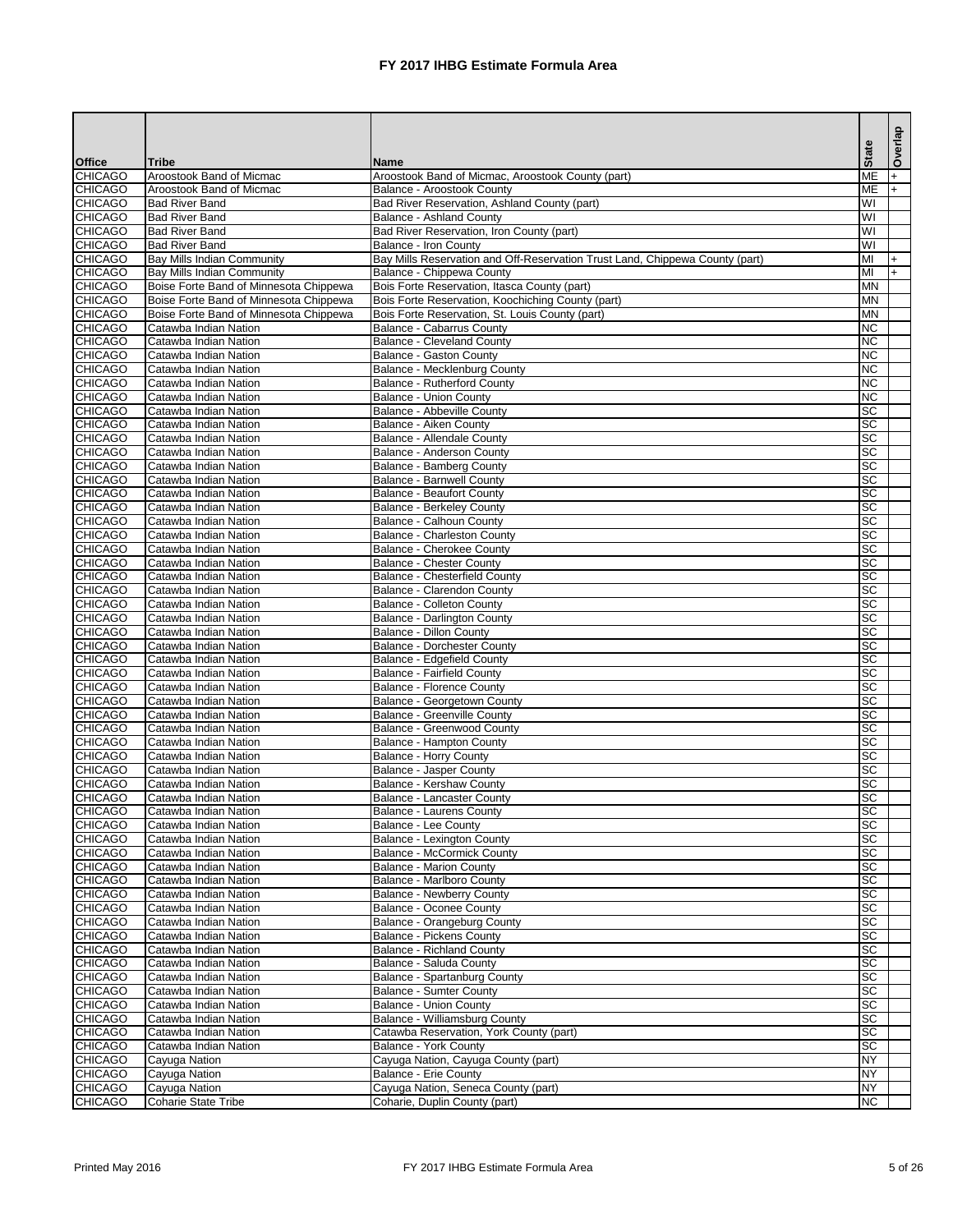|                                  |                                                                       |                                                                                                                                                            |                               | Overlap          |
|----------------------------------|-----------------------------------------------------------------------|------------------------------------------------------------------------------------------------------------------------------------------------------------|-------------------------------|------------------|
| <b>Office</b>                    | <b>Tribe</b>                                                          | <b>Name</b>                                                                                                                                                | <b>State</b>                  |                  |
| <b>CHICAGO</b>                   | <b>Coharie State Tribe</b>                                            | Coharie, Harnett County (part)                                                                                                                             | <b>INC</b>                    |                  |
| <b>CHICAGO</b>                   | <b>Coharie State Tribe</b>                                            | Coharie, Sampson County (part)                                                                                                                             | $\overline{\text{NC}}$        |                  |
| <b>CHICAGO</b>                   | <b>Coharie State Tribe</b>                                            | Coharie, Wayne County (part)                                                                                                                               | $\overline{\text{NC}}$        |                  |
| <b>CHICAGO</b>                   | Eastern Cherokee                                                      | Eastern Cherokee Reservation, Cherokee County (part)                                                                                                       | <b>NC</b>                     |                  |
| <b>CHICAGO</b><br><b>CHICAGO</b> | Eastern Cherokee<br>Eastern Cherokee                                  | Eastern Cherokee Reservation, Graham County (part)<br>Eastern Cherokee Reservation, Haywood County (part)                                                  | <b>NC</b><br><b>NC</b>        |                  |
| <b>CHICAGO</b>                   | <b>Eastern Cherokee</b>                                               | Eastern Cherokee Reservation, Jackson County (part)                                                                                                        | $\overline{\text{NC}}$        |                  |
| <b>CHICAGO</b>                   | Eastern Cherokee                                                      | Eastern Cherokee Reservation, Swain County (part)                                                                                                          | <b>NC</b>                     |                  |
| <b>CHICAGO</b>                   |                                                                       | Fond du Lac Band, Lake Superior Chippewa   Fond du Lac Reservation and Off-Reservation Trust Land, Carlton County (part)                                   | <b>MN</b>                     |                  |
| <b>CHICAGO</b>                   | Fond du Lac Band, Lake Superior Chippewa   Balance - Carlton County   |                                                                                                                                                            | <b>MN</b>                     |                  |
| <b>CHICAGO</b>                   |                                                                       | Fond du Lac Band, Lake Superior Chippewa Fond du Lac Reservation and Off-Reservation Trust Land, St. Louis County (part)                                   | <b>MN</b>                     |                  |
| <b>CHICAGO</b>                   | Fond du Lac Band, Lake Superior Chippewa   Balance - St. Louis County |                                                                                                                                                            | <b>MN</b>                     |                  |
| <b>CHICAGO</b>                   |                                                                       | Fond du Lac Band, Lake Superior Chippewa Fond du Lac Reservation and Off-Reservation Trust Land, Douglas County (part)                                     | $\overline{\mathsf{W}}$       |                  |
| <b>CHICAGO</b><br><b>CHICAGO</b> | Forest County Potawatami<br>Forest County Potawatami                  | Forest County Potawatomi Community and Off-Reservation Trust Land, Forest County (part)<br><b>Balance - Forest County</b>                                  | WI<br>lwı                     |                  |
| <b>CHICAGO</b>                   | Forest County Potawatami                                              | Forest County Potawatomi Community and Off-Reservation Trust Land, Milwaukee County (part)                                                                 | <b>WI</b>                     | $\ddot{}$        |
| <b>CHICAGO</b>                   | Forest County Potawatami                                              | Forest County Potawatomi Community and Off-Reservation Trust Land, Oconto County (part)                                                                    | WI                            | $\ddot{}$        |
| <b>CHICAGO</b>                   | Grand Portage Band of Minn. Chippewa                                  | Grand Portage Reservation and Off-Reservation Trust Land, Cook County (part)                                                                               | <b>MN</b>                     |                  |
| <b>CHICAGO</b>                   | Grand Portage Band of Minn. Chippewa                                  | <b>Balance - Cook County</b>                                                                                                                               | <b>MN</b>                     |                  |
| <b>CHICAGO</b>                   | <b>Grand Traverse Band</b>                                            | Grand Traverse Reservation and Off-Reservation Trust Land, Antrim County (part)                                                                            | lмı                           | $\ddot{}$        |
| <b>CHICAGO</b>                   | <b>Grand Traverse Band</b>                                            | <b>Balance - Antrim County</b>                                                                                                                             | lмı                           |                  |
| <b>CHICAGO</b>                   | <b>Grand Traverse Band</b>                                            | Grand Traverse Reservation and Off-Reservation Trust Land, Benzie County (part)                                                                            | MI                            | $\ddot{}$        |
| <b>CHICAGO</b>                   | <b>Grand Traverse Band</b>                                            | <b>Balance - Benzie County</b>                                                                                                                             | MI                            |                  |
| <b>CHICAGO</b>                   | <b>Grand Traverse Band</b>                                            | Grand Traverse Reservation and Off-Reservation Trust Land, Charlevoix County (part)                                                                        | MI                            | $\ddot{}$        |
| <b>CHICAGO</b>                   | <b>Grand Traverse Band</b><br><b>Grand Traverse Band</b>              | <b>Balance - Charlevoix County</b>                                                                                                                         | lмı<br>lмı                    | $\ddot{}$        |
| <b>CHICAGO</b><br><b>CHICAGO</b> | <b>Grand Traverse Band</b>                                            | Grand Traverse Reservation and Off-Reservation Trust Land, Grand Traverse County (part)<br><b>Balance - Grand Traverse County</b>                          | MI                            | $\ddot{}$<br>$+$ |
| <b>CHICAGO</b>                   | <b>Grand Traverse Band</b>                                            | Grand Traverse Reservation and Off-Reservation Trust Land, Leelanau County (part)                                                                          | lмı                           | $\ddot{}$        |
| <b>CHICAGO</b>                   | <b>Grand Traverse Band</b>                                            | Balance - Leelanau County                                                                                                                                  | lмı                           | $\ddot{}$        |
| <b>CHICAGO</b>                   | <b>Grand Traverse Band</b>                                            | <b>Balance - Manistee County</b>                                                                                                                           | lмı                           | $\ddot{}$        |
| <b>CHICAGO</b>                   | Haliwa-Saponi State Tribe                                             | Haliwa-Saponi, Franklin County (part)                                                                                                                      | <b>NC</b>                     |                  |
| <b>CHICAGO</b>                   | Haliwa-Saponi State Tribe                                             | Haliwa-Saponi, Halifax County (part)                                                                                                                       | <b>NC</b>                     |                  |
| <b>CHICAGO</b>                   | Haliwa-Saponi State Tribe                                             | Haliwa-Saponi, Nash County (part)                                                                                                                          | $\overline{\text{NC}}$        |                  |
| <b>CHICAGO</b>                   | Haliwa-Saponi State Tribe                                             | Haliwa-Saponi, Warren County (part)                                                                                                                        | $\overline{\text{NC}}$        |                  |
| <b>CHICAGO</b><br><b>CHICAGO</b> | Hannahville Community<br>Hannahville Community                        | Hannahville Community and Off-Reservation Trust Land, Delta County (part)<br>Hannahville Community and Off-Reservation Trust Land, Menominee County (part) | lмı<br>lмı                    |                  |
| <b>CHICAGO</b>                   | Ho-Chunk Nation                                                       | Houston County Trust Lands, Houston County (part)                                                                                                          | <b>MN</b>                     |                  |
| <b>CHICAGO</b>                   | Ho-Chunk Nation                                                       | Ho-Chunk Reservation and Off-Reservation Trust Land, Adams County (part)                                                                                   | WI                            |                  |
| <b>CHICAGO</b>                   | Ho-Chunk Nation                                                       | Balance - Adams County                                                                                                                                     | lwı                           |                  |
| <b>CHICAGO</b>                   | Ho-Chunk Nation                                                       | Ho-Chunk Reservation and Off-Reservation Trust Land, Clark County (part)                                                                                   | lwı                           |                  |
| <b>CHICAGO</b>                   | Ho-Chunk Nation                                                       | <b>Balance - Clark County</b>                                                                                                                              | WI                            |                  |
| <b>CHICAGO</b>                   | Ho-Chunk Nation                                                       | Balance - Columbia County                                                                                                                                  | WI                            |                  |
| <b>CHICAGO</b>                   | Ho-Chunk Nation                                                       | Ho-Chunk Reservation and Off-Reservation Trust Land, Crawford County (part)                                                                                | WI                            |                  |
| <b>CHICAGO</b>                   | Ho-Chunk Nation                                                       | <b>Balance - Crawford County</b>                                                                                                                           | $\overline{\mathsf{W}}$<br>WI |                  |
| <b>CHICAGO</b><br><b>CHICAGO</b> | Ho-Chunk Nation<br>Ho-Chunk Nation                                    | Ho-Chunk Reservation and Off-Reservation Trust Land, Dane County (part)<br><b>Balance - Dane County</b>                                                    | WI                            |                  |
| <b>CHICAGO</b>                   | Ho-Chunk Nation                                                       | Balance - Eau Claire County                                                                                                                                | WI                            |                  |
| <b>CHICAGO</b>                   | Ho-Chunk Nation                                                       | Ho-Chunk Reservation and Off-Reservation Trust Land, Jackson County (part)                                                                                 | lwı                           |                  |
| <b>CHICAGO</b>                   | Ho-Chunk Nation                                                       | Balance - Jackson County                                                                                                                                   | WI                            |                  |
| <b>CHICAGO</b>                   | Ho-Chunk Nation                                                       | Ho-Chunk Reservation and Off-Reservation Trust Land, Juneau County (part)                                                                                  | lwı                           |                  |
| <b>CHICAGO</b>                   | Ho-Chunk Nation                                                       | Balance - Juneau County                                                                                                                                    | WI                            |                  |
| <b>CHICAGO</b>                   | Ho-Chunk Nation                                                       | Ho-Chunk Reservation and Off-Reservation Trust Land, La Crosse County (part)                                                                               | WI                            |                  |
| <b>CHICAGO</b>                   | Ho-Chunk Nation                                                       | Balance - La Crosse County                                                                                                                                 | WI                            |                  |
| <b>CHICAGO</b><br><b>CHICAGO</b> | <b>Ho-Chunk Nation</b><br>Ho-Chunk Nation                             | Ho-Chunk Reservation and Off-Reservation Trust Land, Marathon County (part)<br>Ho-Chunk Reservation and Off-Reservation Trust Land, Monroe County (part)   | $\overline{\mathsf{W}}$<br>WI |                  |
| <b>CHICAGO</b>                   | Ho-Chunk Nation                                                       | <b>Balance - Monroe County</b>                                                                                                                             | <b>WI</b>                     |                  |
| <b>CHICAGO</b>                   | Ho-Chunk Nation                                                       | Ho-Chunk Reservation and Off-Reservation Trust Land, Sauk County (part)                                                                                    | lwı                           |                  |
| <b>CHICAGO</b>                   | Ho-Chunk Nation                                                       | <b>Balance - Sauk County</b>                                                                                                                               | WI                            |                  |
| <b>CHICAGO</b>                   | Ho-Chunk Nation                                                       | Ho-Chunk Reservation and Off-Reservation Trust Land, Shawano County (part)                                                                                 | WI                            |                  |
| <b>CHICAGO</b>                   | Ho-Chunk Nation                                                       | Balance - Shawano County                                                                                                                                   | WI                            |                  |
| <b>CHICAGO</b>                   | Ho-Chunk Nation                                                       | Balance - Trempealeau County                                                                                                                               | WI                            |                  |
| <b>CHICAGO</b>                   | Ho-Chunk Nation                                                       | Balance - Vernon County                                                                                                                                    | WI                            |                  |
| <b>CHICAGO</b>                   | <b>Ho-Chunk Nation</b>                                                | Ho-Chunk Reservation and Off-Reservation Trust Land, Wood County (part)                                                                                    | $\overline{\mathsf{W}}$       |                  |
| <b>CHICAGO</b><br><b>CHICAGO</b> | Ho-Chunk Nation<br><b>Houlton Band of Maliseets</b>                   | Balance - Wood County<br>Houlton Maliseets Trust Land, Aroostook County (part)                                                                             | $ \mathsf{W} $<br>ME          |                  |
| <b>CHICAGO</b>                   | <b>Houlton Band of Maliseets</b>                                      | Balance - Aroostook County                                                                                                                                 | ME                            |                  |
| <b>CHICAGO</b>                   | Keweenaw Bay Indian Community                                         | L'Anse Reservation and Off-Reservation Trust Land, Baraga County (part)                                                                                    | MI                            |                  |
| <b>CHICAGO</b>                   | Keweenaw Bay Indian Community                                         | Balance - Baraga County                                                                                                                                    | MI                            | $+$              |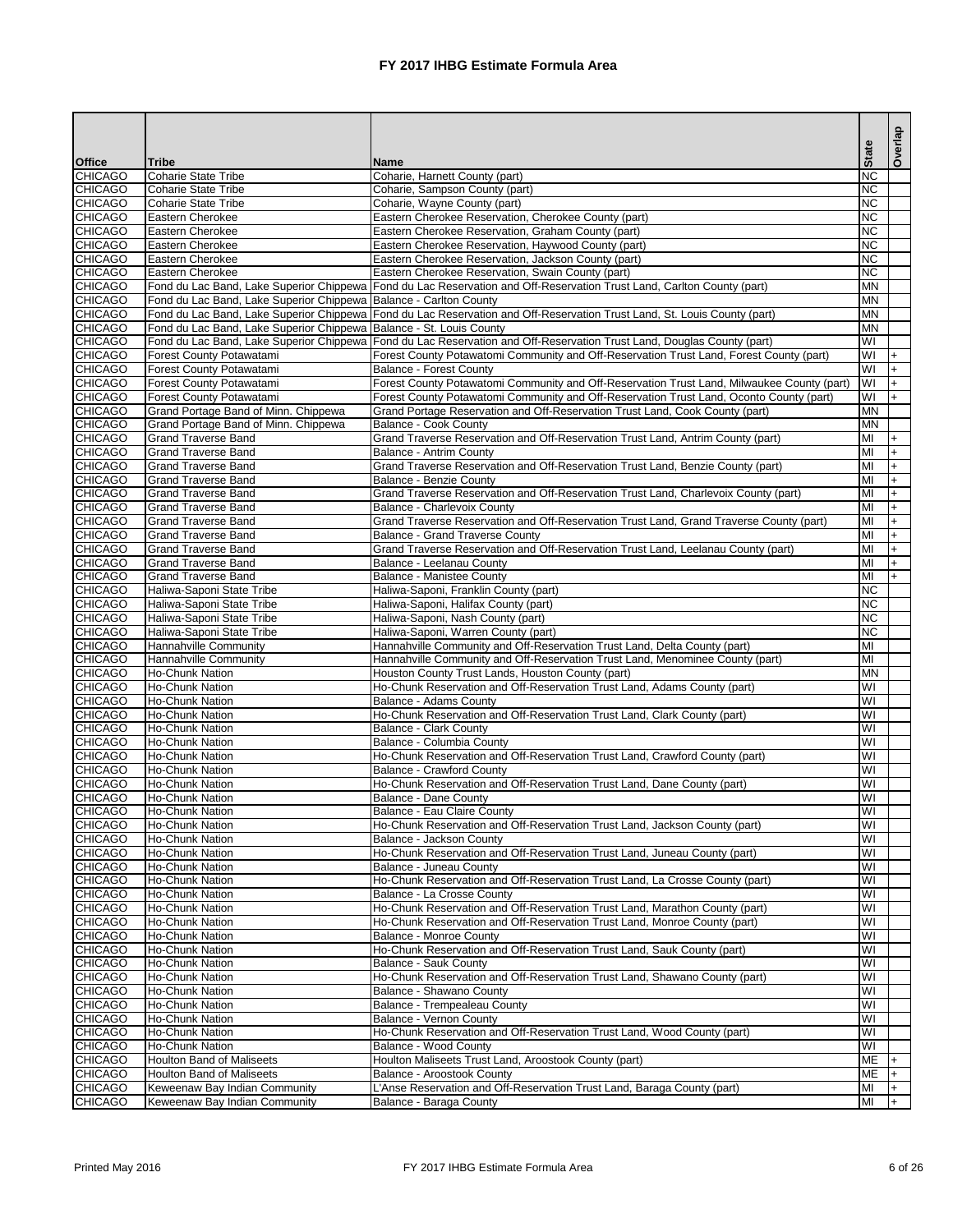| <b>Name</b><br><b>Tribe</b><br>MI<br>Keweenaw Bay Indian Community<br>L'Anse Reservation and Off-Reservation Trust Land, Marquette County (part)<br><b>CHICAGO</b><br>MI<br>Keweenaw Bay Indian Community<br><b>Balance - Marquette County</b><br><b>CHICAGO</b><br>Ontonagon County (part), Ontonagon County (part)<br>Keweenaw Bay Indian Community<br>MI<br>$+$<br><b>CHICAGO</b><br>Lac Courte Oreilles Reservation and Off-Reservation Trust Land, Burnett County (part)<br>$\overline{\mathsf{W}}$<br>Lac Courte Oreilles<br><b>CHICAGO</b><br>Lac Courte Oreilles Reservation and Off-Reservation Trust Land, Sawyer County (part)<br>$\overline{\mathsf{W}}$<br>Lac Courte Oreilles<br><b>CHICAGO</b><br>$\overline{\mathsf{W}}$<br>Lac Courte Oreilles<br><b>Balance - Sawyer County</b><br>$\overline{\mathsf{W}}$<br>Lac Courte Oreilles<br>Lac Courte Oreilles Reservation and Off-Reservation Trust Land, Washburn County (part)<br>$\overline{\mathsf{W}}$<br>Lac Du Flambeau Band<br>Lac du Flambeau Reservation, Iron County (part)<br><b>CHICAGO</b><br>WI<br>Lac Du Flambeau Band<br>Lac du Flambeau Reservation, Oneida County (part)<br><b>CHICAGO</b><br>$\overline{\mathsf{W}}$<br>Lac du Flambeau Reservation, Vilas County (part)<br>Lac Du Flambeau Band<br><b>CHICAGO</b><br>$\overline{\mathsf{W}}$<br>Lac Du Flambeau Band<br><b>Balance -- Vilas County</b><br><b>CHICAGO</b><br>Lac Vieux Desert Band<br>Lac Vieux Desert Reservation, Gogebic County (part)<br>MI<br><b>CHICAGO</b><br>Leech Lake Band of Minnesota Chippewa<br>Balance - Beltrami County, Balance - Beltrami County (half)<br><b>MN</b><br><b>CHICAGO</b><br><b>MN</b><br>Leech Lake Band of Minnesota Chippewa<br>Leech Lake Reservation and Off-Reservation Trust Land, Beltrami County (part)<br><b>CHICAGO</b><br><b>MN</b><br>Leech Lake Band of Minnesota Chippewa<br>Leech Lake Reservation and Off-Reservation Trust Land, Cass County (part)<br>Leech Lake Reservation and Off-Reservation Trust Land, Hubbard County (part)<br><b>MN</b><br>Leech Lake Band of Minnesota Chippewa<br><b>MN</b><br>Leech Lake Reservation and Off-Reservation Trust Land, Itasca County (part)<br>Leech Lake Band of Minnesota Chippewa<br>MI<br>Little River Band of Ottawa<br><b>Balance - Lake County</b><br>MI<br><b>CHICAGO</b><br>Little River Band of Ottawa<br>Manistee County (part), Manistee County (part)<br><b>CHICAGO</b><br>MI<br>Little River Band of Ottawa<br><b>Balance - Mason County</b><br><b>CHICAGO</b><br><b>Balance - Wexford County</b><br>MI<br>Little River Band of Ottawa<br>MI<br><b>CHICAGO</b><br><b>Little Traverse Bay Band</b><br><b>Balance - Charlevoix County</b><br>$+$<br><b>CHICAGO</b><br><b>Little Traverse Bay Band</b><br>IМІ<br>Balance - Cheboygan County<br>$+$<br><b>CHICAGO</b><br>Little Traverse Bay Band<br>MI<br>Emmet County, Emmet County (part)<br>$+$<br>Little Traverse Bay Band<br>MI<br><b>Balance - Emmet County</b><br><b>MN</b><br>Lower Sioux<br>Lower Sioux Reservation, Redwood County (part)<br><b>MN</b><br>Lower Sioux<br><b>Balance - Redwood County</b><br><b>CHICAGO</b><br><b>NC</b><br><b>Lumbee State Tribe</b><br>Lumbee, Cumberland County (part)<br><b>CHICAGO</b><br><b>NC</b><br><b>Balance - Cumberland County</b><br>Lumbee State Tribe<br><b>NC</b><br><b>CHICAGO</b><br>Lumbee State Tribe<br>Lumbee, Hoke County (part)<br><b>NC</b><br><b>CHICAGO</b><br>Lumbee State Tribe<br>Lumbee, Robeson County<br>$\overline{\text{NC}}$<br><b>CHICAGO</b><br><b>Lumbee State Tribe</b><br>Lumbee, Scotland County<br><b>CHICAGO</b><br><b>CT</b><br>Mashantucket Pequot<br>Mashantucket Pequot Reservation and Off-Reservation Trust Land, New London County (part)<br>MA<br>Mashpee Wampanoag<br>Balance - Barnstable County<br>Match-e-be-nash-she-wish Band of Potta<br>MI<br>Balance - Allegan County<br>MI<br><b>CHICAGO</b><br><b>Balance - Barry County</b><br>Match-e-be-nash-she-wish Band of Potta<br>MI<br><b>CHICAGO</b><br>Match-e-be-nash-she-wish Band of Potta<br>Balance - Kalamazoo County<br><b>CHICAGO</b><br>MI<br>Match-e-be-nash-she-wish Band of Potta<br><b>Balance - Kent County</b><br><b>CHICAGO</b><br>MI<br>Match-e-be-nash-she-wish Band of Potta<br><b>Balance - Ottawa County</b><br>WI<br><b>CHICAGO</b><br>Menominee Reservation and Off-Reservation Trust Land, Menominee County (part)<br>Menominee Indian Tribe<br><b>CHICAGO</b><br>$\overline{F}$<br>Miccosukee Tribe<br>Broward County (part), Broward County (part)<br>FL<br>Miami-Dade County (part), Miami-Dade County (part)<br>Miccosukee Tribe<br>Mille Lacs Reservation and Off-Reservation Trust Land, Aitkin County (part)<br><b>MN</b><br>Mille Lacs Band of Minnesota Chippewa<br><b>MN</b><br>Mille Lacs Reservation and Off-Reservation Trust Land, Crow Wing County (part)<br>Mille Lacs Band of Minnesota Chippewa<br><b>CHICAGO</b><br><b>MN</b><br>Mille Lacs Band of Minnesota Chippewa<br><b>Balance - Crow Wing County</b><br><b>CHICAGO</b><br>Mille Lacs Reservation and Off-Reservation Trust Land, Mille Lacs County (part)<br><b>MN</b><br>Mille Lacs Band of Minnesota Chippewa<br><b>CHICAGO</b><br><b>MN</b><br>Mille Lacs Band of Minnesota Chippewa<br><b>Balance - Mille Lacs County</b><br><b>CHICAGO</b><br><b>MN</b><br>Mille Lacs Band of Minnesota Chippewa<br>Mille Lacs Reservation and Off-Reservation Trust Land, Pine County (part)<br><b>CHICAGO</b><br>MN<br>Mille Lacs Band of Minnesota Chippewa<br><b>Balance - Pine County</b><br><b>MS</b><br><b>CHICAGO</b><br>Mississippi Choctaw Reservation and Off-Reservation Trust Land, Attala County (part)<br>Mississippi Choctaw Tribe<br><b>MS</b><br>Mississippi Choctaw Tribe<br>Mississippi Choctaw Reservation and Off-Reservation Trust Land, Jackson County (part)<br><b>MS</b><br>Mississippi Choctaw Tribe<br><b>Balance - Jackson County</b><br><b>MS</b><br>Mississippi Choctaw Tribe<br><b>Balance - Jasper County</b><br><b>MS</b><br><b>CHICAGO</b><br>Mississippi Choctaw Reservation and Off-Reservation Trust Land, Jones County (part)<br>Mississippi Choctaw Tribe<br><b>MS</b><br><b>CHICAGO</b><br>Mississippi Choctaw Tribe<br><b>Balance - Jones County</b><br><b>CHICAGO</b><br><b>MS</b><br>Mississippi Choctaw Tribe<br>Mississippi Choctaw Reservation and Off-Reservation Trust Land, Kemper County (part)<br><b>MS</b><br><b>CHICAGO</b><br>Mississippi Choctaw Tribe<br>Balance - Kemper County<br>MS<br><b>CHICAGO</b><br>Mississippi Choctaw Reservation and Off-Reservation Trust Land, Leake County (part)<br>Mississippi Choctaw Tribe<br><b>CHICAGO</b><br><b>MS</b><br>Mississippi Choctaw Tribe<br>Balance - Leake County<br><b>MS</b><br>Mississippi Choctaw Tribe<br>Mississippi Choctaw Reservation and Off-Reservation Trust Land, Neshoba County (part)<br><b>MS</b><br>Mississippi Choctaw Tribe<br>Balance - Neshoba County<br><b>MS</b><br>Mississippi Choctaw Tribe<br>Mississippi Choctaw Reservation and Off-Reservation Trust Land, Newton County (part)<br><b>CHICAGO</b><br><b>MS</b><br>Mississippi Choctaw Tribe<br><b>Balance - Newton County</b><br><b>CHICAGO</b><br><b>MS</b><br>Mississippi Choctaw Tribe<br>Mississippi Choctaw Reservation and Off-Reservation Trust Land, Scott County (part)<br><b>CHICAGO</b><br><b>MS</b><br>Mississippi Choctaw Tribe<br><b>Balance - Scott County</b><br><b>CHICAGO</b><br><b>MS</b><br>Mississippi Choctaw Tribe<br>Mississippi Choctaw Reservation and Off-Reservation Trust Land, Winston County (part)<br>MS<br><b>CHICAGO</b><br>Mississippi Choctaw Tribe<br><b>Balance - Winston County</b><br><b>TN</b><br><b>CHICAGO</b><br>Mississippi Choctaw Tribe<br>Balance - Lauderdale County |                |  |              | Overlap |
|---------------------------------------------------------------------------------------------------------------------------------------------------------------------------------------------------------------------------------------------------------------------------------------------------------------------------------------------------------------------------------------------------------------------------------------------------------------------------------------------------------------------------------------------------------------------------------------------------------------------------------------------------------------------------------------------------------------------------------------------------------------------------------------------------------------------------------------------------------------------------------------------------------------------------------------------------------------------------------------------------------------------------------------------------------------------------------------------------------------------------------------------------------------------------------------------------------------------------------------------------------------------------------------------------------------------------------------------------------------------------------------------------------------------------------------------------------------------------------------------------------------------------------------------------------------------------------------------------------------------------------------------------------------------------------------------------------------------------------------------------------------------------------------------------------------------------------------------------------------------------------------------------------------------------------------------------------------------------------------------------------------------------------------------------------------------------------------------------------------------------------------------------------------------------------------------------------------------------------------------------------------------------------------------------------------------------------------------------------------------------------------------------------------------------------------------------------------------------------------------------------------------------------------------------------------------------------------------------------------------------------------------------------------------------------------------------------------------------------------------------------------------------------------------------------------------------------------------------------------------------------------------------------------------------------------------------------------------------------------------------------------------------------------------------------------------------------------------------------------------------------------------------------------------------------------------------------------------------------------------------------------------------------------------------------------------------------------------------------------------------------------------------------------------------------------------------------------------------------------------------------------------------------------------------------------------------------------------------------------------------------------------------------------------------------------------------------------------------------------------------------------------------------------------------------------------------------------------------------------------------------------------------------------------------------------------------------------------------------------------------------------------------------------------------------------------------------------------------------------------------------------------------------------------------------------------------------------------------------------------------------------------------------------------------------------------------------------------------------------------------------------------------------------------------------------------------------------------------------------------------------------------------------------------------------------------------------------------------------------------------------------------------------------------------------------------------------------------------------------------------------------------------------------------------------------------------------------------------------------------------------------------------------------------------------------------------------------------------------------------------------------------------------------------------------------------------------------------------------------------------------------------------------------------------------------------------------------------------------------------------------------------------------------------------------------------------------------------------------------------------------------------------------------------------------------------------------------------------------------------------------------------------------------------------------------------------------------------------------------------------------------------------------------------------------------------------------------------------------------------------------------------------------------------------------------------------------------------------------------------------------------------------------------------------------------------------------------------------------------------------------------------------------------------------------------------------------------------------------------------------------------------------------------------------------------------------------------------------------------------------------------------------------------------------------------------------------------------------------------------------------------------------------------------------------------------------------------------------------------------------------------------------------------------------------------------------------------------------------------------------------------------------------------------------------------------------------------------------------------------------------------------------------------------------------------------------------------------------------------------------------------------------------------------------------------------------------------------------------------------------------------------------------------------------------------------------------------------------------------------------------------------------------------------------------------------------------------------------------------------------------------------------------------------------------------------------------------------------------------------------------------------------------------------------------------------------------------------------------------------------------------------------------------------------------------------------------------------------------------------------------------------------------------------------------------------------------------------------------------------------------------|----------------|--|--------------|---------|
|                                                                                                                                                                                                                                                                                                                                                                                                                                                                                                                                                                                                                                                                                                                                                                                                                                                                                                                                                                                                                                                                                                                                                                                                                                                                                                                                                                                                                                                                                                                                                                                                                                                                                                                                                                                                                                                                                                                                                                                                                                                                                                                                                                                                                                                                                                                                                                                                                                                                                                                                                                                                                                                                                                                                                                                                                                                                                                                                                                                                                                                                                                                                                                                                                                                                                                                                                                                                                                                                                                                                                                                                                                                                                                                                                                                                                                                                                                                                                                                                                                                                                                                                                                                                                                                                                                                                                                                                                                                                                                                                                                                                                                                                                                                                                                                                                                                                                                                                                                                                                                                                                                                                                                                                                                                                                                                                                                                                                                                                                                                                                                                                                                                                                                                                                                                                                                                                                                                                                                                                                                                                                                                                                                                                                                                                                                                                                                                                                                                                                                                                                                                                                                                                                                                                                                                                                                                                                                                                                                                                                                                                                                                                                                                                                                                                                                                                                                                                                                                                                                                                                                                                                                                                                                                                                               | <b>Office</b>  |  | <b>State</b> |         |
|                                                                                                                                                                                                                                                                                                                                                                                                                                                                                                                                                                                                                                                                                                                                                                                                                                                                                                                                                                                                                                                                                                                                                                                                                                                                                                                                                                                                                                                                                                                                                                                                                                                                                                                                                                                                                                                                                                                                                                                                                                                                                                                                                                                                                                                                                                                                                                                                                                                                                                                                                                                                                                                                                                                                                                                                                                                                                                                                                                                                                                                                                                                                                                                                                                                                                                                                                                                                                                                                                                                                                                                                                                                                                                                                                                                                                                                                                                                                                                                                                                                                                                                                                                                                                                                                                                                                                                                                                                                                                                                                                                                                                                                                                                                                                                                                                                                                                                                                                                                                                                                                                                                                                                                                                                                                                                                                                                                                                                                                                                                                                                                                                                                                                                                                                                                                                                                                                                                                                                                                                                                                                                                                                                                                                                                                                                                                                                                                                                                                                                                                                                                                                                                                                                                                                                                                                                                                                                                                                                                                                                                                                                                                                                                                                                                                                                                                                                                                                                                                                                                                                                                                                                                                                                                                                               | <b>CHICAGO</b> |  |              |         |
|                                                                                                                                                                                                                                                                                                                                                                                                                                                                                                                                                                                                                                                                                                                                                                                                                                                                                                                                                                                                                                                                                                                                                                                                                                                                                                                                                                                                                                                                                                                                                                                                                                                                                                                                                                                                                                                                                                                                                                                                                                                                                                                                                                                                                                                                                                                                                                                                                                                                                                                                                                                                                                                                                                                                                                                                                                                                                                                                                                                                                                                                                                                                                                                                                                                                                                                                                                                                                                                                                                                                                                                                                                                                                                                                                                                                                                                                                                                                                                                                                                                                                                                                                                                                                                                                                                                                                                                                                                                                                                                                                                                                                                                                                                                                                                                                                                                                                                                                                                                                                                                                                                                                                                                                                                                                                                                                                                                                                                                                                                                                                                                                                                                                                                                                                                                                                                                                                                                                                                                                                                                                                                                                                                                                                                                                                                                                                                                                                                                                                                                                                                                                                                                                                                                                                                                                                                                                                                                                                                                                                                                                                                                                                                                                                                                                                                                                                                                                                                                                                                                                                                                                                                                                                                                                                               |                |  |              |         |
|                                                                                                                                                                                                                                                                                                                                                                                                                                                                                                                                                                                                                                                                                                                                                                                                                                                                                                                                                                                                                                                                                                                                                                                                                                                                                                                                                                                                                                                                                                                                                                                                                                                                                                                                                                                                                                                                                                                                                                                                                                                                                                                                                                                                                                                                                                                                                                                                                                                                                                                                                                                                                                                                                                                                                                                                                                                                                                                                                                                                                                                                                                                                                                                                                                                                                                                                                                                                                                                                                                                                                                                                                                                                                                                                                                                                                                                                                                                                                                                                                                                                                                                                                                                                                                                                                                                                                                                                                                                                                                                                                                                                                                                                                                                                                                                                                                                                                                                                                                                                                                                                                                                                                                                                                                                                                                                                                                                                                                                                                                                                                                                                                                                                                                                                                                                                                                                                                                                                                                                                                                                                                                                                                                                                                                                                                                                                                                                                                                                                                                                                                                                                                                                                                                                                                                                                                                                                                                                                                                                                                                                                                                                                                                                                                                                                                                                                                                                                                                                                                                                                                                                                                                                                                                                                                               |                |  |              |         |
|                                                                                                                                                                                                                                                                                                                                                                                                                                                                                                                                                                                                                                                                                                                                                                                                                                                                                                                                                                                                                                                                                                                                                                                                                                                                                                                                                                                                                                                                                                                                                                                                                                                                                                                                                                                                                                                                                                                                                                                                                                                                                                                                                                                                                                                                                                                                                                                                                                                                                                                                                                                                                                                                                                                                                                                                                                                                                                                                                                                                                                                                                                                                                                                                                                                                                                                                                                                                                                                                                                                                                                                                                                                                                                                                                                                                                                                                                                                                                                                                                                                                                                                                                                                                                                                                                                                                                                                                                                                                                                                                                                                                                                                                                                                                                                                                                                                                                                                                                                                                                                                                                                                                                                                                                                                                                                                                                                                                                                                                                                                                                                                                                                                                                                                                                                                                                                                                                                                                                                                                                                                                                                                                                                                                                                                                                                                                                                                                                                                                                                                                                                                                                                                                                                                                                                                                                                                                                                                                                                                                                                                                                                                                                                                                                                                                                                                                                                                                                                                                                                                                                                                                                                                                                                                                                               |                |  |              |         |
|                                                                                                                                                                                                                                                                                                                                                                                                                                                                                                                                                                                                                                                                                                                                                                                                                                                                                                                                                                                                                                                                                                                                                                                                                                                                                                                                                                                                                                                                                                                                                                                                                                                                                                                                                                                                                                                                                                                                                                                                                                                                                                                                                                                                                                                                                                                                                                                                                                                                                                                                                                                                                                                                                                                                                                                                                                                                                                                                                                                                                                                                                                                                                                                                                                                                                                                                                                                                                                                                                                                                                                                                                                                                                                                                                                                                                                                                                                                                                                                                                                                                                                                                                                                                                                                                                                                                                                                                                                                                                                                                                                                                                                                                                                                                                                                                                                                                                                                                                                                                                                                                                                                                                                                                                                                                                                                                                                                                                                                                                                                                                                                                                                                                                                                                                                                                                                                                                                                                                                                                                                                                                                                                                                                                                                                                                                                                                                                                                                                                                                                                                                                                                                                                                                                                                                                                                                                                                                                                                                                                                                                                                                                                                                                                                                                                                                                                                                                                                                                                                                                                                                                                                                                                                                                                                               |                |  |              |         |
|                                                                                                                                                                                                                                                                                                                                                                                                                                                                                                                                                                                                                                                                                                                                                                                                                                                                                                                                                                                                                                                                                                                                                                                                                                                                                                                                                                                                                                                                                                                                                                                                                                                                                                                                                                                                                                                                                                                                                                                                                                                                                                                                                                                                                                                                                                                                                                                                                                                                                                                                                                                                                                                                                                                                                                                                                                                                                                                                                                                                                                                                                                                                                                                                                                                                                                                                                                                                                                                                                                                                                                                                                                                                                                                                                                                                                                                                                                                                                                                                                                                                                                                                                                                                                                                                                                                                                                                                                                                                                                                                                                                                                                                                                                                                                                                                                                                                                                                                                                                                                                                                                                                                                                                                                                                                                                                                                                                                                                                                                                                                                                                                                                                                                                                                                                                                                                                                                                                                                                                                                                                                                                                                                                                                                                                                                                                                                                                                                                                                                                                                                                                                                                                                                                                                                                                                                                                                                                                                                                                                                                                                                                                                                                                                                                                                                                                                                                                                                                                                                                                                                                                                                                                                                                                                                               | <b>CHICAGO</b> |  |              |         |
|                                                                                                                                                                                                                                                                                                                                                                                                                                                                                                                                                                                                                                                                                                                                                                                                                                                                                                                                                                                                                                                                                                                                                                                                                                                                                                                                                                                                                                                                                                                                                                                                                                                                                                                                                                                                                                                                                                                                                                                                                                                                                                                                                                                                                                                                                                                                                                                                                                                                                                                                                                                                                                                                                                                                                                                                                                                                                                                                                                                                                                                                                                                                                                                                                                                                                                                                                                                                                                                                                                                                                                                                                                                                                                                                                                                                                                                                                                                                                                                                                                                                                                                                                                                                                                                                                                                                                                                                                                                                                                                                                                                                                                                                                                                                                                                                                                                                                                                                                                                                                                                                                                                                                                                                                                                                                                                                                                                                                                                                                                                                                                                                                                                                                                                                                                                                                                                                                                                                                                                                                                                                                                                                                                                                                                                                                                                                                                                                                                                                                                                                                                                                                                                                                                                                                                                                                                                                                                                                                                                                                                                                                                                                                                                                                                                                                                                                                                                                                                                                                                                                                                                                                                                                                                                                                               | <b>CHICAGO</b> |  |              |         |
|                                                                                                                                                                                                                                                                                                                                                                                                                                                                                                                                                                                                                                                                                                                                                                                                                                                                                                                                                                                                                                                                                                                                                                                                                                                                                                                                                                                                                                                                                                                                                                                                                                                                                                                                                                                                                                                                                                                                                                                                                                                                                                                                                                                                                                                                                                                                                                                                                                                                                                                                                                                                                                                                                                                                                                                                                                                                                                                                                                                                                                                                                                                                                                                                                                                                                                                                                                                                                                                                                                                                                                                                                                                                                                                                                                                                                                                                                                                                                                                                                                                                                                                                                                                                                                                                                                                                                                                                                                                                                                                                                                                                                                                                                                                                                                                                                                                                                                                                                                                                                                                                                                                                                                                                                                                                                                                                                                                                                                                                                                                                                                                                                                                                                                                                                                                                                                                                                                                                                                                                                                                                                                                                                                                                                                                                                                                                                                                                                                                                                                                                                                                                                                                                                                                                                                                                                                                                                                                                                                                                                                                                                                                                                                                                                                                                                                                                                                                                                                                                                                                                                                                                                                                                                                                                                               |                |  |              |         |
|                                                                                                                                                                                                                                                                                                                                                                                                                                                                                                                                                                                                                                                                                                                                                                                                                                                                                                                                                                                                                                                                                                                                                                                                                                                                                                                                                                                                                                                                                                                                                                                                                                                                                                                                                                                                                                                                                                                                                                                                                                                                                                                                                                                                                                                                                                                                                                                                                                                                                                                                                                                                                                                                                                                                                                                                                                                                                                                                                                                                                                                                                                                                                                                                                                                                                                                                                                                                                                                                                                                                                                                                                                                                                                                                                                                                                                                                                                                                                                                                                                                                                                                                                                                                                                                                                                                                                                                                                                                                                                                                                                                                                                                                                                                                                                                                                                                                                                                                                                                                                                                                                                                                                                                                                                                                                                                                                                                                                                                                                                                                                                                                                                                                                                                                                                                                                                                                                                                                                                                                                                                                                                                                                                                                                                                                                                                                                                                                                                                                                                                                                                                                                                                                                                                                                                                                                                                                                                                                                                                                                                                                                                                                                                                                                                                                                                                                                                                                                                                                                                                                                                                                                                                                                                                                                               |                |  |              |         |
|                                                                                                                                                                                                                                                                                                                                                                                                                                                                                                                                                                                                                                                                                                                                                                                                                                                                                                                                                                                                                                                                                                                                                                                                                                                                                                                                                                                                                                                                                                                                                                                                                                                                                                                                                                                                                                                                                                                                                                                                                                                                                                                                                                                                                                                                                                                                                                                                                                                                                                                                                                                                                                                                                                                                                                                                                                                                                                                                                                                                                                                                                                                                                                                                                                                                                                                                                                                                                                                                                                                                                                                                                                                                                                                                                                                                                                                                                                                                                                                                                                                                                                                                                                                                                                                                                                                                                                                                                                                                                                                                                                                                                                                                                                                                                                                                                                                                                                                                                                                                                                                                                                                                                                                                                                                                                                                                                                                                                                                                                                                                                                                                                                                                                                                                                                                                                                                                                                                                                                                                                                                                                                                                                                                                                                                                                                                                                                                                                                                                                                                                                                                                                                                                                                                                                                                                                                                                                                                                                                                                                                                                                                                                                                                                                                                                                                                                                                                                                                                                                                                                                                                                                                                                                                                                                               |                |  |              |         |
|                                                                                                                                                                                                                                                                                                                                                                                                                                                                                                                                                                                                                                                                                                                                                                                                                                                                                                                                                                                                                                                                                                                                                                                                                                                                                                                                                                                                                                                                                                                                                                                                                                                                                                                                                                                                                                                                                                                                                                                                                                                                                                                                                                                                                                                                                                                                                                                                                                                                                                                                                                                                                                                                                                                                                                                                                                                                                                                                                                                                                                                                                                                                                                                                                                                                                                                                                                                                                                                                                                                                                                                                                                                                                                                                                                                                                                                                                                                                                                                                                                                                                                                                                                                                                                                                                                                                                                                                                                                                                                                                                                                                                                                                                                                                                                                                                                                                                                                                                                                                                                                                                                                                                                                                                                                                                                                                                                                                                                                                                                                                                                                                                                                                                                                                                                                                                                                                                                                                                                                                                                                                                                                                                                                                                                                                                                                                                                                                                                                                                                                                                                                                                                                                                                                                                                                                                                                                                                                                                                                                                                                                                                                                                                                                                                                                                                                                                                                                                                                                                                                                                                                                                                                                                                                                                               |                |  |              |         |
|                                                                                                                                                                                                                                                                                                                                                                                                                                                                                                                                                                                                                                                                                                                                                                                                                                                                                                                                                                                                                                                                                                                                                                                                                                                                                                                                                                                                                                                                                                                                                                                                                                                                                                                                                                                                                                                                                                                                                                                                                                                                                                                                                                                                                                                                                                                                                                                                                                                                                                                                                                                                                                                                                                                                                                                                                                                                                                                                                                                                                                                                                                                                                                                                                                                                                                                                                                                                                                                                                                                                                                                                                                                                                                                                                                                                                                                                                                                                                                                                                                                                                                                                                                                                                                                                                                                                                                                                                                                                                                                                                                                                                                                                                                                                                                                                                                                                                                                                                                                                                                                                                                                                                                                                                                                                                                                                                                                                                                                                                                                                                                                                                                                                                                                                                                                                                                                                                                                                                                                                                                                                                                                                                                                                                                                                                                                                                                                                                                                                                                                                                                                                                                                                                                                                                                                                                                                                                                                                                                                                                                                                                                                                                                                                                                                                                                                                                                                                                                                                                                                                                                                                                                                                                                                                                               |                |  |              |         |
|                                                                                                                                                                                                                                                                                                                                                                                                                                                                                                                                                                                                                                                                                                                                                                                                                                                                                                                                                                                                                                                                                                                                                                                                                                                                                                                                                                                                                                                                                                                                                                                                                                                                                                                                                                                                                                                                                                                                                                                                                                                                                                                                                                                                                                                                                                                                                                                                                                                                                                                                                                                                                                                                                                                                                                                                                                                                                                                                                                                                                                                                                                                                                                                                                                                                                                                                                                                                                                                                                                                                                                                                                                                                                                                                                                                                                                                                                                                                                                                                                                                                                                                                                                                                                                                                                                                                                                                                                                                                                                                                                                                                                                                                                                                                                                                                                                                                                                                                                                                                                                                                                                                                                                                                                                                                                                                                                                                                                                                                                                                                                                                                                                                                                                                                                                                                                                                                                                                                                                                                                                                                                                                                                                                                                                                                                                                                                                                                                                                                                                                                                                                                                                                                                                                                                                                                                                                                                                                                                                                                                                                                                                                                                                                                                                                                                                                                                                                                                                                                                                                                                                                                                                                                                                                                                               |                |  |              |         |
|                                                                                                                                                                                                                                                                                                                                                                                                                                                                                                                                                                                                                                                                                                                                                                                                                                                                                                                                                                                                                                                                                                                                                                                                                                                                                                                                                                                                                                                                                                                                                                                                                                                                                                                                                                                                                                                                                                                                                                                                                                                                                                                                                                                                                                                                                                                                                                                                                                                                                                                                                                                                                                                                                                                                                                                                                                                                                                                                                                                                                                                                                                                                                                                                                                                                                                                                                                                                                                                                                                                                                                                                                                                                                                                                                                                                                                                                                                                                                                                                                                                                                                                                                                                                                                                                                                                                                                                                                                                                                                                                                                                                                                                                                                                                                                                                                                                                                                                                                                                                                                                                                                                                                                                                                                                                                                                                                                                                                                                                                                                                                                                                                                                                                                                                                                                                                                                                                                                                                                                                                                                                                                                                                                                                                                                                                                                                                                                                                                                                                                                                                                                                                                                                                                                                                                                                                                                                                                                                                                                                                                                                                                                                                                                                                                                                                                                                                                                                                                                                                                                                                                                                                                                                                                                                                               | <b>CHICAGO</b> |  |              |         |
|                                                                                                                                                                                                                                                                                                                                                                                                                                                                                                                                                                                                                                                                                                                                                                                                                                                                                                                                                                                                                                                                                                                                                                                                                                                                                                                                                                                                                                                                                                                                                                                                                                                                                                                                                                                                                                                                                                                                                                                                                                                                                                                                                                                                                                                                                                                                                                                                                                                                                                                                                                                                                                                                                                                                                                                                                                                                                                                                                                                                                                                                                                                                                                                                                                                                                                                                                                                                                                                                                                                                                                                                                                                                                                                                                                                                                                                                                                                                                                                                                                                                                                                                                                                                                                                                                                                                                                                                                                                                                                                                                                                                                                                                                                                                                                                                                                                                                                                                                                                                                                                                                                                                                                                                                                                                                                                                                                                                                                                                                                                                                                                                                                                                                                                                                                                                                                                                                                                                                                                                                                                                                                                                                                                                                                                                                                                                                                                                                                                                                                                                                                                                                                                                                                                                                                                                                                                                                                                                                                                                                                                                                                                                                                                                                                                                                                                                                                                                                                                                                                                                                                                                                                                                                                                                                               | <b>CHICAGO</b> |  |              |         |
|                                                                                                                                                                                                                                                                                                                                                                                                                                                                                                                                                                                                                                                                                                                                                                                                                                                                                                                                                                                                                                                                                                                                                                                                                                                                                                                                                                                                                                                                                                                                                                                                                                                                                                                                                                                                                                                                                                                                                                                                                                                                                                                                                                                                                                                                                                                                                                                                                                                                                                                                                                                                                                                                                                                                                                                                                                                                                                                                                                                                                                                                                                                                                                                                                                                                                                                                                                                                                                                                                                                                                                                                                                                                                                                                                                                                                                                                                                                                                                                                                                                                                                                                                                                                                                                                                                                                                                                                                                                                                                                                                                                                                                                                                                                                                                                                                                                                                                                                                                                                                                                                                                                                                                                                                                                                                                                                                                                                                                                                                                                                                                                                                                                                                                                                                                                                                                                                                                                                                                                                                                                                                                                                                                                                                                                                                                                                                                                                                                                                                                                                                                                                                                                                                                                                                                                                                                                                                                                                                                                                                                                                                                                                                                                                                                                                                                                                                                                                                                                                                                                                                                                                                                                                                                                                                               | <b>CHICAGO</b> |  |              |         |
|                                                                                                                                                                                                                                                                                                                                                                                                                                                                                                                                                                                                                                                                                                                                                                                                                                                                                                                                                                                                                                                                                                                                                                                                                                                                                                                                                                                                                                                                                                                                                                                                                                                                                                                                                                                                                                                                                                                                                                                                                                                                                                                                                                                                                                                                                                                                                                                                                                                                                                                                                                                                                                                                                                                                                                                                                                                                                                                                                                                                                                                                                                                                                                                                                                                                                                                                                                                                                                                                                                                                                                                                                                                                                                                                                                                                                                                                                                                                                                                                                                                                                                                                                                                                                                                                                                                                                                                                                                                                                                                                                                                                                                                                                                                                                                                                                                                                                                                                                                                                                                                                                                                                                                                                                                                                                                                                                                                                                                                                                                                                                                                                                                                                                                                                                                                                                                                                                                                                                                                                                                                                                                                                                                                                                                                                                                                                                                                                                                                                                                                                                                                                                                                                                                                                                                                                                                                                                                                                                                                                                                                                                                                                                                                                                                                                                                                                                                                                                                                                                                                                                                                                                                                                                                                                                               |                |  |              |         |
|                                                                                                                                                                                                                                                                                                                                                                                                                                                                                                                                                                                                                                                                                                                                                                                                                                                                                                                                                                                                                                                                                                                                                                                                                                                                                                                                                                                                                                                                                                                                                                                                                                                                                                                                                                                                                                                                                                                                                                                                                                                                                                                                                                                                                                                                                                                                                                                                                                                                                                                                                                                                                                                                                                                                                                                                                                                                                                                                                                                                                                                                                                                                                                                                                                                                                                                                                                                                                                                                                                                                                                                                                                                                                                                                                                                                                                                                                                                                                                                                                                                                                                                                                                                                                                                                                                                                                                                                                                                                                                                                                                                                                                                                                                                                                                                                                                                                                                                                                                                                                                                                                                                                                                                                                                                                                                                                                                                                                                                                                                                                                                                                                                                                                                                                                                                                                                                                                                                                                                                                                                                                                                                                                                                                                                                                                                                                                                                                                                                                                                                                                                                                                                                                                                                                                                                                                                                                                                                                                                                                                                                                                                                                                                                                                                                                                                                                                                                                                                                                                                                                                                                                                                                                                                                                                               |                |  |              |         |
|                                                                                                                                                                                                                                                                                                                                                                                                                                                                                                                                                                                                                                                                                                                                                                                                                                                                                                                                                                                                                                                                                                                                                                                                                                                                                                                                                                                                                                                                                                                                                                                                                                                                                                                                                                                                                                                                                                                                                                                                                                                                                                                                                                                                                                                                                                                                                                                                                                                                                                                                                                                                                                                                                                                                                                                                                                                                                                                                                                                                                                                                                                                                                                                                                                                                                                                                                                                                                                                                                                                                                                                                                                                                                                                                                                                                                                                                                                                                                                                                                                                                                                                                                                                                                                                                                                                                                                                                                                                                                                                                                                                                                                                                                                                                                                                                                                                                                                                                                                                                                                                                                                                                                                                                                                                                                                                                                                                                                                                                                                                                                                                                                                                                                                                                                                                                                                                                                                                                                                                                                                                                                                                                                                                                                                                                                                                                                                                                                                                                                                                                                                                                                                                                                                                                                                                                                                                                                                                                                                                                                                                                                                                                                                                                                                                                                                                                                                                                                                                                                                                                                                                                                                                                                                                                                               |                |  |              |         |
|                                                                                                                                                                                                                                                                                                                                                                                                                                                                                                                                                                                                                                                                                                                                                                                                                                                                                                                                                                                                                                                                                                                                                                                                                                                                                                                                                                                                                                                                                                                                                                                                                                                                                                                                                                                                                                                                                                                                                                                                                                                                                                                                                                                                                                                                                                                                                                                                                                                                                                                                                                                                                                                                                                                                                                                                                                                                                                                                                                                                                                                                                                                                                                                                                                                                                                                                                                                                                                                                                                                                                                                                                                                                                                                                                                                                                                                                                                                                                                                                                                                                                                                                                                                                                                                                                                                                                                                                                                                                                                                                                                                                                                                                                                                                                                                                                                                                                                                                                                                                                                                                                                                                                                                                                                                                                                                                                                                                                                                                                                                                                                                                                                                                                                                                                                                                                                                                                                                                                                                                                                                                                                                                                                                                                                                                                                                                                                                                                                                                                                                                                                                                                                                                                                                                                                                                                                                                                                                                                                                                                                                                                                                                                                                                                                                                                                                                                                                                                                                                                                                                                                                                                                                                                                                                                               |                |  |              |         |
|                                                                                                                                                                                                                                                                                                                                                                                                                                                                                                                                                                                                                                                                                                                                                                                                                                                                                                                                                                                                                                                                                                                                                                                                                                                                                                                                                                                                                                                                                                                                                                                                                                                                                                                                                                                                                                                                                                                                                                                                                                                                                                                                                                                                                                                                                                                                                                                                                                                                                                                                                                                                                                                                                                                                                                                                                                                                                                                                                                                                                                                                                                                                                                                                                                                                                                                                                                                                                                                                                                                                                                                                                                                                                                                                                                                                                                                                                                                                                                                                                                                                                                                                                                                                                                                                                                                                                                                                                                                                                                                                                                                                                                                                                                                                                                                                                                                                                                                                                                                                                                                                                                                                                                                                                                                                                                                                                                                                                                                                                                                                                                                                                                                                                                                                                                                                                                                                                                                                                                                                                                                                                                                                                                                                                                                                                                                                                                                                                                                                                                                                                                                                                                                                                                                                                                                                                                                                                                                                                                                                                                                                                                                                                                                                                                                                                                                                                                                                                                                                                                                                                                                                                                                                                                                                                               |                |  |              |         |
|                                                                                                                                                                                                                                                                                                                                                                                                                                                                                                                                                                                                                                                                                                                                                                                                                                                                                                                                                                                                                                                                                                                                                                                                                                                                                                                                                                                                                                                                                                                                                                                                                                                                                                                                                                                                                                                                                                                                                                                                                                                                                                                                                                                                                                                                                                                                                                                                                                                                                                                                                                                                                                                                                                                                                                                                                                                                                                                                                                                                                                                                                                                                                                                                                                                                                                                                                                                                                                                                                                                                                                                                                                                                                                                                                                                                                                                                                                                                                                                                                                                                                                                                                                                                                                                                                                                                                                                                                                                                                                                                                                                                                                                                                                                                                                                                                                                                                                                                                                                                                                                                                                                                                                                                                                                                                                                                                                                                                                                                                                                                                                                                                                                                                                                                                                                                                                                                                                                                                                                                                                                                                                                                                                                                                                                                                                                                                                                                                                                                                                                                                                                                                                                                                                                                                                                                                                                                                                                                                                                                                                                                                                                                                                                                                                                                                                                                                                                                                                                                                                                                                                                                                                                                                                                                                               | <b>CHICAGO</b> |  |              |         |
|                                                                                                                                                                                                                                                                                                                                                                                                                                                                                                                                                                                                                                                                                                                                                                                                                                                                                                                                                                                                                                                                                                                                                                                                                                                                                                                                                                                                                                                                                                                                                                                                                                                                                                                                                                                                                                                                                                                                                                                                                                                                                                                                                                                                                                                                                                                                                                                                                                                                                                                                                                                                                                                                                                                                                                                                                                                                                                                                                                                                                                                                                                                                                                                                                                                                                                                                                                                                                                                                                                                                                                                                                                                                                                                                                                                                                                                                                                                                                                                                                                                                                                                                                                                                                                                                                                                                                                                                                                                                                                                                                                                                                                                                                                                                                                                                                                                                                                                                                                                                                                                                                                                                                                                                                                                                                                                                                                                                                                                                                                                                                                                                                                                                                                                                                                                                                                                                                                                                                                                                                                                                                                                                                                                                                                                                                                                                                                                                                                                                                                                                                                                                                                                                                                                                                                                                                                                                                                                                                                                                                                                                                                                                                                                                                                                                                                                                                                                                                                                                                                                                                                                                                                                                                                                                                               | <b>CHICAGO</b> |  |              |         |
|                                                                                                                                                                                                                                                                                                                                                                                                                                                                                                                                                                                                                                                                                                                                                                                                                                                                                                                                                                                                                                                                                                                                                                                                                                                                                                                                                                                                                                                                                                                                                                                                                                                                                                                                                                                                                                                                                                                                                                                                                                                                                                                                                                                                                                                                                                                                                                                                                                                                                                                                                                                                                                                                                                                                                                                                                                                                                                                                                                                                                                                                                                                                                                                                                                                                                                                                                                                                                                                                                                                                                                                                                                                                                                                                                                                                                                                                                                                                                                                                                                                                                                                                                                                                                                                                                                                                                                                                                                                                                                                                                                                                                                                                                                                                                                                                                                                                                                                                                                                                                                                                                                                                                                                                                                                                                                                                                                                                                                                                                                                                                                                                                                                                                                                                                                                                                                                                                                                                                                                                                                                                                                                                                                                                                                                                                                                                                                                                                                                                                                                                                                                                                                                                                                                                                                                                                                                                                                                                                                                                                                                                                                                                                                                                                                                                                                                                                                                                                                                                                                                                                                                                                                                                                                                                                               | <b>CHICAGO</b> |  |              |         |
|                                                                                                                                                                                                                                                                                                                                                                                                                                                                                                                                                                                                                                                                                                                                                                                                                                                                                                                                                                                                                                                                                                                                                                                                                                                                                                                                                                                                                                                                                                                                                                                                                                                                                                                                                                                                                                                                                                                                                                                                                                                                                                                                                                                                                                                                                                                                                                                                                                                                                                                                                                                                                                                                                                                                                                                                                                                                                                                                                                                                                                                                                                                                                                                                                                                                                                                                                                                                                                                                                                                                                                                                                                                                                                                                                                                                                                                                                                                                                                                                                                                                                                                                                                                                                                                                                                                                                                                                                                                                                                                                                                                                                                                                                                                                                                                                                                                                                                                                                                                                                                                                                                                                                                                                                                                                                                                                                                                                                                                                                                                                                                                                                                                                                                                                                                                                                                                                                                                                                                                                                                                                                                                                                                                                                                                                                                                                                                                                                                                                                                                                                                                                                                                                                                                                                                                                                                                                                                                                                                                                                                                                                                                                                                                                                                                                                                                                                                                                                                                                                                                                                                                                                                                                                                                                                               |                |  |              |         |
|                                                                                                                                                                                                                                                                                                                                                                                                                                                                                                                                                                                                                                                                                                                                                                                                                                                                                                                                                                                                                                                                                                                                                                                                                                                                                                                                                                                                                                                                                                                                                                                                                                                                                                                                                                                                                                                                                                                                                                                                                                                                                                                                                                                                                                                                                                                                                                                                                                                                                                                                                                                                                                                                                                                                                                                                                                                                                                                                                                                                                                                                                                                                                                                                                                                                                                                                                                                                                                                                                                                                                                                                                                                                                                                                                                                                                                                                                                                                                                                                                                                                                                                                                                                                                                                                                                                                                                                                                                                                                                                                                                                                                                                                                                                                                                                                                                                                                                                                                                                                                                                                                                                                                                                                                                                                                                                                                                                                                                                                                                                                                                                                                                                                                                                                                                                                                                                                                                                                                                                                                                                                                                                                                                                                                                                                                                                                                                                                                                                                                                                                                                                                                                                                                                                                                                                                                                                                                                                                                                                                                                                                                                                                                                                                                                                                                                                                                                                                                                                                                                                                                                                                                                                                                                                                                               |                |  |              |         |
|                                                                                                                                                                                                                                                                                                                                                                                                                                                                                                                                                                                                                                                                                                                                                                                                                                                                                                                                                                                                                                                                                                                                                                                                                                                                                                                                                                                                                                                                                                                                                                                                                                                                                                                                                                                                                                                                                                                                                                                                                                                                                                                                                                                                                                                                                                                                                                                                                                                                                                                                                                                                                                                                                                                                                                                                                                                                                                                                                                                                                                                                                                                                                                                                                                                                                                                                                                                                                                                                                                                                                                                                                                                                                                                                                                                                                                                                                                                                                                                                                                                                                                                                                                                                                                                                                                                                                                                                                                                                                                                                                                                                                                                                                                                                                                                                                                                                                                                                                                                                                                                                                                                                                                                                                                                                                                                                                                                                                                                                                                                                                                                                                                                                                                                                                                                                                                                                                                                                                                                                                                                                                                                                                                                                                                                                                                                                                                                                                                                                                                                                                                                                                                                                                                                                                                                                                                                                                                                                                                                                                                                                                                                                                                                                                                                                                                                                                                                                                                                                                                                                                                                                                                                                                                                                                               |                |  |              |         |
|                                                                                                                                                                                                                                                                                                                                                                                                                                                                                                                                                                                                                                                                                                                                                                                                                                                                                                                                                                                                                                                                                                                                                                                                                                                                                                                                                                                                                                                                                                                                                                                                                                                                                                                                                                                                                                                                                                                                                                                                                                                                                                                                                                                                                                                                                                                                                                                                                                                                                                                                                                                                                                                                                                                                                                                                                                                                                                                                                                                                                                                                                                                                                                                                                                                                                                                                                                                                                                                                                                                                                                                                                                                                                                                                                                                                                                                                                                                                                                                                                                                                                                                                                                                                                                                                                                                                                                                                                                                                                                                                                                                                                                                                                                                                                                                                                                                                                                                                                                                                                                                                                                                                                                                                                                                                                                                                                                                                                                                                                                                                                                                                                                                                                                                                                                                                                                                                                                                                                                                                                                                                                                                                                                                                                                                                                                                                                                                                                                                                                                                                                                                                                                                                                                                                                                                                                                                                                                                                                                                                                                                                                                                                                                                                                                                                                                                                                                                                                                                                                                                                                                                                                                                                                                                                                               |                |  |              |         |
|                                                                                                                                                                                                                                                                                                                                                                                                                                                                                                                                                                                                                                                                                                                                                                                                                                                                                                                                                                                                                                                                                                                                                                                                                                                                                                                                                                                                                                                                                                                                                                                                                                                                                                                                                                                                                                                                                                                                                                                                                                                                                                                                                                                                                                                                                                                                                                                                                                                                                                                                                                                                                                                                                                                                                                                                                                                                                                                                                                                                                                                                                                                                                                                                                                                                                                                                                                                                                                                                                                                                                                                                                                                                                                                                                                                                                                                                                                                                                                                                                                                                                                                                                                                                                                                                                                                                                                                                                                                                                                                                                                                                                                                                                                                                                                                                                                                                                                                                                                                                                                                                                                                                                                                                                                                                                                                                                                                                                                                                                                                                                                                                                                                                                                                                                                                                                                                                                                                                                                                                                                                                                                                                                                                                                                                                                                                                                                                                                                                                                                                                                                                                                                                                                                                                                                                                                                                                                                                                                                                                                                                                                                                                                                                                                                                                                                                                                                                                                                                                                                                                                                                                                                                                                                                                                               |                |  |              |         |
|                                                                                                                                                                                                                                                                                                                                                                                                                                                                                                                                                                                                                                                                                                                                                                                                                                                                                                                                                                                                                                                                                                                                                                                                                                                                                                                                                                                                                                                                                                                                                                                                                                                                                                                                                                                                                                                                                                                                                                                                                                                                                                                                                                                                                                                                                                                                                                                                                                                                                                                                                                                                                                                                                                                                                                                                                                                                                                                                                                                                                                                                                                                                                                                                                                                                                                                                                                                                                                                                                                                                                                                                                                                                                                                                                                                                                                                                                                                                                                                                                                                                                                                                                                                                                                                                                                                                                                                                                                                                                                                                                                                                                                                                                                                                                                                                                                                                                                                                                                                                                                                                                                                                                                                                                                                                                                                                                                                                                                                                                                                                                                                                                                                                                                                                                                                                                                                                                                                                                                                                                                                                                                                                                                                                                                                                                                                                                                                                                                                                                                                                                                                                                                                                                                                                                                                                                                                                                                                                                                                                                                                                                                                                                                                                                                                                                                                                                                                                                                                                                                                                                                                                                                                                                                                                                               | <b>CHICAGO</b> |  |              |         |
|                                                                                                                                                                                                                                                                                                                                                                                                                                                                                                                                                                                                                                                                                                                                                                                                                                                                                                                                                                                                                                                                                                                                                                                                                                                                                                                                                                                                                                                                                                                                                                                                                                                                                                                                                                                                                                                                                                                                                                                                                                                                                                                                                                                                                                                                                                                                                                                                                                                                                                                                                                                                                                                                                                                                                                                                                                                                                                                                                                                                                                                                                                                                                                                                                                                                                                                                                                                                                                                                                                                                                                                                                                                                                                                                                                                                                                                                                                                                                                                                                                                                                                                                                                                                                                                                                                                                                                                                                                                                                                                                                                                                                                                                                                                                                                                                                                                                                                                                                                                                                                                                                                                                                                                                                                                                                                                                                                                                                                                                                                                                                                                                                                                                                                                                                                                                                                                                                                                                                                                                                                                                                                                                                                                                                                                                                                                                                                                                                                                                                                                                                                                                                                                                                                                                                                                                                                                                                                                                                                                                                                                                                                                                                                                                                                                                                                                                                                                                                                                                                                                                                                                                                                                                                                                                                               | <b>CHICAGO</b> |  |              |         |
|                                                                                                                                                                                                                                                                                                                                                                                                                                                                                                                                                                                                                                                                                                                                                                                                                                                                                                                                                                                                                                                                                                                                                                                                                                                                                                                                                                                                                                                                                                                                                                                                                                                                                                                                                                                                                                                                                                                                                                                                                                                                                                                                                                                                                                                                                                                                                                                                                                                                                                                                                                                                                                                                                                                                                                                                                                                                                                                                                                                                                                                                                                                                                                                                                                                                                                                                                                                                                                                                                                                                                                                                                                                                                                                                                                                                                                                                                                                                                                                                                                                                                                                                                                                                                                                                                                                                                                                                                                                                                                                                                                                                                                                                                                                                                                                                                                                                                                                                                                                                                                                                                                                                                                                                                                                                                                                                                                                                                                                                                                                                                                                                                                                                                                                                                                                                                                                                                                                                                                                                                                                                                                                                                                                                                                                                                                                                                                                                                                                                                                                                                                                                                                                                                                                                                                                                                                                                                                                                                                                                                                                                                                                                                                                                                                                                                                                                                                                                                                                                                                                                                                                                                                                                                                                                                               |                |  |              |         |
|                                                                                                                                                                                                                                                                                                                                                                                                                                                                                                                                                                                                                                                                                                                                                                                                                                                                                                                                                                                                                                                                                                                                                                                                                                                                                                                                                                                                                                                                                                                                                                                                                                                                                                                                                                                                                                                                                                                                                                                                                                                                                                                                                                                                                                                                                                                                                                                                                                                                                                                                                                                                                                                                                                                                                                                                                                                                                                                                                                                                                                                                                                                                                                                                                                                                                                                                                                                                                                                                                                                                                                                                                                                                                                                                                                                                                                                                                                                                                                                                                                                                                                                                                                                                                                                                                                                                                                                                                                                                                                                                                                                                                                                                                                                                                                                                                                                                                                                                                                                                                                                                                                                                                                                                                                                                                                                                                                                                                                                                                                                                                                                                                                                                                                                                                                                                                                                                                                                                                                                                                                                                                                                                                                                                                                                                                                                                                                                                                                                                                                                                                                                                                                                                                                                                                                                                                                                                                                                                                                                                                                                                                                                                                                                                                                                                                                                                                                                                                                                                                                                                                                                                                                                                                                                                                               |                |  |              |         |
|                                                                                                                                                                                                                                                                                                                                                                                                                                                                                                                                                                                                                                                                                                                                                                                                                                                                                                                                                                                                                                                                                                                                                                                                                                                                                                                                                                                                                                                                                                                                                                                                                                                                                                                                                                                                                                                                                                                                                                                                                                                                                                                                                                                                                                                                                                                                                                                                                                                                                                                                                                                                                                                                                                                                                                                                                                                                                                                                                                                                                                                                                                                                                                                                                                                                                                                                                                                                                                                                                                                                                                                                                                                                                                                                                                                                                                                                                                                                                                                                                                                                                                                                                                                                                                                                                                                                                                                                                                                                                                                                                                                                                                                                                                                                                                                                                                                                                                                                                                                                                                                                                                                                                                                                                                                                                                                                                                                                                                                                                                                                                                                                                                                                                                                                                                                                                                                                                                                                                                                                                                                                                                                                                                                                                                                                                                                                                                                                                                                                                                                                                                                                                                                                                                                                                                                                                                                                                                                                                                                                                                                                                                                                                                                                                                                                                                                                                                                                                                                                                                                                                                                                                                                                                                                                                               |                |  |              |         |
|                                                                                                                                                                                                                                                                                                                                                                                                                                                                                                                                                                                                                                                                                                                                                                                                                                                                                                                                                                                                                                                                                                                                                                                                                                                                                                                                                                                                                                                                                                                                                                                                                                                                                                                                                                                                                                                                                                                                                                                                                                                                                                                                                                                                                                                                                                                                                                                                                                                                                                                                                                                                                                                                                                                                                                                                                                                                                                                                                                                                                                                                                                                                                                                                                                                                                                                                                                                                                                                                                                                                                                                                                                                                                                                                                                                                                                                                                                                                                                                                                                                                                                                                                                                                                                                                                                                                                                                                                                                                                                                                                                                                                                                                                                                                                                                                                                                                                                                                                                                                                                                                                                                                                                                                                                                                                                                                                                                                                                                                                                                                                                                                                                                                                                                                                                                                                                                                                                                                                                                                                                                                                                                                                                                                                                                                                                                                                                                                                                                                                                                                                                                                                                                                                                                                                                                                                                                                                                                                                                                                                                                                                                                                                                                                                                                                                                                                                                                                                                                                                                                                                                                                                                                                                                                                                               |                |  |              |         |
|                                                                                                                                                                                                                                                                                                                                                                                                                                                                                                                                                                                                                                                                                                                                                                                                                                                                                                                                                                                                                                                                                                                                                                                                                                                                                                                                                                                                                                                                                                                                                                                                                                                                                                                                                                                                                                                                                                                                                                                                                                                                                                                                                                                                                                                                                                                                                                                                                                                                                                                                                                                                                                                                                                                                                                                                                                                                                                                                                                                                                                                                                                                                                                                                                                                                                                                                                                                                                                                                                                                                                                                                                                                                                                                                                                                                                                                                                                                                                                                                                                                                                                                                                                                                                                                                                                                                                                                                                                                                                                                                                                                                                                                                                                                                                                                                                                                                                                                                                                                                                                                                                                                                                                                                                                                                                                                                                                                                                                                                                                                                                                                                                                                                                                                                                                                                                                                                                                                                                                                                                                                                                                                                                                                                                                                                                                                                                                                                                                                                                                                                                                                                                                                                                                                                                                                                                                                                                                                                                                                                                                                                                                                                                                                                                                                                                                                                                                                                                                                                                                                                                                                                                                                                                                                                                               |                |  |              |         |
|                                                                                                                                                                                                                                                                                                                                                                                                                                                                                                                                                                                                                                                                                                                                                                                                                                                                                                                                                                                                                                                                                                                                                                                                                                                                                                                                                                                                                                                                                                                                                                                                                                                                                                                                                                                                                                                                                                                                                                                                                                                                                                                                                                                                                                                                                                                                                                                                                                                                                                                                                                                                                                                                                                                                                                                                                                                                                                                                                                                                                                                                                                                                                                                                                                                                                                                                                                                                                                                                                                                                                                                                                                                                                                                                                                                                                                                                                                                                                                                                                                                                                                                                                                                                                                                                                                                                                                                                                                                                                                                                                                                                                                                                                                                                                                                                                                                                                                                                                                                                                                                                                                                                                                                                                                                                                                                                                                                                                                                                                                                                                                                                                                                                                                                                                                                                                                                                                                                                                                                                                                                                                                                                                                                                                                                                                                                                                                                                                                                                                                                                                                                                                                                                                                                                                                                                                                                                                                                                                                                                                                                                                                                                                                                                                                                                                                                                                                                                                                                                                                                                                                                                                                                                                                                                                               | <b>CHICAGO</b> |  |              |         |
|                                                                                                                                                                                                                                                                                                                                                                                                                                                                                                                                                                                                                                                                                                                                                                                                                                                                                                                                                                                                                                                                                                                                                                                                                                                                                                                                                                                                                                                                                                                                                                                                                                                                                                                                                                                                                                                                                                                                                                                                                                                                                                                                                                                                                                                                                                                                                                                                                                                                                                                                                                                                                                                                                                                                                                                                                                                                                                                                                                                                                                                                                                                                                                                                                                                                                                                                                                                                                                                                                                                                                                                                                                                                                                                                                                                                                                                                                                                                                                                                                                                                                                                                                                                                                                                                                                                                                                                                                                                                                                                                                                                                                                                                                                                                                                                                                                                                                                                                                                                                                                                                                                                                                                                                                                                                                                                                                                                                                                                                                                                                                                                                                                                                                                                                                                                                                                                                                                                                                                                                                                                                                                                                                                                                                                                                                                                                                                                                                                                                                                                                                                                                                                                                                                                                                                                                                                                                                                                                                                                                                                                                                                                                                                                                                                                                                                                                                                                                                                                                                                                                                                                                                                                                                                                                                               | <b>CHICAGO</b> |  |              |         |
|                                                                                                                                                                                                                                                                                                                                                                                                                                                                                                                                                                                                                                                                                                                                                                                                                                                                                                                                                                                                                                                                                                                                                                                                                                                                                                                                                                                                                                                                                                                                                                                                                                                                                                                                                                                                                                                                                                                                                                                                                                                                                                                                                                                                                                                                                                                                                                                                                                                                                                                                                                                                                                                                                                                                                                                                                                                                                                                                                                                                                                                                                                                                                                                                                                                                                                                                                                                                                                                                                                                                                                                                                                                                                                                                                                                                                                                                                                                                                                                                                                                                                                                                                                                                                                                                                                                                                                                                                                                                                                                                                                                                                                                                                                                                                                                                                                                                                                                                                                                                                                                                                                                                                                                                                                                                                                                                                                                                                                                                                                                                                                                                                                                                                                                                                                                                                                                                                                                                                                                                                                                                                                                                                                                                                                                                                                                                                                                                                                                                                                                                                                                                                                                                                                                                                                                                                                                                                                                                                                                                                                                                                                                                                                                                                                                                                                                                                                                                                                                                                                                                                                                                                                                                                                                                                               | <b>CHICAGO</b> |  |              |         |
|                                                                                                                                                                                                                                                                                                                                                                                                                                                                                                                                                                                                                                                                                                                                                                                                                                                                                                                                                                                                                                                                                                                                                                                                                                                                                                                                                                                                                                                                                                                                                                                                                                                                                                                                                                                                                                                                                                                                                                                                                                                                                                                                                                                                                                                                                                                                                                                                                                                                                                                                                                                                                                                                                                                                                                                                                                                                                                                                                                                                                                                                                                                                                                                                                                                                                                                                                                                                                                                                                                                                                                                                                                                                                                                                                                                                                                                                                                                                                                                                                                                                                                                                                                                                                                                                                                                                                                                                                                                                                                                                                                                                                                                                                                                                                                                                                                                                                                                                                                                                                                                                                                                                                                                                                                                                                                                                                                                                                                                                                                                                                                                                                                                                                                                                                                                                                                                                                                                                                                                                                                                                                                                                                                                                                                                                                                                                                                                                                                                                                                                                                                                                                                                                                                                                                                                                                                                                                                                                                                                                                                                                                                                                                                                                                                                                                                                                                                                                                                                                                                                                                                                                                                                                                                                                                               |                |  |              |         |
|                                                                                                                                                                                                                                                                                                                                                                                                                                                                                                                                                                                                                                                                                                                                                                                                                                                                                                                                                                                                                                                                                                                                                                                                                                                                                                                                                                                                                                                                                                                                                                                                                                                                                                                                                                                                                                                                                                                                                                                                                                                                                                                                                                                                                                                                                                                                                                                                                                                                                                                                                                                                                                                                                                                                                                                                                                                                                                                                                                                                                                                                                                                                                                                                                                                                                                                                                                                                                                                                                                                                                                                                                                                                                                                                                                                                                                                                                                                                                                                                                                                                                                                                                                                                                                                                                                                                                                                                                                                                                                                                                                                                                                                                                                                                                                                                                                                                                                                                                                                                                                                                                                                                                                                                                                                                                                                                                                                                                                                                                                                                                                                                                                                                                                                                                                                                                                                                                                                                                                                                                                                                                                                                                                                                                                                                                                                                                                                                                                                                                                                                                                                                                                                                                                                                                                                                                                                                                                                                                                                                                                                                                                                                                                                                                                                                                                                                                                                                                                                                                                                                                                                                                                                                                                                                                               |                |  |              |         |
|                                                                                                                                                                                                                                                                                                                                                                                                                                                                                                                                                                                                                                                                                                                                                                                                                                                                                                                                                                                                                                                                                                                                                                                                                                                                                                                                                                                                                                                                                                                                                                                                                                                                                                                                                                                                                                                                                                                                                                                                                                                                                                                                                                                                                                                                                                                                                                                                                                                                                                                                                                                                                                                                                                                                                                                                                                                                                                                                                                                                                                                                                                                                                                                                                                                                                                                                                                                                                                                                                                                                                                                                                                                                                                                                                                                                                                                                                                                                                                                                                                                                                                                                                                                                                                                                                                                                                                                                                                                                                                                                                                                                                                                                                                                                                                                                                                                                                                                                                                                                                                                                                                                                                                                                                                                                                                                                                                                                                                                                                                                                                                                                                                                                                                                                                                                                                                                                                                                                                                                                                                                                                                                                                                                                                                                                                                                                                                                                                                                                                                                                                                                                                                                                                                                                                                                                                                                                                                                                                                                                                                                                                                                                                                                                                                                                                                                                                                                                                                                                                                                                                                                                                                                                                                                                                               |                |  |              |         |
|                                                                                                                                                                                                                                                                                                                                                                                                                                                                                                                                                                                                                                                                                                                                                                                                                                                                                                                                                                                                                                                                                                                                                                                                                                                                                                                                                                                                                                                                                                                                                                                                                                                                                                                                                                                                                                                                                                                                                                                                                                                                                                                                                                                                                                                                                                                                                                                                                                                                                                                                                                                                                                                                                                                                                                                                                                                                                                                                                                                                                                                                                                                                                                                                                                                                                                                                                                                                                                                                                                                                                                                                                                                                                                                                                                                                                                                                                                                                                                                                                                                                                                                                                                                                                                                                                                                                                                                                                                                                                                                                                                                                                                                                                                                                                                                                                                                                                                                                                                                                                                                                                                                                                                                                                                                                                                                                                                                                                                                                                                                                                                                                                                                                                                                                                                                                                                                                                                                                                                                                                                                                                                                                                                                                                                                                                                                                                                                                                                                                                                                                                                                                                                                                                                                                                                                                                                                                                                                                                                                                                                                                                                                                                                                                                                                                                                                                                                                                                                                                                                                                                                                                                                                                                                                                                               |                |  |              |         |
|                                                                                                                                                                                                                                                                                                                                                                                                                                                                                                                                                                                                                                                                                                                                                                                                                                                                                                                                                                                                                                                                                                                                                                                                                                                                                                                                                                                                                                                                                                                                                                                                                                                                                                                                                                                                                                                                                                                                                                                                                                                                                                                                                                                                                                                                                                                                                                                                                                                                                                                                                                                                                                                                                                                                                                                                                                                                                                                                                                                                                                                                                                                                                                                                                                                                                                                                                                                                                                                                                                                                                                                                                                                                                                                                                                                                                                                                                                                                                                                                                                                                                                                                                                                                                                                                                                                                                                                                                                                                                                                                                                                                                                                                                                                                                                                                                                                                                                                                                                                                                                                                                                                                                                                                                                                                                                                                                                                                                                                                                                                                                                                                                                                                                                                                                                                                                                                                                                                                                                                                                                                                                                                                                                                                                                                                                                                                                                                                                                                                                                                                                                                                                                                                                                                                                                                                                                                                                                                                                                                                                                                                                                                                                                                                                                                                                                                                                                                                                                                                                                                                                                                                                                                                                                                                                               |                |  |              |         |
|                                                                                                                                                                                                                                                                                                                                                                                                                                                                                                                                                                                                                                                                                                                                                                                                                                                                                                                                                                                                                                                                                                                                                                                                                                                                                                                                                                                                                                                                                                                                                                                                                                                                                                                                                                                                                                                                                                                                                                                                                                                                                                                                                                                                                                                                                                                                                                                                                                                                                                                                                                                                                                                                                                                                                                                                                                                                                                                                                                                                                                                                                                                                                                                                                                                                                                                                                                                                                                                                                                                                                                                                                                                                                                                                                                                                                                                                                                                                                                                                                                                                                                                                                                                                                                                                                                                                                                                                                                                                                                                                                                                                                                                                                                                                                                                                                                                                                                                                                                                                                                                                                                                                                                                                                                                                                                                                                                                                                                                                                                                                                                                                                                                                                                                                                                                                                                                                                                                                                                                                                                                                                                                                                                                                                                                                                                                                                                                                                                                                                                                                                                                                                                                                                                                                                                                                                                                                                                                                                                                                                                                                                                                                                                                                                                                                                                                                                                                                                                                                                                                                                                                                                                                                                                                                                               | <b>CHICAGO</b> |  |              |         |
|                                                                                                                                                                                                                                                                                                                                                                                                                                                                                                                                                                                                                                                                                                                                                                                                                                                                                                                                                                                                                                                                                                                                                                                                                                                                                                                                                                                                                                                                                                                                                                                                                                                                                                                                                                                                                                                                                                                                                                                                                                                                                                                                                                                                                                                                                                                                                                                                                                                                                                                                                                                                                                                                                                                                                                                                                                                                                                                                                                                                                                                                                                                                                                                                                                                                                                                                                                                                                                                                                                                                                                                                                                                                                                                                                                                                                                                                                                                                                                                                                                                                                                                                                                                                                                                                                                                                                                                                                                                                                                                                                                                                                                                                                                                                                                                                                                                                                                                                                                                                                                                                                                                                                                                                                                                                                                                                                                                                                                                                                                                                                                                                                                                                                                                                                                                                                                                                                                                                                                                                                                                                                                                                                                                                                                                                                                                                                                                                                                                                                                                                                                                                                                                                                                                                                                                                                                                                                                                                                                                                                                                                                                                                                                                                                                                                                                                                                                                                                                                                                                                                                                                                                                                                                                                                                               | <b>CHICAGO</b> |  |              |         |
|                                                                                                                                                                                                                                                                                                                                                                                                                                                                                                                                                                                                                                                                                                                                                                                                                                                                                                                                                                                                                                                                                                                                                                                                                                                                                                                                                                                                                                                                                                                                                                                                                                                                                                                                                                                                                                                                                                                                                                                                                                                                                                                                                                                                                                                                                                                                                                                                                                                                                                                                                                                                                                                                                                                                                                                                                                                                                                                                                                                                                                                                                                                                                                                                                                                                                                                                                                                                                                                                                                                                                                                                                                                                                                                                                                                                                                                                                                                                                                                                                                                                                                                                                                                                                                                                                                                                                                                                                                                                                                                                                                                                                                                                                                                                                                                                                                                                                                                                                                                                                                                                                                                                                                                                                                                                                                                                                                                                                                                                                                                                                                                                                                                                                                                                                                                                                                                                                                                                                                                                                                                                                                                                                                                                                                                                                                                                                                                                                                                                                                                                                                                                                                                                                                                                                                                                                                                                                                                                                                                                                                                                                                                                                                                                                                                                                                                                                                                                                                                                                                                                                                                                                                                                                                                                                               | <b>CHICAGO</b> |  |              |         |
|                                                                                                                                                                                                                                                                                                                                                                                                                                                                                                                                                                                                                                                                                                                                                                                                                                                                                                                                                                                                                                                                                                                                                                                                                                                                                                                                                                                                                                                                                                                                                                                                                                                                                                                                                                                                                                                                                                                                                                                                                                                                                                                                                                                                                                                                                                                                                                                                                                                                                                                                                                                                                                                                                                                                                                                                                                                                                                                                                                                                                                                                                                                                                                                                                                                                                                                                                                                                                                                                                                                                                                                                                                                                                                                                                                                                                                                                                                                                                                                                                                                                                                                                                                                                                                                                                                                                                                                                                                                                                                                                                                                                                                                                                                                                                                                                                                                                                                                                                                                                                                                                                                                                                                                                                                                                                                                                                                                                                                                                                                                                                                                                                                                                                                                                                                                                                                                                                                                                                                                                                                                                                                                                                                                                                                                                                                                                                                                                                                                                                                                                                                                                                                                                                                                                                                                                                                                                                                                                                                                                                                                                                                                                                                                                                                                                                                                                                                                                                                                                                                                                                                                                                                                                                                                                                               |                |  |              |         |
|                                                                                                                                                                                                                                                                                                                                                                                                                                                                                                                                                                                                                                                                                                                                                                                                                                                                                                                                                                                                                                                                                                                                                                                                                                                                                                                                                                                                                                                                                                                                                                                                                                                                                                                                                                                                                                                                                                                                                                                                                                                                                                                                                                                                                                                                                                                                                                                                                                                                                                                                                                                                                                                                                                                                                                                                                                                                                                                                                                                                                                                                                                                                                                                                                                                                                                                                                                                                                                                                                                                                                                                                                                                                                                                                                                                                                                                                                                                                                                                                                                                                                                                                                                                                                                                                                                                                                                                                                                                                                                                                                                                                                                                                                                                                                                                                                                                                                                                                                                                                                                                                                                                                                                                                                                                                                                                                                                                                                                                                                                                                                                                                                                                                                                                                                                                                                                                                                                                                                                                                                                                                                                                                                                                                                                                                                                                                                                                                                                                                                                                                                                                                                                                                                                                                                                                                                                                                                                                                                                                                                                                                                                                                                                                                                                                                                                                                                                                                                                                                                                                                                                                                                                                                                                                                                               |                |  |              |         |
|                                                                                                                                                                                                                                                                                                                                                                                                                                                                                                                                                                                                                                                                                                                                                                                                                                                                                                                                                                                                                                                                                                                                                                                                                                                                                                                                                                                                                                                                                                                                                                                                                                                                                                                                                                                                                                                                                                                                                                                                                                                                                                                                                                                                                                                                                                                                                                                                                                                                                                                                                                                                                                                                                                                                                                                                                                                                                                                                                                                                                                                                                                                                                                                                                                                                                                                                                                                                                                                                                                                                                                                                                                                                                                                                                                                                                                                                                                                                                                                                                                                                                                                                                                                                                                                                                                                                                                                                                                                                                                                                                                                                                                                                                                                                                                                                                                                                                                                                                                                                                                                                                                                                                                                                                                                                                                                                                                                                                                                                                                                                                                                                                                                                                                                                                                                                                                                                                                                                                                                                                                                                                                                                                                                                                                                                                                                                                                                                                                                                                                                                                                                                                                                                                                                                                                                                                                                                                                                                                                                                                                                                                                                                                                                                                                                                                                                                                                                                                                                                                                                                                                                                                                                                                                                                                               |                |  |              |         |
|                                                                                                                                                                                                                                                                                                                                                                                                                                                                                                                                                                                                                                                                                                                                                                                                                                                                                                                                                                                                                                                                                                                                                                                                                                                                                                                                                                                                                                                                                                                                                                                                                                                                                                                                                                                                                                                                                                                                                                                                                                                                                                                                                                                                                                                                                                                                                                                                                                                                                                                                                                                                                                                                                                                                                                                                                                                                                                                                                                                                                                                                                                                                                                                                                                                                                                                                                                                                                                                                                                                                                                                                                                                                                                                                                                                                                                                                                                                                                                                                                                                                                                                                                                                                                                                                                                                                                                                                                                                                                                                                                                                                                                                                                                                                                                                                                                                                                                                                                                                                                                                                                                                                                                                                                                                                                                                                                                                                                                                                                                                                                                                                                                                                                                                                                                                                                                                                                                                                                                                                                                                                                                                                                                                                                                                                                                                                                                                                                                                                                                                                                                                                                                                                                                                                                                                                                                                                                                                                                                                                                                                                                                                                                                                                                                                                                                                                                                                                                                                                                                                                                                                                                                                                                                                                                               |                |  |              |         |
|                                                                                                                                                                                                                                                                                                                                                                                                                                                                                                                                                                                                                                                                                                                                                                                                                                                                                                                                                                                                                                                                                                                                                                                                                                                                                                                                                                                                                                                                                                                                                                                                                                                                                                                                                                                                                                                                                                                                                                                                                                                                                                                                                                                                                                                                                                                                                                                                                                                                                                                                                                                                                                                                                                                                                                                                                                                                                                                                                                                                                                                                                                                                                                                                                                                                                                                                                                                                                                                                                                                                                                                                                                                                                                                                                                                                                                                                                                                                                                                                                                                                                                                                                                                                                                                                                                                                                                                                                                                                                                                                                                                                                                                                                                                                                                                                                                                                                                                                                                                                                                                                                                                                                                                                                                                                                                                                                                                                                                                                                                                                                                                                                                                                                                                                                                                                                                                                                                                                                                                                                                                                                                                                                                                                                                                                                                                                                                                                                                                                                                                                                                                                                                                                                                                                                                                                                                                                                                                                                                                                                                                                                                                                                                                                                                                                                                                                                                                                                                                                                                                                                                                                                                                                                                                                                               |                |  |              |         |
|                                                                                                                                                                                                                                                                                                                                                                                                                                                                                                                                                                                                                                                                                                                                                                                                                                                                                                                                                                                                                                                                                                                                                                                                                                                                                                                                                                                                                                                                                                                                                                                                                                                                                                                                                                                                                                                                                                                                                                                                                                                                                                                                                                                                                                                                                                                                                                                                                                                                                                                                                                                                                                                                                                                                                                                                                                                                                                                                                                                                                                                                                                                                                                                                                                                                                                                                                                                                                                                                                                                                                                                                                                                                                                                                                                                                                                                                                                                                                                                                                                                                                                                                                                                                                                                                                                                                                                                                                                                                                                                                                                                                                                                                                                                                                                                                                                                                                                                                                                                                                                                                                                                                                                                                                                                                                                                                                                                                                                                                                                                                                                                                                                                                                                                                                                                                                                                                                                                                                                                                                                                                                                                                                                                                                                                                                                                                                                                                                                                                                                                                                                                                                                                                                                                                                                                                                                                                                                                                                                                                                                                                                                                                                                                                                                                                                                                                                                                                                                                                                                                                                                                                                                                                                                                                                               | <b>CHICAGO</b> |  |              |         |
|                                                                                                                                                                                                                                                                                                                                                                                                                                                                                                                                                                                                                                                                                                                                                                                                                                                                                                                                                                                                                                                                                                                                                                                                                                                                                                                                                                                                                                                                                                                                                                                                                                                                                                                                                                                                                                                                                                                                                                                                                                                                                                                                                                                                                                                                                                                                                                                                                                                                                                                                                                                                                                                                                                                                                                                                                                                                                                                                                                                                                                                                                                                                                                                                                                                                                                                                                                                                                                                                                                                                                                                                                                                                                                                                                                                                                                                                                                                                                                                                                                                                                                                                                                                                                                                                                                                                                                                                                                                                                                                                                                                                                                                                                                                                                                                                                                                                                                                                                                                                                                                                                                                                                                                                                                                                                                                                                                                                                                                                                                                                                                                                                                                                                                                                                                                                                                                                                                                                                                                                                                                                                                                                                                                                                                                                                                                                                                                                                                                                                                                                                                                                                                                                                                                                                                                                                                                                                                                                                                                                                                                                                                                                                                                                                                                                                                                                                                                                                                                                                                                                                                                                                                                                                                                                                               | <b>CHICAGO</b> |  |              |         |
|                                                                                                                                                                                                                                                                                                                                                                                                                                                                                                                                                                                                                                                                                                                                                                                                                                                                                                                                                                                                                                                                                                                                                                                                                                                                                                                                                                                                                                                                                                                                                                                                                                                                                                                                                                                                                                                                                                                                                                                                                                                                                                                                                                                                                                                                                                                                                                                                                                                                                                                                                                                                                                                                                                                                                                                                                                                                                                                                                                                                                                                                                                                                                                                                                                                                                                                                                                                                                                                                                                                                                                                                                                                                                                                                                                                                                                                                                                                                                                                                                                                                                                                                                                                                                                                                                                                                                                                                                                                                                                                                                                                                                                                                                                                                                                                                                                                                                                                                                                                                                                                                                                                                                                                                                                                                                                                                                                                                                                                                                                                                                                                                                                                                                                                                                                                                                                                                                                                                                                                                                                                                                                                                                                                                                                                                                                                                                                                                                                                                                                                                                                                                                                                                                                                                                                                                                                                                                                                                                                                                                                                                                                                                                                                                                                                                                                                                                                                                                                                                                                                                                                                                                                                                                                                                                               | <b>CHICAGO</b> |  |              |         |
|                                                                                                                                                                                                                                                                                                                                                                                                                                                                                                                                                                                                                                                                                                                                                                                                                                                                                                                                                                                                                                                                                                                                                                                                                                                                                                                                                                                                                                                                                                                                                                                                                                                                                                                                                                                                                                                                                                                                                                                                                                                                                                                                                                                                                                                                                                                                                                                                                                                                                                                                                                                                                                                                                                                                                                                                                                                                                                                                                                                                                                                                                                                                                                                                                                                                                                                                                                                                                                                                                                                                                                                                                                                                                                                                                                                                                                                                                                                                                                                                                                                                                                                                                                                                                                                                                                                                                                                                                                                                                                                                                                                                                                                                                                                                                                                                                                                                                                                                                                                                                                                                                                                                                                                                                                                                                                                                                                                                                                                                                                                                                                                                                                                                                                                                                                                                                                                                                                                                                                                                                                                                                                                                                                                                                                                                                                                                                                                                                                                                                                                                                                                                                                                                                                                                                                                                                                                                                                                                                                                                                                                                                                                                                                                                                                                                                                                                                                                                                                                                                                                                                                                                                                                                                                                                                               |                |  |              |         |
|                                                                                                                                                                                                                                                                                                                                                                                                                                                                                                                                                                                                                                                                                                                                                                                                                                                                                                                                                                                                                                                                                                                                                                                                                                                                                                                                                                                                                                                                                                                                                                                                                                                                                                                                                                                                                                                                                                                                                                                                                                                                                                                                                                                                                                                                                                                                                                                                                                                                                                                                                                                                                                                                                                                                                                                                                                                                                                                                                                                                                                                                                                                                                                                                                                                                                                                                                                                                                                                                                                                                                                                                                                                                                                                                                                                                                                                                                                                                                                                                                                                                                                                                                                                                                                                                                                                                                                                                                                                                                                                                                                                                                                                                                                                                                                                                                                                                                                                                                                                                                                                                                                                                                                                                                                                                                                                                                                                                                                                                                                                                                                                                                                                                                                                                                                                                                                                                                                                                                                                                                                                                                                                                                                                                                                                                                                                                                                                                                                                                                                                                                                                                                                                                                                                                                                                                                                                                                                                                                                                                                                                                                                                                                                                                                                                                                                                                                                                                                                                                                                                                                                                                                                                                                                                                                               |                |  |              |         |
|                                                                                                                                                                                                                                                                                                                                                                                                                                                                                                                                                                                                                                                                                                                                                                                                                                                                                                                                                                                                                                                                                                                                                                                                                                                                                                                                                                                                                                                                                                                                                                                                                                                                                                                                                                                                                                                                                                                                                                                                                                                                                                                                                                                                                                                                                                                                                                                                                                                                                                                                                                                                                                                                                                                                                                                                                                                                                                                                                                                                                                                                                                                                                                                                                                                                                                                                                                                                                                                                                                                                                                                                                                                                                                                                                                                                                                                                                                                                                                                                                                                                                                                                                                                                                                                                                                                                                                                                                                                                                                                                                                                                                                                                                                                                                                                                                                                                                                                                                                                                                                                                                                                                                                                                                                                                                                                                                                                                                                                                                                                                                                                                                                                                                                                                                                                                                                                                                                                                                                                                                                                                                                                                                                                                                                                                                                                                                                                                                                                                                                                                                                                                                                                                                                                                                                                                                                                                                                                                                                                                                                                                                                                                                                                                                                                                                                                                                                                                                                                                                                                                                                                                                                                                                                                                                               |                |  |              |         |
|                                                                                                                                                                                                                                                                                                                                                                                                                                                                                                                                                                                                                                                                                                                                                                                                                                                                                                                                                                                                                                                                                                                                                                                                                                                                                                                                                                                                                                                                                                                                                                                                                                                                                                                                                                                                                                                                                                                                                                                                                                                                                                                                                                                                                                                                                                                                                                                                                                                                                                                                                                                                                                                                                                                                                                                                                                                                                                                                                                                                                                                                                                                                                                                                                                                                                                                                                                                                                                                                                                                                                                                                                                                                                                                                                                                                                                                                                                                                                                                                                                                                                                                                                                                                                                                                                                                                                                                                                                                                                                                                                                                                                                                                                                                                                                                                                                                                                                                                                                                                                                                                                                                                                                                                                                                                                                                                                                                                                                                                                                                                                                                                                                                                                                                                                                                                                                                                                                                                                                                                                                                                                                                                                                                                                                                                                                                                                                                                                                                                                                                                                                                                                                                                                                                                                                                                                                                                                                                                                                                                                                                                                                                                                                                                                                                                                                                                                                                                                                                                                                                                                                                                                                                                                                                                                               |                |  |              |         |
|                                                                                                                                                                                                                                                                                                                                                                                                                                                                                                                                                                                                                                                                                                                                                                                                                                                                                                                                                                                                                                                                                                                                                                                                                                                                                                                                                                                                                                                                                                                                                                                                                                                                                                                                                                                                                                                                                                                                                                                                                                                                                                                                                                                                                                                                                                                                                                                                                                                                                                                                                                                                                                                                                                                                                                                                                                                                                                                                                                                                                                                                                                                                                                                                                                                                                                                                                                                                                                                                                                                                                                                                                                                                                                                                                                                                                                                                                                                                                                                                                                                                                                                                                                                                                                                                                                                                                                                                                                                                                                                                                                                                                                                                                                                                                                                                                                                                                                                                                                                                                                                                                                                                                                                                                                                                                                                                                                                                                                                                                                                                                                                                                                                                                                                                                                                                                                                                                                                                                                                                                                                                                                                                                                                                                                                                                                                                                                                                                                                                                                                                                                                                                                                                                                                                                                                                                                                                                                                                                                                                                                                                                                                                                                                                                                                                                                                                                                                                                                                                                                                                                                                                                                                                                                                                                               |                |  |              |         |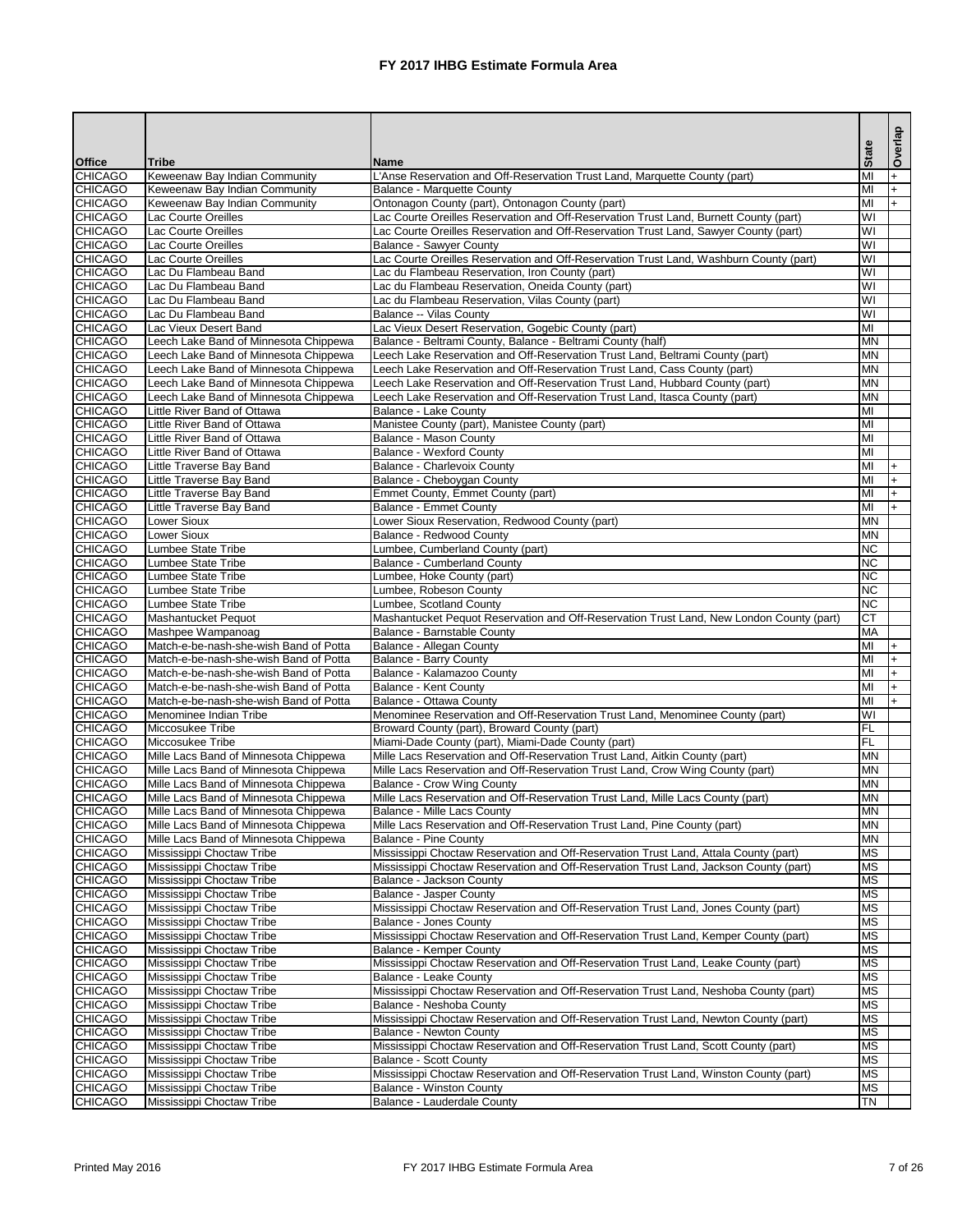|                                  |                                                                     |                                                                                                                                             | <b>State</b>                  | Overlap |
|----------------------------------|---------------------------------------------------------------------|---------------------------------------------------------------------------------------------------------------------------------------------|-------------------------------|---------|
| <b>Office</b>                    | <b>Tribe</b>                                                        | <b>Name</b>                                                                                                                                 |                               |         |
| <b>CHICAGO</b>                   | MOWA Band of Choctaw Indians                                        | MOWA Choctaw, Mobile County (part)                                                                                                          | <b>AL</b>                     |         |
| <b>CHICAGO</b>                   | MOWA Band of Choctaw Indians                                        | MOWA Choctaw, Washington County (part)                                                                                                      | AL<br>AL                      |         |
| <b>CHICAGO</b><br><b>CHICAGO</b> | MOWA Band of Choctaw Indians<br>Narragansett Tribe                  | Balance - Washington County<br>Narragansett Reservation, Washington County (part)                                                           | R <sub>l</sub>                |         |
| <b>CHICAGO</b>                   | Narragansett Tribe                                                  | Balance - Washington County                                                                                                                 | $\overline{\Xi}$              |         |
| <b>CHICAGO</b>                   | Nottawaseppi Huron Band of Potawatomi                               | Huron Potawatomi Reservation, Calhoun County (part)                                                                                         | MI                            |         |
| <b>CHICAGO</b>                   | Nottawaseppi Huron Band of Potawatomi                               | Balance - Calhoun County                                                                                                                    | MI                            |         |
| <b>CHICAGO</b>                   | Oneida Nation of New York                                           | Balance - Chenango County                                                                                                                   | <b>NY</b>                     |         |
| <b>CHICAGO</b>                   | Oneida Nation of New York                                           | <b>Balance - Cortland County</b>                                                                                                            | <b>NY</b>                     |         |
| <b>CHICAGO</b>                   | Oneida Nation of New York                                           | <b>Balance - Herkimer County</b>                                                                                                            | <b>NY</b>                     |         |
| <b>CHICAGO</b>                   | Oneida Nation of New York                                           | Oneida (NY) Reservation, Madison County (part)                                                                                              | <b>NY</b>                     |         |
| <b>CHICAGO</b>                   | Oneida Nation of New York<br>Oneida Nation of New York              | <b>Balance - Madison County</b>                                                                                                             | <b>NY</b>                     |         |
| <b>CHICAGO</b><br><b>CHICAGO</b> | Oneida Nation of New York                                           | <b>Balance - Oneida County</b><br>Balance - Onondaga County                                                                                 | <b>NY</b><br><b>NY</b>        |         |
| <b>CHICAGO</b>                   | Oneida Tribe                                                        | Oneida (WI) Reservation and Off-Reservation Trust Land, Brown County (part)                                                                 | $\overline{\mathsf{W}}$       |         |
| <b>CHICAGO</b>                   | Oneida Tribe                                                        | <b>Balance - Brown County</b>                                                                                                               | $\overline{\mathsf{W}}$       |         |
| <b>CHICAGO</b>                   | Oneida Tribe                                                        | Oneida (WI) Reservation and Off-Reservation Trust Land, Outagamie County (part)                                                             | $\overline{\mathsf{W}}$       |         |
| <b>CHICAGO</b>                   | Oneida Tribe                                                        | Balance - Outagamie County                                                                                                                  | $\overline{\mathsf{W}}$       |         |
| <b>CHICAGO</b>                   | Onondaga Nation                                                     | Onondaga Reservation, Onondaga County (part)                                                                                                | <b>NY</b>                     |         |
| <b>CHICAGO</b>                   | Pamunkey                                                            | Pamunkey, King William County (part)                                                                                                        | VA                            |         |
| <b>CHICAGO</b>                   | Passamaquoddy Indian Tribe                                          | Indian Township Reservation, Washington County (part)                                                                                       | <b>ME</b>                     |         |
| <b>CHICAGO</b>                   | Penobscot Tribe                                                     | Penobscot Reservation and Off-Reservation Trust Land, Aroostook County (part)                                                               | <b>ME</b>                     |         |
| <b>CHICAGO</b>                   | Penobscot Tribe                                                     | Penobscot Reservation and Off-Reservation Trust Land, Franklin County (part)                                                                | <b>ME</b>                     |         |
| <b>CHICAGO</b>                   | Penobscot Tribe                                                     | Penobscot Reservation and Off-Reservation Trust Land, Penobscot County (part)                                                               | <b>ME</b>                     |         |
| <b>CHICAGO</b><br><b>CHICAGO</b> | Penobscot Tribe<br>Penobscot Tribe                                  | Balance - Penobscot County<br>Penobscot Reservation and Off-Reservation Trust Land, Piscataquis County (part)                               | <b>ME</b><br><b>ME</b>        |         |
| <b>CHICAGO</b>                   | <b>Pleasant Point</b>                                               | Franklin County (part), Franklin County (part)                                                                                              | <b>ME</b>                     |         |
| <b>CHICAGO</b>                   | <b>Pleasant Point</b>                                               | Hancock County (part), Hancock County (part)                                                                                                | <b>ME</b>                     |         |
| <b>CHICAGO</b>                   | <b>Pleasant Point</b>                                               | Penobscot County (part), Penobscot County (part)                                                                                            | <b>ME</b>                     |         |
| <b>CHICAGO</b>                   | <b>Pleasant Point</b>                                               | Somerset County (part), Somerset County (part)                                                                                              | <b>ME</b>                     |         |
| <b>CHICAGO</b>                   | <b>Pleasant Point</b>                                               | Pleasant Point Reservation, Washington County (part)                                                                                        | <b>ME</b>                     |         |
| <b>CHICAGO</b>                   | <b>Pleasant Point</b>                                               | Washington County (part), Washington County (part)                                                                                          | ME                            |         |
| <b>CHICAGO</b>                   | <b>Pleasant Point</b>                                               | <b>Balance - Washington County</b>                                                                                                          | ME                            |         |
| <b>CHICAGO</b>                   | Poarch Band of Creek Indians                                        | <b>Balance - Baldwin County</b>                                                                                                             | <b>AL</b>                     |         |
| <b>CHICAGO</b>                   | Poarch Band of Creek Indians                                        | Poarch Creek Reservation and Off-Reservation Trust Land, Elmore County (part)                                                               | <b>AL</b>                     |         |
| <b>CHICAGO</b><br><b>CHICAGO</b> | Poarch Band of Creek Indians<br>Poarch Band of Creek Indians        | Poarch Creek Reservation and Off-Reservation Trust Land, Escambia County (part)<br>Balance - Escambia County                                | <b>AL</b><br><b>AL</b>        |         |
| <b>CHICAGO</b>                   | Poarch Band of Creek Indians                                        | <b>Balance - Mobile County</b>                                                                                                              | <b>AL</b>                     |         |
| <b>CHICAGO</b>                   | Poarch Band of Creek Indians                                        | Poarch Creek Reservation and Off-Reservation Trust Land, Monroe County (part)                                                               | AL                            |         |
| <b>CHICAGO</b>                   | Poarch Band of Creek Indians                                        | <b>Balance - Monroe County</b>                                                                                                              | <b>AL</b>                     |         |
| <b>CHICAGO</b>                   | Poarch Band of Creek Indians                                        | Poarch Creek Reservation and Off-Reservation Trust Land, Montgomery County (part)                                                           | AL                            |         |
| <b>CHICAGO</b>                   | Poarch Band of Creek Indians                                        | Poarch Creek Reservation and Off-Reservation Trust Land, Escambia County (part)                                                             | FL                            |         |
| <b>CHICAGO</b>                   | Poarch Band of Creek Indians                                        | Balance - Escambia County                                                                                                                   | FL                            |         |
| <b>CHICAGO</b>                   | Pokagon Band of Potawatomi                                          | <b>Balance - Elkhart County</b>                                                                                                             | $\overline{\mathsf{N}}$       |         |
| <b>CHICAGO</b>                   | Pokagon Band of Potawatomi                                          | Balance - Kosciusko County                                                                                                                  | IN                            |         |
| <b>CHICAGO</b>                   | Pokagon Band of Potawatomi                                          | <b>Balance - LaPorte County</b>                                                                                                             | $\overline{\mathsf{N}}$       |         |
| <b>CHICAGO</b>                   | Pokagon Band of Potawatomi                                          | <b>Balance - Marshall County</b>                                                                                                            | IN<br>IN                      |         |
| <b>CHICAGO</b><br><b>CHICAGO</b> | Pokagon Band of Potawatomi<br>Pokagon Band of Potawatomi            | Pokagon Band of Potawatomi, St. Joseph County (part)<br>Balance - St. Joseph County                                                         | IN                            |         |
| <b>CHICAGO</b>                   | Pokagon Band of Potawatomi                                          | <b>Balance - Starke County</b>                                                                                                              | $\overline{N}$                |         |
| <b>CHICAGO</b>                   | Pokagon Band of Potawatomi                                          | Pokagon Band of Potawatomi, Allegan County (part)                                                                                           | MI                            |         |
| <b>CHICAGO</b>                   | Pokagon Band of Potawatomi                                          | Balance - Allegan County                                                                                                                    | MI                            |         |
| <b>CHICAGO</b>                   | Pokagon Band of Potawatomi                                          | Pokagon Band of Potawatomi, Berrien County (part)                                                                                           | IМІ                           |         |
| <b>CHICAGO</b>                   | Pokagon Band of Potawatomi                                          | <b>Balance - Berrien County</b>                                                                                                             | MI                            |         |
| <b>CHICAGO</b>                   | Pokagon Band of Potawatomi                                          | Pokagon Band of Potawatomi, Cass County (part)                                                                                              | $\overline{M}$                |         |
| <b>CHICAGO</b>                   | Pokagon Band of Potawatomi                                          | <b>Balance - Cass County</b>                                                                                                                | MI                            |         |
| <b>CHICAGO</b>                   | Pokagon Band of Potawatomi                                          | Pokagon Band of Potawatomi, Van Buren County (part)                                                                                         | MI                            |         |
| <b>CHICAGO</b>                   | Pokagon Band of Potawatomi                                          | Balance - Van Buren County                                                                                                                  | MI<br>$\overline{\mathsf{W}}$ |         |
| <b>CHICAGO</b><br><b>CHICAGO</b> | Red Cliff Band of Lake Superior Chippe<br>Red Lake Band of Chippewa | Red Cliff Reservation and Off-Reservation Trust Land, Bayfield County (part)<br>Balance - Beltrami County, Balance - Beltrami County (half) | <b>MN</b>                     |         |
| <b>CHICAGO</b>                   | Red Lake Band of Chippewa                                           | Red Lake Reservation, Beltrami County (part)                                                                                                | <b>MN</b>                     |         |
| <b>CHICAGO</b>                   | Red Lake Band of Chippewa                                           | Red Lake Reservation, Clearwater County (part)                                                                                              | <b>MN</b>                     |         |
| <b>CHICAGO</b>                   | Red Lake Band of Chippewa                                           | Red Lake Reservation, Koochiching County (part)                                                                                             | <b>MN</b>                     |         |
| <b>CHICAGO</b>                   | Red Lake Band of Chippewa                                           | Red Lake Reservation, Lake of the Woods County (part)                                                                                       | <b>MN</b>                     |         |
| <b>CHICAGO</b>                   | Red Lake Band of Chippewa                                           | Red Lake Reservation, Marshall County (part)                                                                                                | <b>MN</b>                     |         |
| <b>CHICAGO</b>                   | Red Lake Band of Chippewa                                           | Red Lake Reservation, Pennington County (part)                                                                                              | <b>MN</b>                     |         |
| <b>CHICAGO</b>                   | Red Lake Band of Chippewa                                           | Red Lake Reservation, Polk County (part)                                                                                                    | <b>MN</b>                     |         |
| <b>CHICAGO</b>                   | Red Lake Band of Chippewa                                           | Red Lake Reservation, Red Lake County (part)                                                                                                | <b>MN</b>                     |         |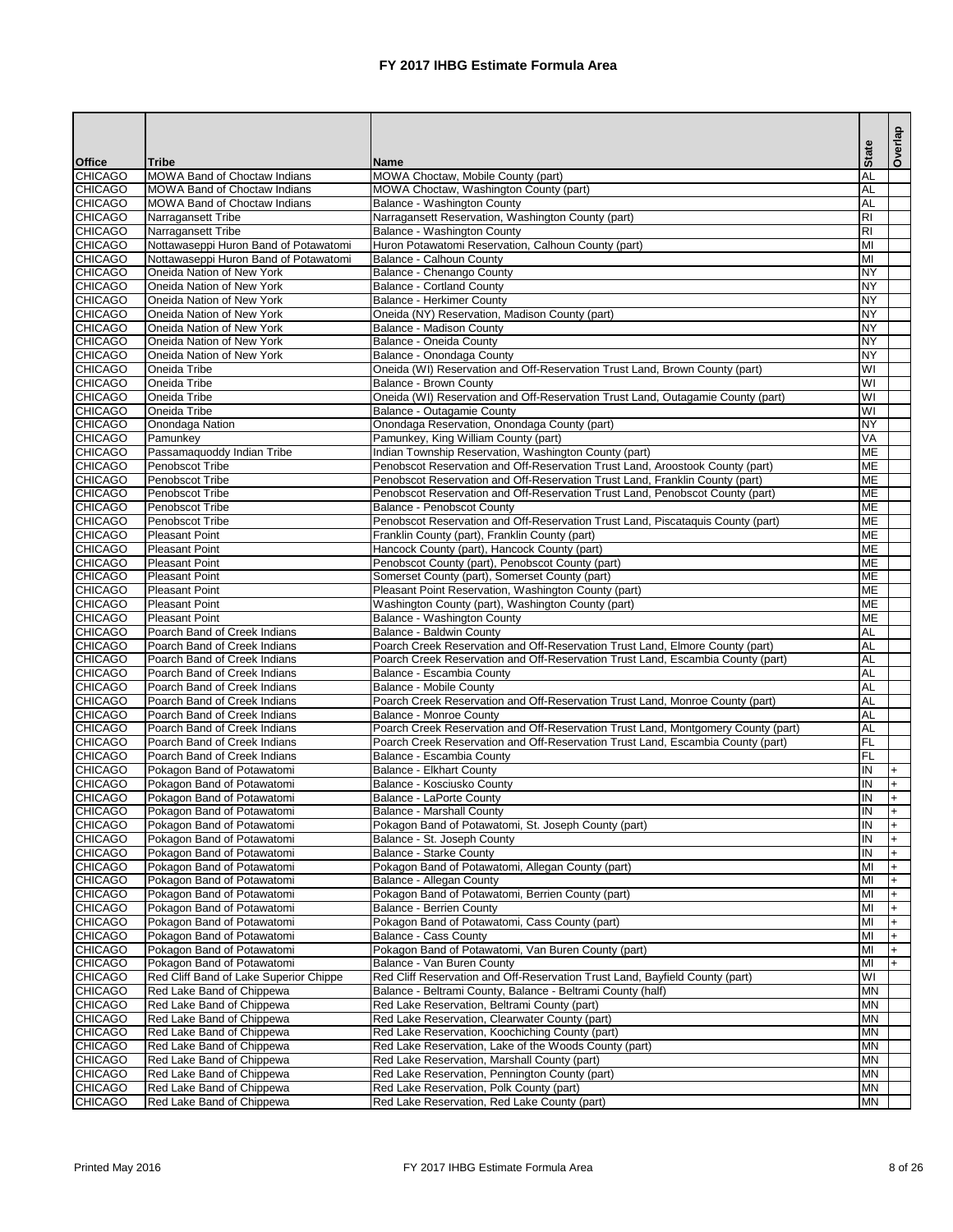|                                  |                                                                   |                                                                                                                                                   |                         | Overlap    |
|----------------------------------|-------------------------------------------------------------------|---------------------------------------------------------------------------------------------------------------------------------------------------|-------------------------|------------|
| <b>Office</b>                    | <b>Tribe</b>                                                      | <b>Name</b>                                                                                                                                       | <b>State</b>            |            |
| <b>CHICAGO</b>                   | Red Lake Band of Chippewa                                         | Red Lake Reservation, Roseau County (part)                                                                                                        | <b>MN</b>               |            |
| <b>CHICAGO</b><br><b>CHICAGO</b> | Sac & Fox Tribe of the Mississippi, IA                            | Sac and Fox/Meskwaki Reservation and Off-Reservation Trust Land, Tama County (part)<br>Isabella Reservation and Trust Lands, Arenac County (part) | IA<br>MI                |            |
| <b>CHICAGO</b>                   | Saginaw Chippewa<br>Saginaw Chippewa                              | <b>Balance-Arenac County</b>                                                                                                                      | MI                      |            |
| <b>CHICAGO</b>                   | Saginaw Chippewa                                                  | <b>Balance-Gladwin County</b>                                                                                                                     | MI                      |            |
| <b>CHICAGO</b>                   | Saginaw Chippewa                                                  | <b>Balance-Gratiot County</b>                                                                                                                     | lмı                     |            |
| <b>CHICAGO</b>                   | Saginaw Chippewa                                                  | Isabella Reservation and Trust Lands, Isabella County (part)                                                                                      | MI                      |            |
| <b>CHICAGO</b>                   | Saginaw Chippewa                                                  | Balance-Isabella County                                                                                                                           | MI                      |            |
| <b>CHICAGO</b>                   | Saginaw Chippewa                                                  | <b>Balance-Mecosta County</b>                                                                                                                     | MI                      |            |
| <b>CHICAGO</b>                   | Saginaw Chippewa                                                  | <b>Balance-Midland County</b>                                                                                                                     | MI                      |            |
| <b>CHICAGO</b><br><b>CHICAGO</b> | Saginaw Chippewa                                                  | <b>Balance-Montcalm County</b><br><b>Balance-Osceola County</b>                                                                                   | MI<br>MI                |            |
| <b>CHICAGO</b>                   | Saginaw Chippewa<br>Saint Croix Chippewa                          | St. Croix Reservation and Off-Reservation Trust Land, Barron County (part)                                                                        | WI                      |            |
| <b>CHICAGO</b>                   | Saint Croix Chippewa                                              | Almena Village, Cumberland City, Rice Lake Town                                                                                                   | $\overline{\mathsf{W}}$ |            |
| <b>CHICAGO</b>                   | Saint Croix Chippewa                                              | St. Croix Reservation and Off-Reservation Trust Land, Burnett County (part)                                                                       | $\overline{\mathsf{W}}$ |            |
| <b>CHICAGO</b>                   | Saint Croix Chippewa                                              | <b>Balance - Burnett County</b>                                                                                                                   | $\overline{\mathsf{W}}$ |            |
| <b>CHICAGO</b>                   | Saint Croix Chippewa                                              | St. Croix Reservation and Off-Reservation Trust Land, Polk County (part)                                                                          | $\overline{\mathsf{W}}$ |            |
| <b>CHICAGO</b>                   | Saint Croix Chippewa                                              | Clayton, Johnstown and Bone Lake Towns; Turtle Lake and Luck Villages                                                                             | WI                      |            |
| <b>CHICAGO</b>                   | Sault Ste. Marie Tribe                                            | Sault Ste. Marie Reservation and Off-Reservation Trust Land, Alger County (part)                                                                  | $\overline{M}$          |            |
| <b>CHICAGO</b><br><b>CHICAGO</b> | Sault Ste. Marie Tribe<br>Sault Ste. Marie Tribe                  | <b>Balance - Alger County</b><br>Sault Ste. Marie Reservation and Off-Reservation Trust Land, Chippewa County (part)                              | MI<br>MI                | $+$        |
| <b>CHICAGO</b>                   | Sault Ste. Marie Tribe                                            | Balance - Chippewa County                                                                                                                         | MI                      | $+$<br>$+$ |
| <b>CHICAGO</b>                   | Sault Ste. Marie Tribe                                            | Sault Ste. Marie Reservation and Off-Reservation Trust Land, Delta County (part)                                                                  | IМІ                     | $+$        |
| <b>CHICAGO</b>                   | Sault Ste. Marie Tribe                                            | Balance - Delta County                                                                                                                            | Iмı                     | $+$        |
| <b>CHICAGO</b>                   | Sault Ste. Marie Tribe                                            | Sault Ste. Marie Reservation and Off-Reservation Trust Land, Luce County (part)                                                                   | MI                      | $+$        |
| <b>CHICAGO</b>                   | Sault Ste. Marie Tribe                                            | Balance - Luce County                                                                                                                             | MI                      |            |
| <b>CHICAGO</b>                   | Sault Ste. Marie Tribe                                            | Sault Ste. Marie Reservation and Off-Reservation Trust Land, Mackinac County (part)                                                               | $\overline{M}$          | $+$        |
| <b>CHICAGO</b>                   | Sault Ste. Marie Tribe                                            | <b>Balance - Mackinac County</b>                                                                                                                  | MI                      |            |
| <b>CHICAGO</b><br><b>CHICAGO</b> | Sault Ste. Marie Tribe<br>Sault Ste. Marie Tribe                  | Sault Ste. Marie Reservation and Off-Reservation Trust Land, Marquette County (part)<br><b>Balance - Marquette County</b>                         | MI<br>MI                | $+$<br>$+$ |
| <b>CHICAGO</b>                   | Sault Ste. Marie Tribe                                            | Sault Ste. Marie Reservation and Off-Reservation Trust Land, Schoolcraft County (part)                                                            | Iмı                     | $+$        |
| <b>CHICAGO</b>                   | Sault Ste. Marie Tribe                                            | <b>Balance - Schoolcraft County</b>                                                                                                               | Iмı                     | l+.        |
| <b>CHICAGO</b>                   | Seminole Tribe                                                    | Big Cypress Reservation, Broward County (part)                                                                                                    | FL                      |            |
| <b>CHICAGO</b>                   | Seminole Tribe                                                    | Broward County (part), Broward County (part)                                                                                                      | FL                      |            |
| <b>CHICAGO</b>                   | Seminole Tribe                                                    | Hollywood Reservation, Broward County (part)                                                                                                      | FL                      |            |
| <b>CHICAGO</b>                   | Seminole Tribe                                                    | Immokalee Reservation, Collier County (part)                                                                                                      | FL                      |            |
| <b>CHICAGO</b><br><b>CHICAGO</b> | Seminole Tribe<br>Seminole Tribe                                  | Brighton Reservation, Glades County (part)<br>Big Cypress Reservation, Hendry County (part)                                                       | FL<br>FL                |            |
| <b>CHICAGO</b>                   | Seminole Tribe                                                    | Hillsborough County (part), Hillsborough County (part)                                                                                            | FL                      |            |
| <b>CHICAGO</b>                   | Seminole Tribe                                                    | St. Lucie County (part), St. Lucie County (part)                                                                                                  | FL                      |            |
| <b>CHICAGO</b>                   | Seneca Nation of New York                                         | Oil Springs Reservation, Allegany County (part)                                                                                                   | <b>NY</b>               |            |
| <b>CHICAGO</b>                   | Seneca Nation of New York                                         | Allegany Reservation, Cattaraugus County (part)                                                                                                   | <b>NY</b>               |            |
| <b>CHICAGO</b>                   | Seneca Nation of New York                                         | Cattaraugus Reservation, Cattaraugus County (part)                                                                                                | <b>NY</b>               |            |
| <b>CHICAGO</b>                   | Seneca Nation of New York                                         | Oil Springs Reservation, Cattaraugus County (part)                                                                                                | <b>NY</b>               |            |
| <b>CHICAGO</b>                   | Seneca Nation of New York                                         | Cattaraugus Reservation, Chautauqua County (part)                                                                                                 | <b>NY</b>               |            |
| <b>CHICAGO</b><br><b>CHICAGO</b> | Seneca Nation of New York<br>Shakopee Mdewakanton Sioux           | Cattaraugus Reservation, Erie County (part)<br>Shakopee Mdewakanton Sioux Community and Off-Reservation Trust Land, Scott County (part)           | <b>NY</b><br><b>MN</b>  |            |
| <b>CHICAGO</b>                   | Shinnecock Indian Nation                                          | Shinnecock, Suffolk County (part)                                                                                                                 | <b>NY</b>               |            |
| <b>CHICAGO</b>                   | Sokaogon Chippewa Tribe                                           | Sokaogon Chippewa Community and Off-Reservation Trust Land, Forest County (part)                                                                  | $\overline{\mathsf{N}}$ |            |
| <b>CHICAGO</b>                   | Sokaogon Chippewa Tribe                                           | <b>Balance - Forest County</b>                                                                                                                    | $\overline{\mathsf{W}}$ |            |
| <b>CHICAGO</b>                   | St. Regis Mohawk Tribe                                            | St. Regis Mohawk Reservation, Franklin County (part)                                                                                              | <b>NY</b>               |            |
| <b>CHICAGO</b>                   | St. Regis Mohawk Tribe                                            | <b>Balance - Franklin County</b>                                                                                                                  | <b>NY</b>               |            |
| <b>CHICAGO</b>                   | St. Regis Mohawk Tribe                                            | Balance - St. Lawrence County                                                                                                                     | <b>NY</b>               |            |
| <b>CHICAGO</b>                   | Stockbridge-Munsee Tribe                                          | Stockbridge-Munsee Community, Shawano County (part)                                                                                               | WI                      |            |
| <b>CHICAGO</b><br><b>CHICAGO</b> | Tonawanda Band of Senecas<br>Tonawanda Band of Senecas            | Tonawanda Reservation, Erie County (part)<br>Tonawanda Reservation, Genesee County (part)                                                         | <b>NY</b><br><b>NY</b>  |            |
| <b>CHICAGO</b>                   | Tonawanda Band of Senecas                                         | Tonawanda Reservation, Niagara County (part)                                                                                                      | <b>NY</b>               |            |
| <b>CHICAGO</b>                   | <b>Tuscarora Nation</b>                                           | Tuscarora Reservation, Niagara County (part)                                                                                                      | <b>NY</b>               |            |
| <b>CHICAGO</b>                   | <b>Upper Sioux Indian Community</b>                               | Balance - Chippewa County                                                                                                                         | <b>MN</b>               |            |
| <b>CHICAGO</b>                   | <b>Upper Sioux Indian Community</b>                               | <b>Balance - Renville County</b>                                                                                                                  | <b>MN</b>               |            |
| <b>CHICAGO</b>                   | <b>Upper Sioux Indian Community</b>                               | Upper Sioux Reservation, Yellow Medicine County (part)                                                                                            | <b>MN</b>               |            |
| <b>CHICAGO</b>                   | <b>Upper Sioux Indian Community</b>                               | <b>Balance - Yellow Medicine County</b>                                                                                                           | <b>MN</b>               |            |
| <b>CHICAGO</b>                   | Waccamaw Siouan State Tribe<br><b>Waccamaw Siouan State Tribe</b> | Waccamaw-Siouan, Bladen County (part)                                                                                                             | <b>NC</b><br><b>NC</b>  |            |
| <b>CHICAGO</b><br><b>CHICAGO</b> | Wampanoag Tribe of Gay Head                                       | Waccamaw-Siouan, Columbus County (part)<br>Wampanoag-Gay Head TDSA, Dukes County (part)                                                           | <b>MA</b>               |            |
| <b>CHICAGO</b>                   | Wampanoag Tribe of Gay Head                                       | <b>Balance - Dukes County</b>                                                                                                                     | <b>MA</b>               |            |
| <b>CHICAGO</b>                   | White Earth Band of Minnesota Chippewa                            | White Earth Reservation and Off-Reservation Trust Land, Becker County (part)                                                                      | <b>IMN</b>              |            |
| <b>CHICAGO</b>                   | White Earth Band of Minnesota Chippewa                            | <b>Balance - Becker County</b>                                                                                                                    | <b>MN</b>               |            |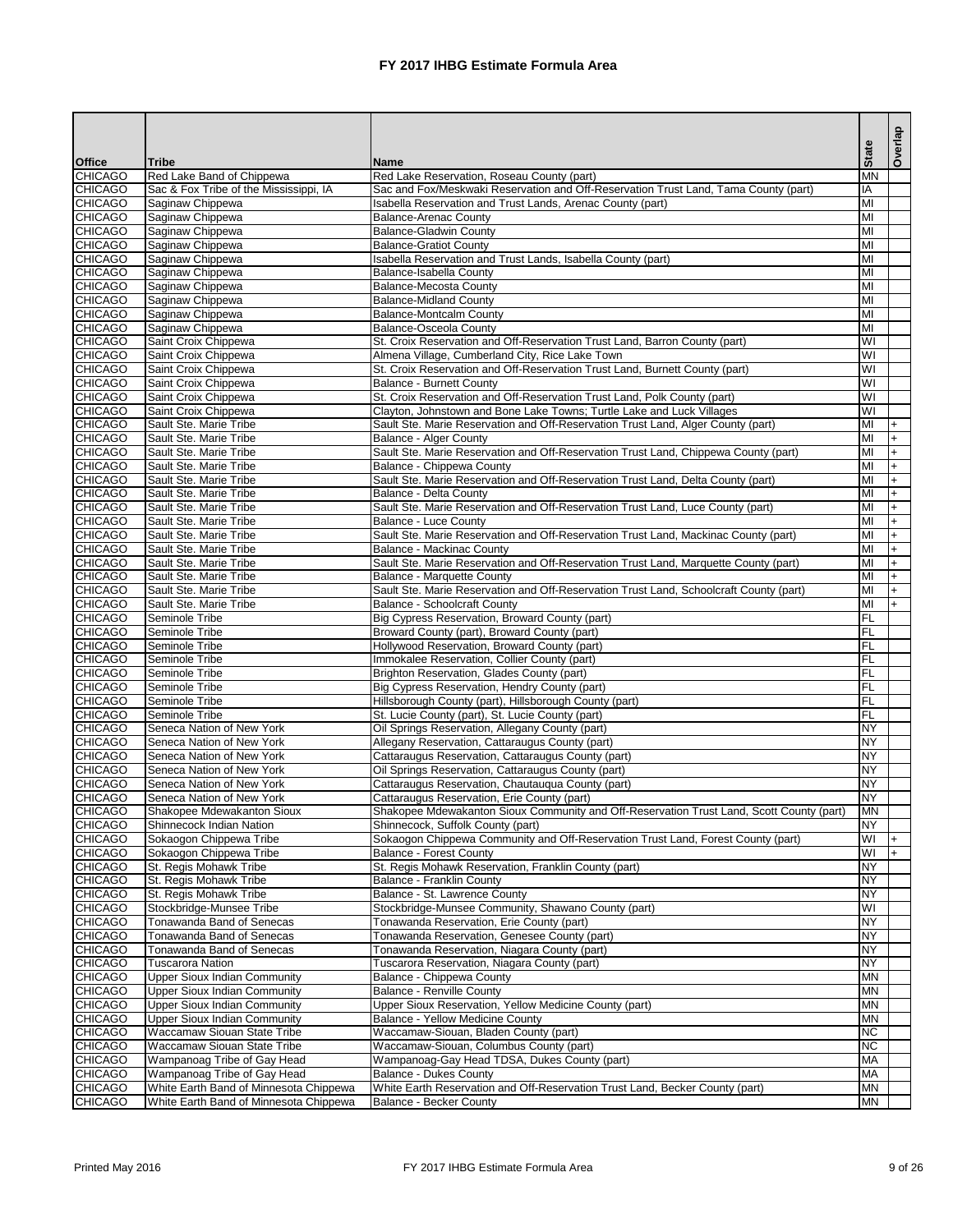| <b>Office</b>  | <b>Tribe</b>                           | <b>Name</b>                                                                      | ω         | ௨ |
|----------------|----------------------------------------|----------------------------------------------------------------------------------|-----------|---|
| <b>CHICAGO</b> | White Earth Band of Minnesota Chippewa | White Earth Reservation and Off-Reservation Trust Land, Clearwater County (part) | <b>MN</b> |   |
| <b>CHICAGO</b> | White Earth Band of Minnesota Chippewa | Balance - Clearwater County                                                      | <b>MN</b> |   |
| <b>CHICAGO</b> | White Earth Band of Minnesota Chippewa | White Earth Reservation and Off-Reservation Trust Land, Mahnomen County          | MN        |   |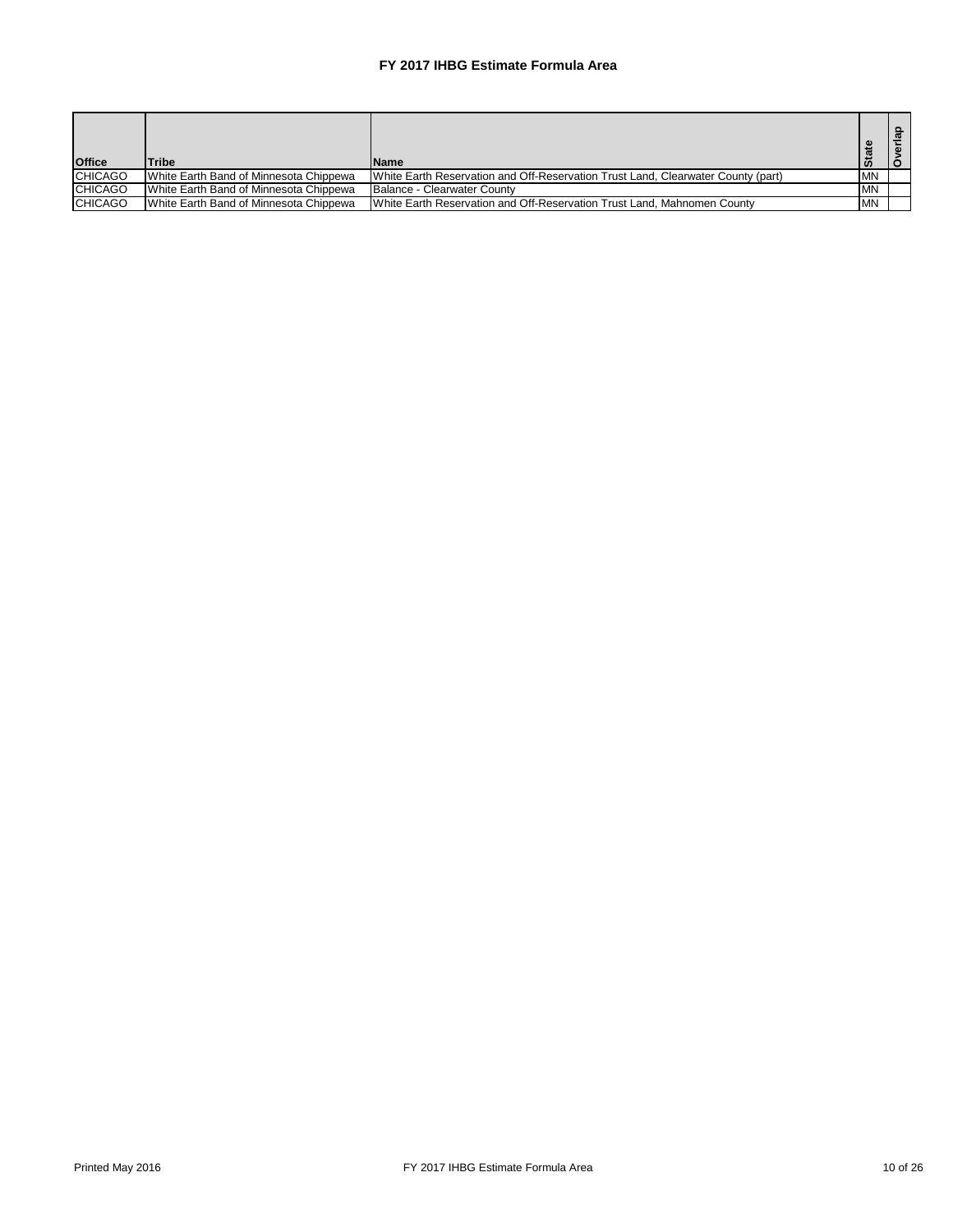|                                |                                                                                |                                                                                                                                                                      | <b>State</b>            | Overlap   |
|--------------------------------|--------------------------------------------------------------------------------|----------------------------------------------------------------------------------------------------------------------------------------------------------------------|-------------------------|-----------|
| <b>Office</b>                  | <b>Tribe</b>                                                                   | <b>Name</b>                                                                                                                                                          |                         |           |
| DENVER                         | Apsaalooke Nation (Crow)                                                       | Crow Reservation and Off-Reservation Trust Land, Big Horn County (part)                                                                                              | <b>MT</b>               |           |
| <b>DENVER</b><br><b>DENVER</b> | Apsaalooke Nation (Crow)<br>Apsaalooke Nation (Crow)                           | Balance -- Big Horn County<br>Crow Reservation and Off-Reservation Trust Land, Treasure County (part)                                                                | MT<br><b>IMT</b>        |           |
| <b>DENVER</b>                  | Apsaalooke Nation (Crow)                                                       | Crow Reservation and Off-Reservation Trust Land, Yellowstone County (part)                                                                                           | IMT                     |           |
| <b>DENVER</b>                  | Assiniboine & Sioux Tribes of Ft. Peck                                         | Fort Peck Reservation and Off-Reservation Trust Land, Daniels County (part)                                                                                          | <b>MT</b>               |           |
| <b>DENVER</b>                  | Assiniboine & Sioux Tribes of Ft. Peck                                         | Fort Peck Reservation and Off-Reservation Trust Land, Roosevelt County (part)                                                                                        | MT                      |           |
| <b>DENVER</b>                  | Assiniboine & Sioux Tribes of Ft. Peck                                         | Fort Peck Reservation and Off-Reservation Trust Land, Sheridan County (part)                                                                                         | <b>MT</b>               |           |
| DENVER<br><b>DENVER</b>        | Assiniboine & Sioux Tribes of Ft. Peck                                         | Fort Peck Reservation and Off-Reservation Trust Land, Valley County (part)                                                                                           | IMT<br><b>IMT</b>       |           |
| DENVER                         | <b>Blackfeet Tribe</b><br><b>Blackfeet Tribe</b>                               | Blackfeet Reservation and Off-Reservation Trust Land, Glacier County (part)<br>Blackfeet Reservation and Off-Reservation Trust Land, Pondera County (part)           | IMT                     |           |
| DENVER                         | <b>Cheyenne River Sioux</b>                                                    | Cheyenne River Reservation and Off-Reservation Trust Land, Dewey County (part)                                                                                       | <b>SD</b>               |           |
| <b>DENVER</b>                  | <b>Cheyenne River Sioux</b>                                                    | Cheyenne River Reservation and Off-Reservation Trust Land, Haakon County (part)                                                                                      | <b>SD</b>               |           |
| <b>DENVER</b>                  | <b>Cheyenne River Sioux</b>                                                    | Cheyenne River Reservation and Off-Reservation Trust Land, Meade County (part)                                                                                       | <b>SD</b>               |           |
| <b>DENVER</b>                  | Cheyenne River Sioux                                                           | Cheyenne River Reservation and Off-Reservation Trust Land, Stanley County (part)                                                                                     | <b>SD</b>               |           |
| DENVER                         | <b>Cheyenne River Sioux</b>                                                    | Cheyenne River Reservation and Off-Reservation Trust Land, Ziebach County (part)                                                                                     | <b>SD</b>               |           |
| <b>DENVER</b><br>DENVER        | Chippewa Cree of the Rocky Boy's Res.<br>Chippewa Cree of the Rocky Boy's Res. | Rocky Boy's Reservation and Off-Reservation Trust Land, Chouteau County (part)<br>Rocky Boy's Reservation and Trust Lands, Hill County (part)                        | MT<br>Iмт               |           |
| <b>DENVER</b>                  | <b>Crow Creek Sioux</b>                                                        | Crow Creek Reservation, Buffalo County (part)                                                                                                                        | <b>SD</b>               |           |
| <b>DENVER</b>                  | <b>Crow Creek Sioux</b>                                                        | Crow Creek Reservation, Hughes County (part)                                                                                                                         | <b>SD</b>               |           |
| <b>DENVER</b>                  | <b>Crow Creek Sioux</b>                                                        | Crow Creek Reservation, Hyde County (part)                                                                                                                           | <b>SD</b>               |           |
| <b>DENVER</b>                  | Eastern Shoshone Tribe                                                         | Wind River Reservation and Off-Reservation Trust Land, Fremont County (part)                                                                                         | <b>WY</b>               |           |
| <b>DENVER</b>                  | Eastern Shoshone Tribe                                                         | Wind River Reservation and Off-Reservation Trust Land, Hot Springs County (part)                                                                                     | <b>WY</b>               |           |
| <b>DENVER</b><br><b>DENVER</b> | <b>Flandreau Santee Sioux</b><br>Fort Belknap Indian Community                 | Flandreau Reservation, Moody County (part)<br>Fort Belknap Reservation and Off-Reservation Trust Land, Blaine County (part)                                          | <b>SD</b><br>MT         |           |
| <b>DENVER</b>                  | Fort Belknap Indian Community                                                  | Fort Belknap Reservation and Off-Reservation Trust Land, Phillips County (part)                                                                                      | IMT                     |           |
| DENVER                         | <b>Goshute Reservation</b>                                                     | Balance - Ada County                                                                                                                                                 | ID                      |           |
| <b>DENVER</b>                  | <b>Goshute Reservation</b>                                                     | Balance - Canyon County                                                                                                                                              | lid                     |           |
| DENVER                         | <b>Goshute Reservation</b>                                                     | <b>Balance - Elmore County</b>                                                                                                                                       | IID                     |           |
| <b>DENVER</b>                  | <b>Goshute Reservation</b>                                                     | Balance - Owyhee County                                                                                                                                              | IID                     |           |
| <b>DENVER</b>                  | <b>Goshute Reservation</b>                                                     | <b>Balance - Elko County</b>                                                                                                                                         | <b>NV</b><br><b>NV</b>  |           |
| <b>DENVER</b><br>DENVER        | <b>Goshute Reservation</b><br><b>Goshute Reservation</b>                       | Balance - Eureka County<br>Community of Winnemucca                                                                                                                   | <b>NV</b>               | $\ddot{}$ |
| <b>IDENVER</b>                 | Goshute Reservation                                                            | Balance - Lander County                                                                                                                                              | INV.                    | $^{+}$    |
| <b>DENVER</b>                  | <b>Goshute Reservation</b>                                                     | Balance - Nye County                                                                                                                                                 | <b>NV</b>               |           |
| <b>DENVER</b>                  | <b>Goshute Reservation</b>                                                     | Goshute Reservation, White Pine County (part)                                                                                                                        | <b>NV</b>               |           |
| <b>DENVER</b>                  | <b>Goshute Reservation</b>                                                     | <b>Balance - White Pine County</b>                                                                                                                                   | <b>NV</b>               |           |
| <b>DENVER</b><br><b>DENVER</b> | <b>Goshute Reservation</b><br><b>Goshute Reservation</b>                       | Goshute Reservation, Juab County (part)                                                                                                                              | IUT<br>IUT              |           |
| <b>DENVER</b>                  | <b>Goshute Reservation</b>                                                     | Goshute Reservation, Tooele County (part)<br><b>Balance - Tooele County</b>                                                                                          | INV                     |           |
| <b>DENVER</b>                  | Lower Brule Sioux                                                              | Lower Brule Reservation and Off-Reservation Trust Land, Lyman County (part)                                                                                          | SD                      |           |
| <b>DENVER</b>                  | Lower Brule Sioux                                                              | Lower Brule Reservation and Off-Reservation Trust Land, Stanley County (part)                                                                                        | <b>SD</b>               |           |
| <b>DENVER</b>                  | Navajo Nation                                                                  | Navajo Nation Reservation and Off-Reservation Trust Land, Apache County (part)                                                                                       | <b>AZ</b>               |           |
| <b>DENVER</b>                  | Navajo Nation                                                                  | Navajo Nation Reservation and Off-Reservation Trust Land, Coconino County (part)                                                                                     | <b>AZ</b>               |           |
| <b>DENVER</b><br><b>DENVER</b> | Navajo Nation                                                                  | Navajo Nation Reservation and Off-Reservation Trust Land, Navajo County (part)<br>Navajo Nation Reservation and Off-Reservation Trust Land, Bernalillo County (part) | <b>AZ</b><br><b>NM</b>  |           |
| <b>DENVER</b>                  | Navajo Nation<br>Navajo Nation                                                 | Navajo Nation Reservation and Off-Reservation Trust Land, Cibola County (part)                                                                                       | <b>NM</b>               |           |
| <b>DENVER</b>                  | Navajo Nation                                                                  | Navajo Nation Reservation and Off-Reservation Trust Land, McKinley County (part)                                                                                     | <b>NM</b>               |           |
| <b>DENVER</b>                  | Navajo Nation                                                                  | Navajo Nation Reservation and Off-Reservation Trust Land, Rio Arriba County (part)                                                                                   | <b>NM</b>               |           |
| <b>DENVER</b>                  | Navajo Nation                                                                  | Navajo Nation Reservation and Off-Reservation Trust Land, Sandoval County (part)                                                                                     | <b>NM</b>               |           |
| <b>DENVER</b>                  | Navajo Nation                                                                  | Navajo Nation Reservation and Off-Reservation Trust Land, San Juan County (part)                                                                                     | <b>NM</b>               |           |
| <b>DENVER</b><br><b>DENVER</b> | Navajo Nation                                                                  | Navajo Nation Reservation and Off-Reservation Trust Land, Socorro County (part)                                                                                      | <b>NM</b><br><b>IUT</b> |           |
| <b>DENVER</b>                  | Navajo Nation<br>Northern Arapahoe                                             | Navajo Nation Reservation and Off-Reservation Trust Land, San Juan County (part)<br>Wind River Reservation and Off-Reservation Trust Land                            | <b>WY</b>               | I+        |
| <b>DENVER</b>                  | Northern Arapahoe                                                              | Cities of Lander and Riverton                                                                                                                                        | <b>I</b> WY             |           |
| <b>DENVER</b>                  | Northern Cheyenne                                                              | Northern Cheyenne Reservation and Off-Reservation Trust Land, Big Horn County (part)                                                                                 | <b>MT</b>               |           |
| <b>DENVER</b>                  | Northern Cheyenne                                                              | Northern Cheyenne Reservation and Off-Reservation Trust Land, Rosebud County (part)                                                                                  | MT                      |           |
| <b>DENVER</b>                  | Northern Cheyenne                                                              | Northern Cheyenne Reservation and Off-Reservation Trust Land, Meade County (part)                                                                                    | <b>SD</b>               |           |
| <b>DENVER</b>                  | NW Band of Shoshoni Nation                                                     | <b>Balance - Power County</b>                                                                                                                                        | IID                     |           |
| DENVER<br><b>DENVER</b>        | NW Band of Shoshoni Nation<br>NW Band of Shoshoni Nation                       | Box Elder County (part), Box Elder County (part)<br>Balance - Box Elder County                                                                                       | luт<br>IUT              |           |
| <b>DENVER</b>                  | Oglala Lakota Sioux Tribe                                                      | Pine Ridge Reservation and Off-Reservation Trust Land, Sheridan County (part)                                                                                        | <b>INE</b>              |           |
| <b>DENVER</b>                  | Oglala Lakota Sioux Tribe                                                      | Pine Ridge Reservation and Off-Reservation Trust Land, Bennett County (part)                                                                                         | $\overline{\text{SD}}$  |           |
| <b>DENVER</b>                  | Oglala Lakota Sioux Tribe                                                      | Pine Ridge Reservation and Off-Reservation Trust Land, Jackson County (part)                                                                                         | SD                      |           |
| <b>DENVER</b>                  | Oglala Lakota Sioux Tribe                                                      | Pine Ridge Reservation and Off-Reservation Trust Land, Shannon County                                                                                                | SD                      |           |
| <b>DENVER</b>                  | Omaha Tribe                                                                    | Omaha Reservation, Monona County (part)                                                                                                                              | IA                      |           |
| <b>DENVER</b><br><b>DENVER</b> | Omaha Tribe<br>Omaha Tribe                                                     | Omaha Reservation, Burt County (part)<br>Omaha Reservation, Cuming County (part)                                                                                     | <b>NE</b><br><b>NE</b>  |           |
| <b>DENVER</b>                  | Omaha Tribe                                                                    | Omaha Reservation, Thurston County (part)                                                                                                                            | <b>NE</b>               |           |
|                                |                                                                                |                                                                                                                                                                      |                         |           |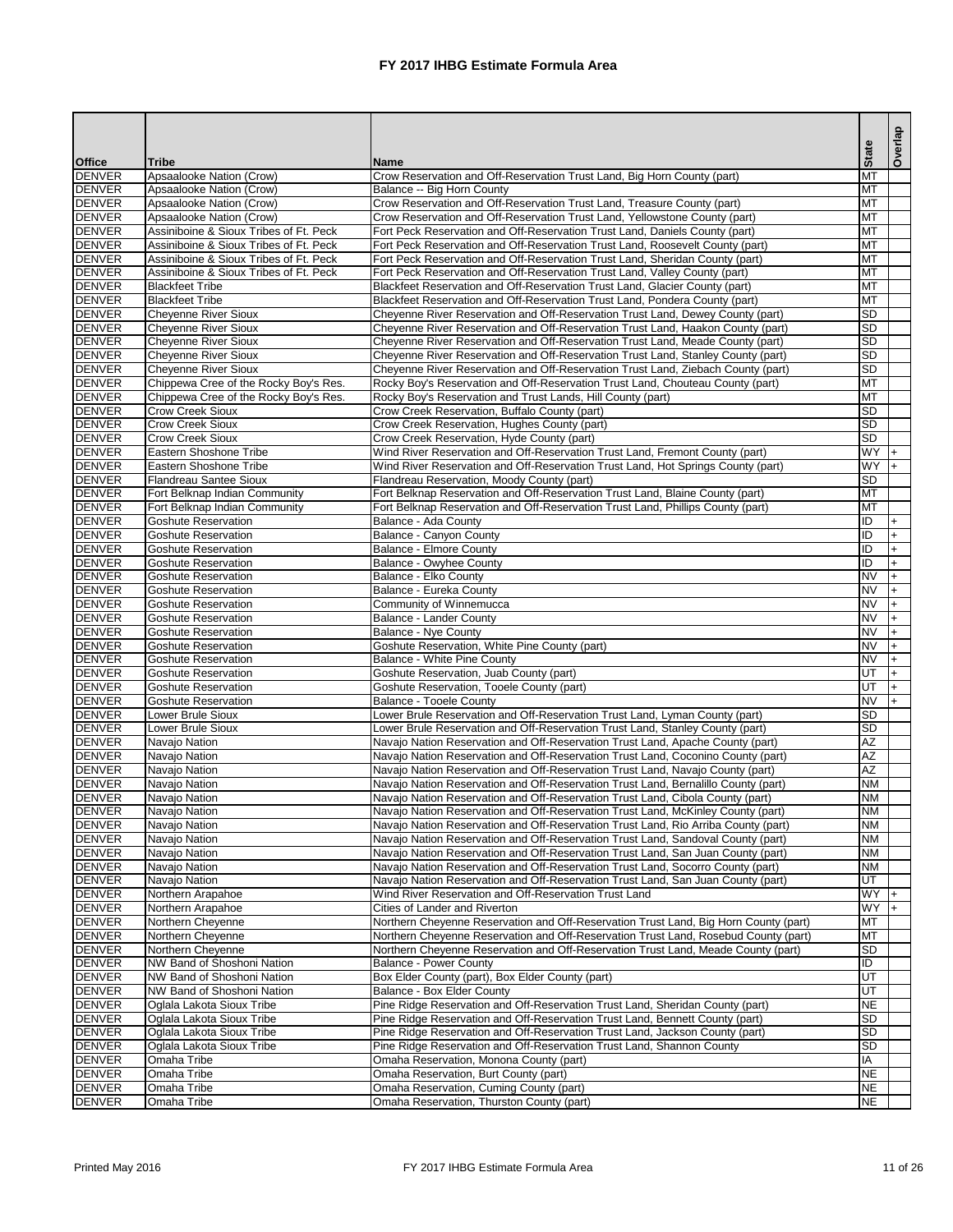|                                |                                                                                              |                                                                                                                                                                       |                        | Overlap    |
|--------------------------------|----------------------------------------------------------------------------------------------|-----------------------------------------------------------------------------------------------------------------------------------------------------------------------|------------------------|------------|
| <b>Office</b>                  | <b>Tribe</b>                                                                                 | <b>Name</b>                                                                                                                                                           | <b>State</b>           |            |
| <b>DENVER</b>                  | Paiute Indian Tribe of Utah                                                                  | <b>Balance - Beaver County</b>                                                                                                                                        | $\overline{U}$         | $+$        |
| <b>DENVER</b>                  | Paiute Indian Tribe of Utah                                                                  | Paiute Reservation, Iron County (part)                                                                                                                                | E                      | $+$        |
| <b>DENVER</b>                  | Paiute Indian Tribe of Utah                                                                  | <b>Balance - Iron County</b>                                                                                                                                          | E                      | $+$        |
| <b>DENVER</b><br><b>DENVER</b> | Paiute Indian Tribe of Utah<br>Paiute Indian Tribe of Utah                                   | Paiute Reservation, Millard County (part)<br><b>Balance - Millard County</b>                                                                                          | E<br>UT                | $+$<br>$+$ |
| <b>DENVER</b>                  | Paiute Indian Tribe of Utah                                                                  | Paiute Reservation, Sevier County (part)                                                                                                                              | E                      | $+$        |
| DENVER                         | Paiute Indian Tribe of Utah                                                                  | <b>Balance - Sevier County</b>                                                                                                                                        | UT                     | $+$        |
| <b>DENVER</b>                  | Paiute Indian Tribe of Utah                                                                  | Paiute Reservation, Washington County (part)                                                                                                                          | UT                     | $+$        |
| <b>DENVER</b>                  | Paiute Indian Tribe of Utah                                                                  | Balance - Washington County                                                                                                                                           | UT                     | $+$        |
| <b>DENVER</b>                  | Ponca Tribe of Nebraska                                                                      | Balance - Pottawattamie County                                                                                                                                        | IA                     |            |
| <b>DENVER</b><br><b>DENVER</b> | Ponca Tribe of Nebraska<br>Ponca Tribe of Nebraska                                           | Balance - Woodbury County                                                                                                                                             | ΙA<br><b>NE</b>        |            |
| <b>DENVER</b>                  | Ponca Tribe of Nebraska                                                                      | <b>Balance - Boyd County</b><br><b>Balance - Burt County</b>                                                                                                          | <b>NE</b>              |            |
| <b>DENVER</b>                  | Ponca Tribe of Nebraska                                                                      | <b>Balance - Douglas County</b>                                                                                                                                       | <b>NE</b>              |            |
| <b>DENVER</b>                  | Ponca Tribe of Nebraska                                                                      | <b>Balance - Hall County</b>                                                                                                                                          | <b>NE</b>              |            |
| DENVER                         | Ponca Tribe of Nebraska                                                                      | <b>Balance - Holt County</b>                                                                                                                                          | <b>NE</b>              |            |
| <b>DENVER</b>                  | Ponca Tribe of Nebraska                                                                      | Balance - Knox County                                                                                                                                                 | <b>NE</b>              |            |
| <b>DENVER</b>                  | Ponca Tribe of Nebraska                                                                      | <b>Balance - Lancaster County</b>                                                                                                                                     | <b>NE</b>              |            |
| <b>DENVER</b><br><b>DENVER</b> | Ponca Tribe of Nebraska<br>Ponca Tribe of Nebraska                                           | <b>Balance - Madison County</b>                                                                                                                                       | <b>NE</b><br><b>NE</b> |            |
| <b>DENVER</b>                  | Ponca Tribe of Nebraska                                                                      | <b>Balance - Platte County</b><br><b>Balance - Sarpy County</b>                                                                                                       | <b>NE</b>              |            |
| <b>DENVER</b>                  | Ponca Tribe of Nebraska                                                                      | <b>Balance - Stanton County</b>                                                                                                                                       | <b>NE</b>              |            |
| <b>DENVER</b>                  | Ponca Tribe of Nebraska                                                                      | <b>Balance - Wayne County</b>                                                                                                                                         | <b>NE</b>              |            |
| <b>DENVER</b>                  | Ponca Tribe of Nebraska                                                                      | <b>Balance - Charles Mix County</b>                                                                                                                                   | <b>SD</b>              |            |
| <b>DENVER</b>                  | <b>Rosebud Sioux</b>                                                                         | Rosebud Reservation and Off-Reservation Trust Land, Gregory County (part)                                                                                             | <b>SD</b>              |            |
| <b>DENVER</b>                  | <b>Rosebud Sioux</b>                                                                         | Rosebud Reservation and Off-Reservation Trust Land, Lyman County (part)                                                                                               | $\overline{SD}$        |            |
| <b>DENVER</b>                  | <b>Rosebud Sioux</b>                                                                         | Rosebud Reservation and Off-Reservation Trust Land, Mellette County (part)                                                                                            | <b>SD</b>              |            |
| <b>DENVER</b><br><b>DENVER</b> | <b>Rosebud Sioux</b><br><b>Rosebud Sioux</b>                                                 | Rosebud Reservation and Trust Lands, Todd County<br>Rosebud Reservation and Off-Reservation Trust Land, Tripp County (part)                                           | <b>SD</b><br><b>SD</b> |            |
| <b>DENVER</b>                  | Salish and Kootenai Tribes                                                                   | Flathead Reservation, Flathead County (part)                                                                                                                          | MT                     |            |
| <b>DENVER</b>                  | Salish and Kootenai Tribes                                                                   | Flathead Reservation, Lake County (part)                                                                                                                              | IMT                    |            |
| <b>DENVER</b>                  | Salish and Kootenai Tribes                                                                   | Flathead Reservation, Missoula County (part)                                                                                                                          | IMT                    |            |
| <b>DENVER</b>                  | Salish and Kootenai Tribes                                                                   | Flathead Reservation, Sanders County (part)                                                                                                                           | MT                     |            |
| DENVER                         | <b>Santee Sioux Tribe</b>                                                                    | Santee Reservation, Knox County (part)                                                                                                                                | <b>NE</b>              |            |
| <b>DENVER</b><br><b>DENVER</b> | Sisseton-Wahpeton Oyate                                                                      | Lake Traverse Reservation, Richland County (part)                                                                                                                     | ND<br>ND               |            |
| <b>DENVER</b>                  | Sisseton-Wahpeton Oyate<br>Sisseton-Wahpeton Oyate                                           | Lake Traverse Reservation, Sargent County (part)<br>Lake Traverse Reservation, Codington County (part)                                                                | <b>SD</b>              |            |
| <b>DENVER</b>                  | Sisseton-Wahpeton Oyate                                                                      | Lake Traverse Reservation, Day County (part)                                                                                                                          | <b>SD</b>              |            |
| <b>DENVER</b>                  | Sisseton-Wahpeton Oyate                                                                      | Lake Traverse Reservation, Grant County (part)                                                                                                                        | <b>SD</b>              |            |
| <b>DENVER</b>                  | Sisseton-Wahpeton Oyate                                                                      | Lake Traverse Reservation, Marshall County (part)                                                                                                                     | <b>SD</b>              |            |
| <b>DENVER</b>                  | Sisseton-Wahpeton Oyate                                                                      | Lake Traverse Reservation, Roberts County (part)                                                                                                                      | <b>SD</b>              |            |
| <b>DENVER</b>                  | <b>Skull Valley Band of Goshute</b>                                                          | Skull Valley Reservation, Tooele County (part)                                                                                                                        | UT                     |            |
| <b>DENVER</b><br><b>DENVER</b> | Southern Ute Tribe<br>Southern Ute Tribe                                                     | Southern Ute Reservation, Archuleta County (part)                                                                                                                     | <b>CO</b><br><b>CO</b> |            |
| <b>DENVER</b>                  | Southern Ute Tribe                                                                           | Southern Ute Reservation, La Plata County (part)<br>Southern Ute Reservation, Montezuma County (part)                                                                 | <b>CO</b>              |            |
| <b>DENVER</b>                  | <b>Spirit Lake Sioux Tribe</b>                                                               | Spirit Lake Reservation, Benson County (part)                                                                                                                         | ND                     |            |
| DENVER                         | <b>Spirit Lake Sioux Tribe</b>                                                               | Spirit Lake Reservation, Eddy County (part)                                                                                                                           | <b>ND</b>              |            |
| <b>DENVER</b>                  | <b>Spirit Lake Sioux Tribe</b>                                                               | Spirit Lake Reservation, Nelson County (part)                                                                                                                         | <b>ND</b>              |            |
| DENVER                         | <b>Spirit Lake Sioux Tribe</b>                                                               | Spirit Lake Reservation, Ramsey County (part)                                                                                                                         | ND                     |            |
| DENVER                         | <b>Spirit Lake Sioux Tribe</b>                                                               | Spirit Lake Reservation, Wells County (part)                                                                                                                          | <b>ND</b>              |            |
| <b>DENVER</b><br><b>DENVER</b> | <b>Standing Rock Sioux</b><br><b>Standing Rock Sioux</b>                                     | <b>Standing Rock Reservation, Sioux County</b><br><b>Standing Rock Reservation, Corson County</b>                                                                     | ND<br><b>SD</b>        |            |
| <b>DENVER</b>                  | <b>Standing Rock Sioux</b>                                                                   | Standing Rock Reservation, Dewey County (part)                                                                                                                        | <b>SD</b>              |            |
| <b>DENVER</b>                  | <b>Standing Rock Sioux</b>                                                                   | Standing Rock Reservation, Ziebach County (part)                                                                                                                      | <b>SD</b>              |            |
| <b>DENVER</b>                  | <b>Three Affiliated Tribes Fort Berthold</b>                                                 | Fort Berthold Reservation, Dunn County (part)                                                                                                                         | <b>ND</b>              |            |
| <b>DENVER</b>                  | <b>Three Affiliated Tribes Fort Berthold</b>                                                 | Fort Berthold Reservation, McKenzie County (part)                                                                                                                     | <b>ND</b>              |            |
| <b>DENVER</b>                  | Three Affiliated Tribes Fort Berthold                                                        | Fort Berthold Reservation, McLean County (part)                                                                                                                       | <b>ND</b>              |            |
| <b>DENVER</b><br><b>DENVER</b> | Three Affiliated Tribes Fort Berthold                                                        | Fort Berthold Reservation, Mercer County (part)                                                                                                                       | <b>IND</b><br>ND       |            |
| <b>DENVER</b>                  | <b>Three Affiliated Tribes Fort Berthold</b><br><b>Three Affiliated Tribes Fort Berthold</b> | Fort Berthold Reservation, Mountrail County (part)<br>Fort Berthold Reservation, Ward County (part)                                                                   | ND                     |            |
| <b>DENVER</b>                  | Turtle Mountain Band of Chippewa                                                             | Turtle Mountain Reservation and Off-Reservation Trust Land, Blaine County (part)                                                                                      | <b>MT</b>              |            |
| <b>DENVER</b>                  | Turtle Mountain Band of Chippewa                                                             | Turtle Mountain Reservation and Off-Reservation Trust Land, Carter County (part)                                                                                      | MT                     |            |
| <b>DENVER</b>                  | Turtle Mountain Band of Chippewa                                                             | Turtle Mountain Reservation and Off-Reservation Trust Land, Chouteau County (part)                                                                                    | <b>MT</b>              |            |
| <b>DENVER</b>                  | Turtle Mountain Band of Chippewa                                                             | Turtle Mountain Reservation and Off-Reservation Trust Land, Daniels County (part)                                                                                     | <b>MT</b>              |            |
| DENVER                         | Turtle Mountain Band of Chippewa                                                             | Turtle Mountain Reservation and Off-Reservation Trust Land, Fergus County (part)                                                                                      | <b>IMT</b>             |            |
| <b>DENVER</b>                  | Turtle Mountain Band of Chippewa                                                             | Turtle Mountain Reservation and Off-Reservation Trust Land, Hill County (part)                                                                                        | MT                     |            |
| DENVER<br><b>DENVER</b>        | Turtle Mountain Band of Chippewa<br>Turtle Mountain Band of Chippewa                         | Turtle Mountain Reservation and Off-Reservation Trust Land, Liberty County (part)<br>Turtle Mountain Reservation and Off-Reservation Trust Land, McCone County (part) | MT<br><b>I</b> MT      |            |
|                                |                                                                                              |                                                                                                                                                                       |                        |            |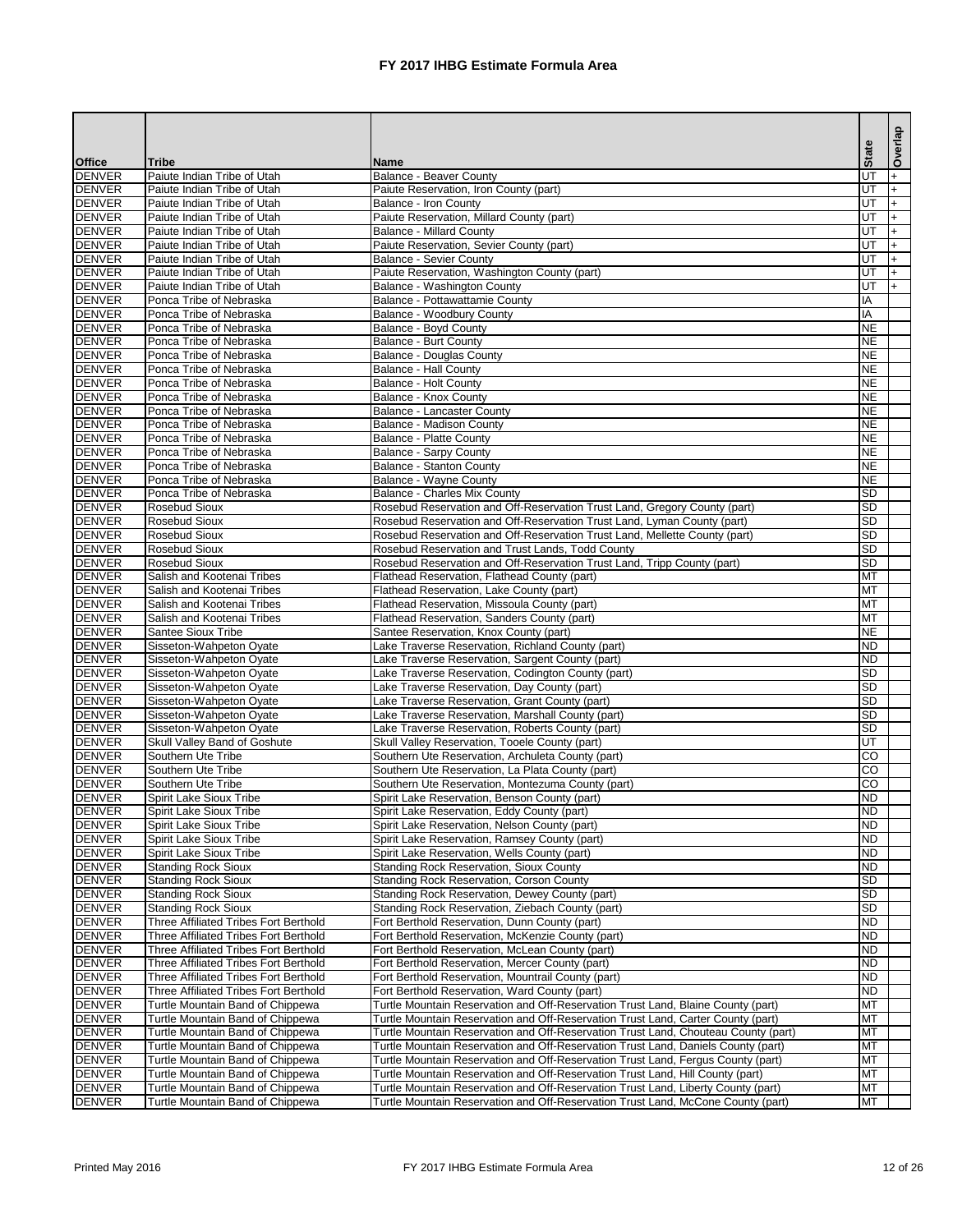| <b>Office</b> | <b>Tribe</b>                        | <b>Name</b>                                                                         | <b>State</b>             | Overlap |
|---------------|-------------------------------------|-------------------------------------------------------------------------------------|--------------------------|---------|
| DENVER        | Turtle Mountain Band of Chippewa    | Turtle Mountain Reservation and Off-Reservation Trust Land, Phillips County (part)  | MT                       |         |
| <b>DENVER</b> | Turtle Mountain Band of Chippewa    | Turtle Mountain Reservation and Off-Reservation Trust Land, Richland County (part)  | MT                       |         |
| <b>DENVER</b> | Turtle Mountain Band of Chippewa    | <b>Balance - Richland County</b>                                                    | MT                       |         |
| <b>DENVER</b> | Turtle Mountain Band of Chippewa    | Turtle Mountain Reservation and Off-Reservation Trust Land, Roosevelt County (part) | <b>MT</b>                |         |
| <b>DENVER</b> | Turtle Mountain Band of Chippewa    | <b>Balance - Roosevelt County</b>                                                   | $\overline{\text{MT}}$   |         |
| DENVER        | Turtle Mountain Band of Chippewa    | Turtle Mountain Reservation and Off-Reservation Trust Land, Sheridan County (part)  | <b>MT</b>                |         |
| DENVER        | Turtle Mountain Band of Chippewa    | Balance - Sheridan County                                                           | <b>MT</b>                |         |
| <b>DENVER</b> | Turtle Mountain Band of Chippewa    | Turtle Mountain Reservation and Off-Reservation Trust Land, Valley County (part)    | $\overline{\text{MT}}$   |         |
| <b>DENVER</b> | Turtle Mountain Band of Chippewa    | Turtle Mountain Reservation and Off-Reservation Trust Land, Burke County (part)     | <b>ND</b>                |         |
| <b>DENVER</b> | Turtle Mountain Band of Chippewa    | Turtle Mountain Reservation and Off-Reservation Trust Land, Cavalier County (part)  | $\overline{ND}$          |         |
| DENVER        | Turtle Mountain Band of Chippewa    | Turtle Mountain Reservation and Off-Reservation Trust Land, Divide County (part)    | $\overline{ND}$          |         |
| <b>DENVER</b> | Turtle Mountain Band of Chippewa    | <b>Balance - Divide County</b>                                                      | $\overline{ND}$          |         |
| <b>DENVER</b> | Turtle Mountain Band of Chippewa    | Turtle Mountain Reservation and Off-Reservation Trust Land, McHenry County (part)   | $\overline{ND}$          |         |
| <b>DENVER</b> | Turtle Mountain Band of Chippewa    | Balance - McKenzie County                                                           | $\overline{ND}$          |         |
| <b>DENVER</b> | Turtle Mountain Band of Chippewa    | Turtle Mountain Reservation and Off-Reservation Trust Land, McLean County (part)    | $\overline{ND}$          |         |
| <b>DENVER</b> | Turtle Mountain Band of Chippewa    | Turtle Mountain Reservation and Off-Reservation Trust Land, Mountrail County (part) | $\overline{ND}$          |         |
| <b>DENVER</b> | Turtle Mountain Band of Chippewa    | Turtle Mountain Reservation and Off-Reservation Trust Land, Rolette County (part)   | $\overline{ND}$          |         |
| DENVER        | Turtle Mountain Band of Chippewa    | <b>Balance - Rolette County</b>                                                     | $\overline{ND}$          |         |
| <b>DENVER</b> | Turtle Mountain Band of Chippewa    | Turtle Mountain Reservation and Off-Reservation Trust Land, Williams County (part)  | $\overline{ND}$          |         |
| <b>DENVER</b> | Turtle Mountain Band of Chippewa    | <b>Balance - Williams County</b>                                                    | <b>ND</b>                |         |
| <b>DENVER</b> | Turtle Mountain Band of Chippewa    | Turtle Mountain Reservation and Off-Reservation Trust Land, Perkins County (part)   | $\overline{SD}$          |         |
| <b>DENVER</b> | Ute Indian Tribe Uintah & Ouray Res | Uintah and Ouray Reservation and Off-Reservation Trust Land, Carbon County (part)   | UT                       |         |
| <b>DENVER</b> | Ute Indian Tribe Uintah & Ouray Res | Uintah and Ouray Reservation and Off-Reservation Trust Land, Duchesne County (part) | $\overline{\mathsf{UT}}$ |         |
| DENVER        | Ute Indian Tribe Uintah & Ouray Res | Uintah and Ouray Reservation and Off-Reservation Trust Land, Emery County (part)    | $\overline{\mathsf{UT}}$ |         |
| <b>DENVER</b> | Ute Indian Tribe Uintah & Ouray Res | Uintah and Ouray Reservation and Off-Reservation Trust Land, Grand County (part)    | $\overline{\mathtt{UT}}$ |         |
| <b>DENVER</b> | Ute Indian Tribe Uintah & Ouray Res | Uintah and Ouray Reservation and Off-Reservation Trust Land, Uintah County (part)   | $\overline{UT}$          |         |
| <b>DENVER</b> | Ute Indian Tribe Uintah & Ouray Res | Uintah and Ouray Reservation and Off-Reservation Trust Land, Utah County (part)     | $\overline{UT}$          |         |
| DENVER        | Ute Indian Tribe Uintah & Ouray Res | Uintah and Ouray Reservation and Off-Reservation Trust Land, Wasatch County (part)  | UT                       |         |
| <b>DENVER</b> | Ute Mountain Tribe                  | Ute Mountain Reservation and Off-Reservation Trust Land, La Plata County (part)     | $\overline{co}$          |         |
| <b>DENVER</b> | Ute Mountain Tribe                  | Ute Mountain Reservation and Off-Reservation Trust Land, Montezuma County (part)    | $\overline{CO}$          |         |
| <b>DENVER</b> | Ute Mountain Tribe                  | Ute Mountain Reservation and Off-Reservation Trust Land, San Juan County (part)     | $\overline{\text{NM}}$   |         |
| <b>DENVER</b> | <b>Ute Mountain Tribe</b>           | Ute Mountain Reservation and Off-Reservation Trust Land, San Juan County (part)     | $\overline{\mathsf{UT}}$ |         |
| <b>DENVER</b> | Winnebago Tribe                     | Winnebago Reservation and Off-Reservation Trust Land, Woodbury County (part)        | IA                       |         |
| <b>DENVER</b> | Winnebago Tribe                     | Winnebago Reservation and Off-Reservation Trust Land, Burt County (part)            | <b>NE</b>                |         |
| <b>DENVER</b> | Winnebago Tribe                     | Winnebago Reservation and Off-Reservation Trust Land, Dixon County (part)           | $\overline{\sf NE}$      |         |
| <b>DENVER</b> | Winnebago Tribe                     | Winnebago Reservation, Thurston County (part)                                       | <b>NE</b>                |         |
| <b>DENVER</b> | <b>Yankton Sioux</b>                | Yankton Reservation, Charles Mix County (part)                                      | $\overline{SD}$          |         |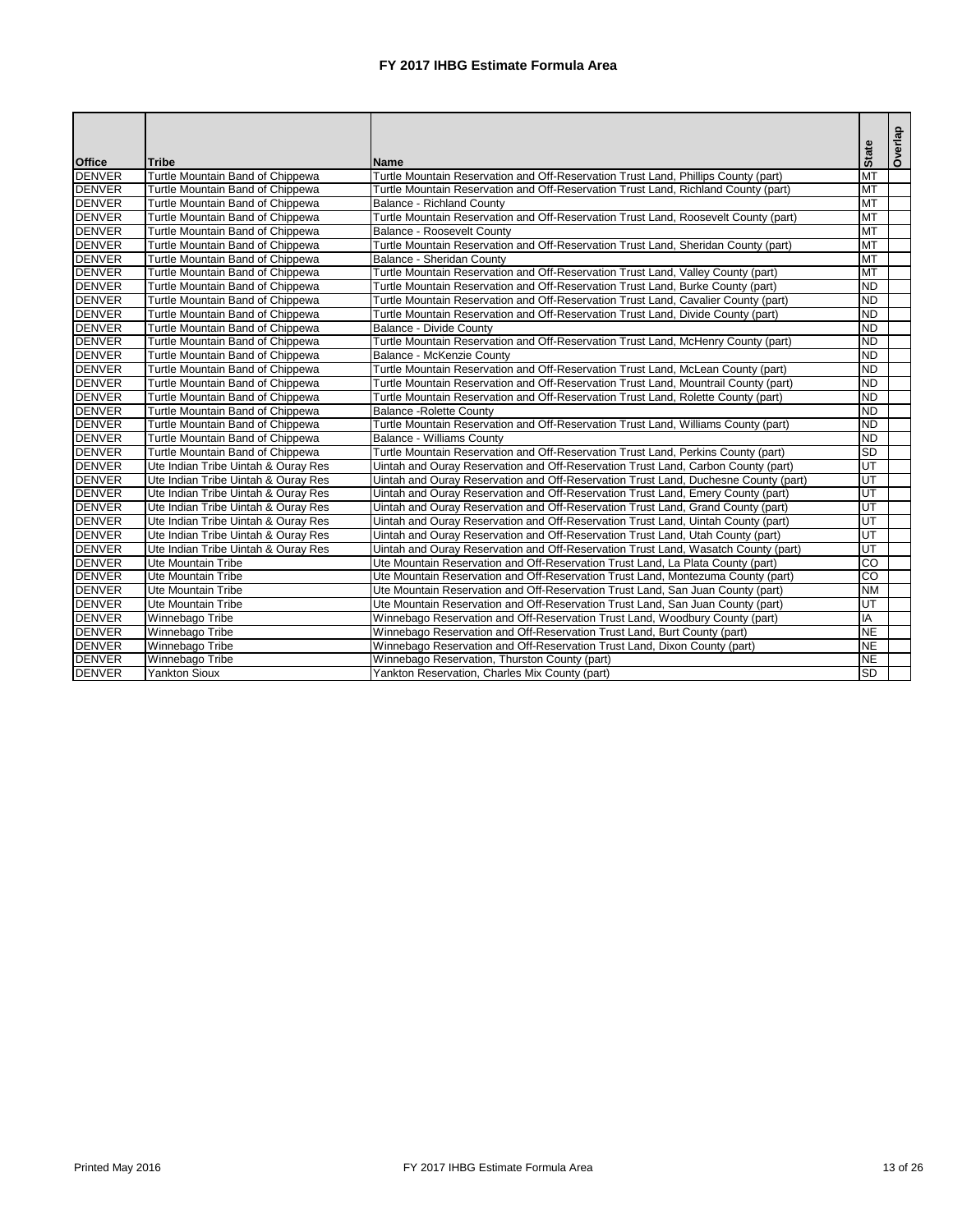|                               |                                                                                    |                                                                                                                                 | <b>State</b>                          | Overlap   |
|-------------------------------|------------------------------------------------------------------------------------|---------------------------------------------------------------------------------------------------------------------------------|---------------------------------------|-----------|
| <b>Office</b>                 | <b>Tribe</b>                                                                       | <b>Name</b>                                                                                                                     |                                       |           |
| <b>OKLAHOMA</b>               | Absentee-Shawnee                                                                   | Citizen Potawatomi Nation-Absentee Shawnee Tribe OTSA, Cleveland County                                                         | ЮK                                    |           |
|                               | <b>OKLAHOMA</b> Absentee-Shawnee                                                   | <b>Balance-Cleveland County</b>                                                                                                 | ЮK                                    | $+$       |
|                               | OKLAHOMA Absentee-Shawnee                                                          | <b>Balance - Lincoln County</b>                                                                                                 | OK                                    | $+$       |
|                               | <b>OKLAHOMA</b> Absentee-Shawnee                                                   | Citizen Potawatomi Nation-Absentee Shawnee Tribe OTSA, Oklahoma County                                                          | <b>OK</b><br>$\overline{\mathsf{OK}}$ | $+$       |
|                               | OKLAHOMA Absentee-Shawnee<br>OKLAHOMA Alabama-Coushatta                            | Citizen Potawatomi Nation-Absentee Shawnee Tribe OTSA, Pottawatomie County<br>Alabama-Coushatta Reservation, Polk County (part) | <b>TX</b>                             | $+$       |
|                               | OKLAHOMA Alabama-Quassarte Tribal Town                                             | Creek OTSA                                                                                                                      | OK                                    |           |
|                               | <b>OKLAHOMA</b> Apache Tribe                                                       | Kiowa-Comanche-Apache-Fort Sill Apache                                                                                          | OK                                    |           |
| OKLAHOMA Caddo Tribe          |                                                                                    | Caddo-Wichita-Delaware OTSA, Blaine County                                                                                      | $\overline{OK}$                       |           |
| OKLAHOMA   Caddo Tribe        |                                                                                    | Caddo-Wichita-Delaware OTSA, Caddo County                                                                                       | OK                                    |           |
| OKLAHOMA Caddo Tribe          |                                                                                    | Kiowa-Comanche-Apache-Fort Sill Apache-Caddo-Witchita-Delaware, Caddo County                                                    | OK                                    |           |
| <b>OKLAHOMA</b>   Caddo Tribe |                                                                                    | Caddo-Wichita-Delaware OTSA, Canadian County                                                                                    | OK                                    |           |
| <b>OKLAHOMA</b> Caddo Tribe   |                                                                                    | Caddo-Wichita-Delaware OTSA, Grady County                                                                                       | $\overline{OK}$                       |           |
| OKLAHOMA Caddo Tribe          |                                                                                    | Kiowa-Comanche-Apache-Fort Sill Apache-Caddo-Witchita-Delaware, Grady County                                                    | $\overline{OK}$                       |           |
| <b>OKLAHOMA</b>               | Cherokee Nation                                                                    | Cherokee OTSA, Adair County                                                                                                     | OK                                    |           |
| <b>OKLAHOMA</b>               | <b>Cherokee Nation</b>                                                             | Cherokee OTSA, Cherokee County                                                                                                  | OK                                    |           |
| <b>OKLAHOMA</b>               | <b>Cherokee Nation</b>                                                             | Cherokee OTSA, Craig County                                                                                                     | OK                                    |           |
|                               | <b>OKLAHOMA</b> Cherokee Nation                                                    | Cherokee OTSA, Delaware County                                                                                                  | OK                                    | $+$       |
| <b>OKLAHOMA</b>               | <b>Cherokee Nation</b>                                                             | Cherokee OTSA, McIntosh County                                                                                                  | OK                                    | $\ddot{}$ |
|                               | <b>OKLAHOMA</b> Cherokee Nation                                                    | Cherokee OTSA, Mayes County                                                                                                     | OK                                    | $\ddot{}$ |
|                               | <b>OKLAHOMA</b> Cherokee Nation                                                    | Cherokee OTSA, Muskogee County                                                                                                  | OK                                    | $+$       |
|                               | <b>OKLAHOMA</b> Cherokee Nation                                                    | Cherokee OTSA, Nowata County                                                                                                    | OK                                    | $+$       |
|                               | <b>OKLAHOMA</b> Cherokee Nation                                                    | Cherokee OTSA, Ottawa County                                                                                                    | OK                                    | $+$       |
|                               | <b>OKLAHOMA</b> Cherokee Nation                                                    | Cherokee OTSA, Rogers County                                                                                                    | OK                                    |           |
| <b>OKLAHOMA</b>               | <b>Cherokee Nation</b>                                                             | Cherokee OTSA, Sequoyah County                                                                                                  | OK                                    |           |
|                               | <b>OKLAHOMA</b> Cherokee Nation                                                    | Cherokee OTSA, Tulsa County                                                                                                     | OK                                    |           |
|                               | OKLAHOMA Cherokee Nation                                                           | Cherokee OTSA, Wagoner County                                                                                                   | OK                                    |           |
| <b>OKLAHOMA</b>               | <b>Cherokee Nation</b>                                                             | Cherokee OTSA, Washington County                                                                                                | OK                                    |           |
| <b>OKLAHOMA</b>               | Cheyenne-Arapaho Tribes                                                            | Cheyenne-Arapaho OTSA, Beckham County                                                                                           | OK                                    |           |
|                               | <b>OKLAHOMA</b> Cheyenne-Arapaho Tribes                                            | <b>Balance-Beckham County</b>                                                                                                   | OK                                    |           |
|                               | OKLAHOMA Cheyenne-Arapaho Tribes                                                   | Cheyenne-Arapaho OTSA, Blaine County                                                                                            | $\overline{OR}$                       |           |
|                               | OKLAHOMA Cheyenne-Arapaho Tribes                                                   | <b>Balance-Blaine County</b>                                                                                                    | OK                                    |           |
|                               | OKLAHOMA Cheyenne-Arapaho Tribes                                                   | Cheyenne-Arapaho OTSA, Caddo County                                                                                             | $\overline{\text{OK}}$<br>OK          |           |
|                               | <b>OKLAHOMA</b> Cheyenne-Arapaho Tribes                                            | Cheyenne-Arapaho OTSA, Canadian County                                                                                          | OK                                    |           |
|                               | <b>OKLAHOMA</b> Cheyenne-Arapaho Tribes<br><b>OKLAHOMA</b> Cheyenne-Arapaho Tribes | <b>Balance-Canadian County</b>                                                                                                  | OK                                    |           |
|                               | <b>OKLAHOMA</b> Cheyenne-Arapaho Tribes                                            | Cheyenne-Arapaho OTSA, Custer County<br><b>Balance-Custer County</b>                                                            | OK                                    |           |
| <b>OKLAHOMA</b>               | Cheyenne-Arapaho Tribes                                                            | Cheyenne-Arapaho OTSA, Dewey County                                                                                             | OK                                    |           |
|                               | <b>OKLAHOMA</b> Cheyenne-Arapaho Tribes                                            | <b>Balance-Dewey County</b>                                                                                                     | OK                                    |           |
| <b>OKLAHOMA</b>               | Cheyenne-Arapaho Tribes                                                            | Cheyenne-Arapaho OTSA, Ellis County                                                                                             | OK                                    |           |
|                               | <b>OKLAHOMA</b> Cheyenne-Arapaho Tribes                                            | Cheyenne-Arapaho OTSA, Kingfisher County                                                                                        | OK                                    |           |
| <b>OKLAHOMA</b>               | Cheyenne-Arapaho Tribes                                                            | <b>Balance-Kingfisher County</b>                                                                                                | OK                                    |           |
|                               | <b>OKLAHOMA</b> Cheyenne-Arapaho Tribes                                            | <b>Balance-Major County</b>                                                                                                     | OK                                    |           |
|                               | OKLAHOMA Cheyenne-Arapaho Tribes                                                   | Census Tracts 1026 1040                                                                                                         | OK                                    |           |
|                               | OKLAHOMA Cheyenne-Arapaho Tribes                                                   | Cheyenne-Arapaho OTSA, Roger Mills County                                                                                       | OK                                    |           |
| <b>OKLAHOMA</b>               | Cheyenne-Arapaho Tribes                                                            | <b>Balance-Roger Mills County</b>                                                                                               | OK                                    |           |
|                               | <b>OKLAHOMA</b> Cheyenne-Arapaho Tribes                                            | Cheyenne-Arapaho OTSA, Washita County                                                                                           | OK                                    |           |
|                               | <b>OKLAHOMA</b> Cheyenne-Arapaho Tribes                                            | <b>Balance-Washita County</b>                                                                                                   | OK                                    |           |
|                               | OKLAHOMA Cheyenne-Arapaho Tribes                                                   | <b>Balance-Woodward County</b>                                                                                                  | $\overline{OK}$                       |           |
| <b>OKLAHOMA</b>               | Chickasaw                                                                          | Chickasaw OTSA, Bryan County                                                                                                    | OK                                    |           |
| <b>OKLAHOMA</b>               | Chickasaw                                                                          | Chickasaw OTSA, Carter County                                                                                                   | OK                                    |           |
| <b>OKLAHOMA</b>               | Chickasaw                                                                          | Chickasaw OTSA, Cleveland County                                                                                                | OK                                    |           |
| <b>OKLAHOMA</b>               | Chickasaw                                                                          | Chickasaw OTSA, Garvin County                                                                                                   | $\overline{OR}$                       |           |
| <b>OKLAHOMA</b>               | Chickasaw                                                                          | Chickasaw OTSA, Grady County                                                                                                    | OK                                    |           |
| <b>OKLAHOMA</b>               | TChickasaw                                                                         | Chickasaw OTSA, Jefferson County                                                                                                | OK                                    |           |
| OKLAHOMA Chickasaw            |                                                                                    | Chickasaw OTSA, Johnston County                                                                                                 | OK                                    |           |
| OKLAHOMA Chickasaw            |                                                                                    | Chickasaw OTSA, Love County                                                                                                     | OK                                    |           |
| OKLAHOMA Chickasaw            |                                                                                    | Chickasaw OTSA, McClain County                                                                                                  | OK                                    |           |
| OKLAHOMA Chickasaw            |                                                                                    | Chickasaw OTSA, Marshall County                                                                                                 | OK                                    |           |
| <b>OKLAHOMA</b>               | Chickasaw                                                                          | Chickasaw OTSA, Murray County                                                                                                   | OK                                    |           |
| OKLAHOMA Chickasaw            |                                                                                    | Chickasaw OTSA, Pontotoc County                                                                                                 | OK                                    |           |
| OKLAHOMA Chickasaw            |                                                                                    | Chickasaw OTSA, Stephens County                                                                                                 | OK                                    |           |
|                               | <b>OKLAHOMA</b> Chitimacha Tribe                                                   | Chitimacha Reservation, St. Mary Parish (part)                                                                                  | LA                                    |           |
| <b>OKLAHOMA</b>               | Chitimacha Tribe                                                                   | Balance - St. Mary Parish                                                                                                       | LA                                    |           |
| <b>OKLAHOMA</b>               | <b>Choctaw Nation</b>                                                              | Choctaw OTSA, Atoka County                                                                                                      | OK                                    |           |
| <b>OKLAHOMA</b>               | <b>Choctaw Nation</b>                                                              | Choctaw OTSA, Bryan County                                                                                                      | OK                                    |           |
|                               | <b>OKLAHOMA</b> Choctaw Nation                                                     | Choctaw OTSA, Choctaw County                                                                                                    | OK                                    |           |
| <b>OKLAHOMA</b>               | <b>Choctaw Nation</b>                                                              | Choctaw OTSA, Coal County                                                                                                       | OK                                    |           |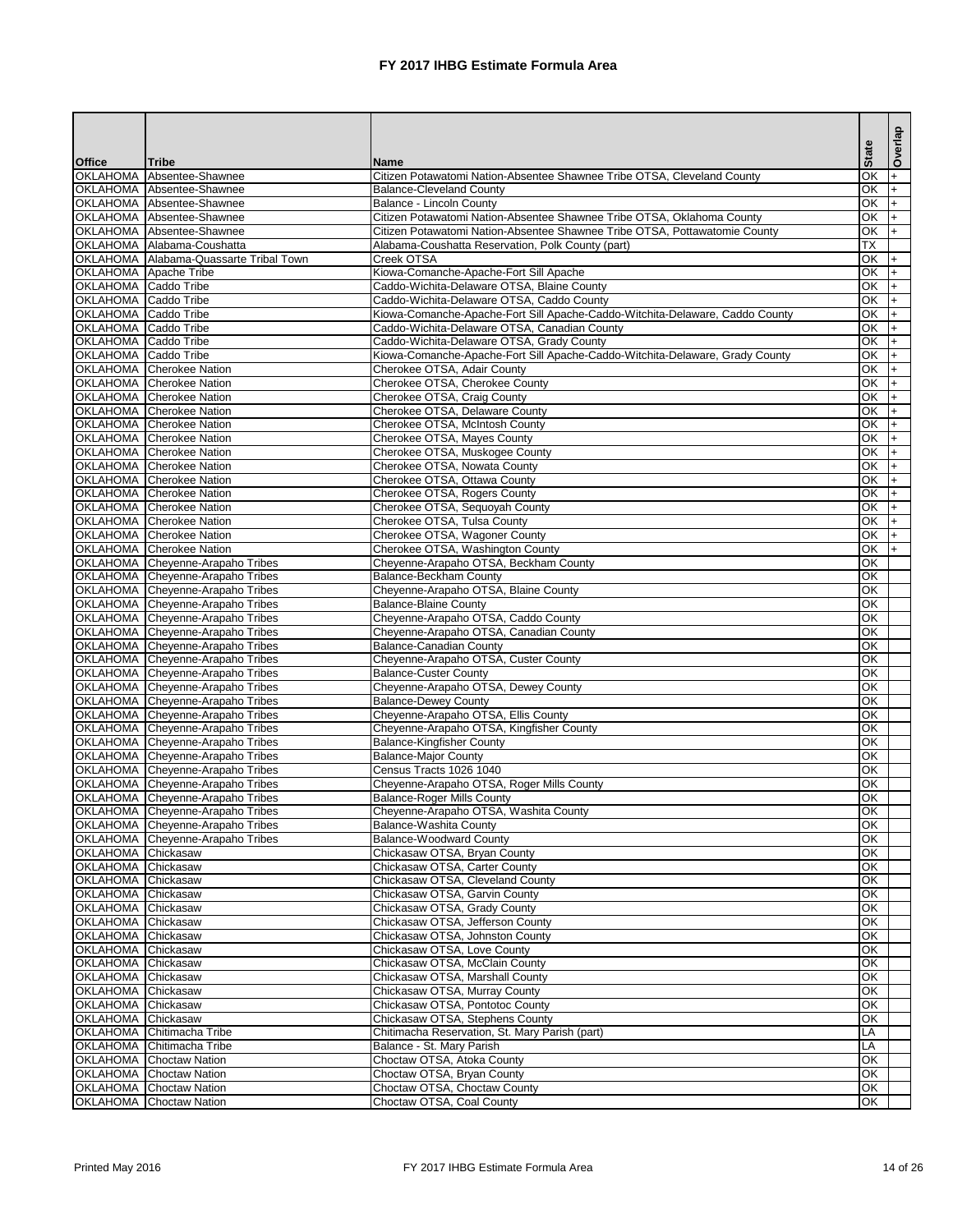|                                              |                                                                                  |                                                                                                                           |                          | Overlap |
|----------------------------------------------|----------------------------------------------------------------------------------|---------------------------------------------------------------------------------------------------------------------------|--------------------------|---------|
| <b>Office</b>                                | <b>Tribe</b>                                                                     | <b>Name</b>                                                                                                               | <b>State</b>             |         |
| <b>OKLAHOMA</b>                              | <b>Choctaw Nation</b>                                                            | Choctaw OTSA, Haskell County                                                                                              | $\overline{OK}$          |         |
|                                              | <b>OKLAHOMA</b> Choctaw Nation                                                   | Choctaw OTSA, Hughes County                                                                                               | ЮK                       |         |
|                                              | <b>OKLAHOMA</b> Choctaw Nation                                                   | Choctaw OTSA, Latimer County                                                                                              | ЮK                       |         |
|                                              | <b>OKLAHOMA</b> Choctaw Nation<br><b>OKLAHOMA</b> Choctaw Nation                 | Choctaw OTSA, Le Flore County<br>Choctaw OTSA, McCurtain County                                                           | OK<br>OK                 |         |
|                                              | <b>OKLAHOMA</b> Choctaw Nation                                                   | Choctaw OTSA, Pittsburg County                                                                                            | $\overline{OK}$          |         |
|                                              | <b>OKLAHOMA</b> Choctaw Nation                                                   | Choctaw OTSA, Pushmataha County                                                                                           | OK                       |         |
|                                              | <b>OKLAHOMA</b> Citizen Potawatomi Nation                                        | Citizen Potawatomi Nation-Absentee Shawnee Tribe OTSA                                                                     | $\overline{\mathsf{QK}}$ |         |
|                                              | OKLAHOMA Citizen Potawatomi Nation                                               | Balance - Lincoln County                                                                                                  | OK                       |         |
|                                              | OKLAHOMA Citizen Potawatomi Nation                                               | <b>Balance-Cleveland County</b>                                                                                           | $\overline{\mathsf{OK}}$ | $+$     |
|                                              | <b>OKLAHOMA</b> Citizen Potawatomi Nation                                        | Eastern Portion Oklahoma Co                                                                                               | OK                       | $+$     |
|                                              | <b>OKLAHOMA</b> Comanche Nation                                                  | Kiowa-Comanche-Apache-Fort Sill Apache                                                                                    | $\overline{\mathsf{QK}}$ | $+$     |
|                                              | <b>OKLAHOMA</b> Coushatta Tribe                                                  | Coushatta Reservation, Allen Parish (part)                                                                                | LA                       |         |
|                                              | OKLAHOMA Delaware Nation of West Oklahoma<br>OKLAHOMA   Delaware Tribe (eastern) | Caddo-Wichita-Delaware OTSA                                                                                               | OK<br>$\overline{OK}$    |         |
|                                              | <b>OKLAHOMA</b> Eastern Shawnee Tribe                                            | Tribe Re-Recognized, No Assigned Formula Area<br>Eastern Shawnee OTSA, Ottawa County                                      | OK                       |         |
|                                              | OKLAHOMA Fort Sill Apache Tribe                                                  | Kiowa-Comanche-Apache-Fort Sill Apache                                                                                    | OK                       |         |
|                                              | OKLAHOMA Iowa Tribe of Kansas and Nebraska                                       | Iowa Reservation and Off-Reservation Trust Land, Brown County (part)                                                      | KS                       |         |
|                                              | OKLAHOMA lowa Tribe of Kansas and Nebraska                                       | <b>Balance - Brown County</b>                                                                                             | KS                       |         |
|                                              | OKLAHOMA lowa Tribe of Kansas and Nebraska                                       | Iowa Reservation and Off-Reservation Trust Land, Doniphan County (part)                                                   | KS                       |         |
| <b>OKLAHOMA</b>                              | Iowa Tribe of Kansas and Nebraska                                                | <b>Balance - Doniphan County</b>                                                                                          | KS                       |         |
|                                              | OKLAHOMA lowa Tribe of Kansas and Nebraska                                       | Iowa Reservation and Off-Reservation Trust Land, Richardson County (part)                                                 | <b>NE</b>                |         |
|                                              | OKLAHOMA lowa Tribe of Kansas and Nebraska                                       | Balance - Richardson County                                                                                               | <b>NE</b>                |         |
|                                              | OKLAHOMA lowa Tribe of Oklahoma                                                  | Iowa OTSA, Lincoln County                                                                                                 | OK                       |         |
|                                              | OKLAHOMA lowa Tribe of Oklahoma                                                  | Iowa OTSA, Logan County                                                                                                   | OK                       |         |
|                                              | OKLAHOMA lowa Tribe of Oklahoma<br>OKLAHOMA lowa Tribe of Oklahoma               | Iowa OTSA, Oklahoma County                                                                                                | ЮK<br>ЮK                 |         |
|                                              | OKLAHOMA Jena Band of Choctaw                                                    | Iowa OTSA, Payne County<br>Jena Band of Choctaw, Grant Parish (part)                                                      | LA                       |         |
|                                              | <b>OKLAHOMA</b> Jena Band of Choctaw                                             | Jena Band of Choctaw, La Salle Parish (part)                                                                              | LA                       |         |
|                                              | OKLAHOMA Jena Band of Choctaw                                                    | Jena Band of Choctaw, Rapides Parish (part)                                                                               | LA                       |         |
| <b>OKLAHOMA</b> Kaw Nation                   |                                                                                  | Kaw OTSA, Kay County                                                                                                      | OK                       |         |
|                                              | <b>OKLAHOMA</b> Kialegee Tribal Town                                             | Creek OTSA                                                                                                                | $\overline{\mathsf{OK}}$ | I+.     |
|                                              | OKLAHOMA  Kickapoo Traditional Tribe of Texas                                    | Kickapoo Reservation, Maverick County (part)                                                                              | ITX.                     |         |
|                                              | <b>OKLAHOMA</b> Kickapoo Traditional Tribe of Texas                              | <b>Balance - Maverick County</b>                                                                                          | $\overline{\mathsf{TX}}$ |         |
|                                              | <b>OKLAHOMA</b> Kickapoo Tribe of Kansas                                         | Kickapoo Reservation, Atchison County (part)                                                                              | <b>KS</b>                |         |
|                                              | OKLAHOMA Kickapoo Tribe of Kansas                                                | Kickapoo Reservation, Brown County (part)                                                                                 | <b>KS</b>                |         |
|                                              | OKLAHOMA Kickapoo Tribe of Kansas<br>OKLAHOMA Kickapoo Tribe of Oklahoma         | Kickapoo Reservation, Jackson County (part)<br>Kickapoo OTSA, Lincoln County                                              | KS<br>OK                 |         |
|                                              | OKLAHOMA Kickapoo Tribe of Oklahoma                                              | Kickapoo OTSA, Pottawatomie County                                                                                        | OK                       |         |
| <b>OKLAHOMA</b> Kiowa Tribe                  |                                                                                  | Kiowa-Comanche-Apache-Fort Sill Apache OTSA, Caddo County                                                                 | OK                       |         |
| OKLAHOMA Kiowa Tribe                         |                                                                                  | Kiowa-Comanche-Apache-Fort Sill Apache OTSA, Comanche County                                                              | $\overline{OR}$          |         |
| <b>OKLAHOMA</b> Kiowa Tribe                  |                                                                                  | Kiowa-Comanche-Apache-Fort Sill Apache OTSA, Cotton County                                                                | OK                       |         |
| OKLAHOMA Kiowa Tribe                         |                                                                                  | Kiowa-Comanche-Apache-Fort Sill Apache OTSA, Grady County                                                                 | $\overline{\mathsf{QK}}$ |         |
| OKLAHOMA Kiowa Tribe                         |                                                                                  | Kiowa-Comanche-Apache-Fort Sill Apache OTSA, Greer County                                                                 | OK                       |         |
| OKLAHOMA Kiowa Tribe                         |                                                                                  | Kiowa-Comanche-Apache-Fort Sill Apache OTSA, Harmon County                                                                | OK                       |         |
| OKLAHOMA Kiowa Tribe                         |                                                                                  | Kiowa-Comanche-Apache-Fort Sill Apache OTSA, Jackson County                                                               | $\overline{\mathsf{QK}}$ |         |
| OKLAHOMA Kiowa Tribe                         |                                                                                  | Kiowa-Comanche-Apache-Fort Sill Apache OTSA, Jefferson County                                                             | OK                       |         |
| OKLAHOMA Kiowa Tribe<br>OKLAHOMA Kiowa Tribe |                                                                                  | Kiowa-Comanche-Apache-Fort Sill Apache OTSA, Kiowa County<br>Kiowa-Comanche-Apache-Fort Sill Apache OTSA, Stephens County | OK<br>OK                 |         |
| OKLAHOMA Kiowa Tribe                         |                                                                                  | Kiowa-Comanche-Apache-Fort Sill Apache OTSA, Tillman County                                                               | OK                       | I+      |
| <b>OKLAHOMA</b> Miami Tribe                  |                                                                                  | Miami OTSA, Ottawa County                                                                                                 | OK                       |         |
| <b>OKLAHOMA</b> Miami Tribe                  |                                                                                  | Miami-Peoria Joint use area, Ottawa County                                                                                | OK                       | $+$     |
| <b>OKLAHOMA</b> Modoc Tribe                  |                                                                                  | Modoc OTSA, Ottawa County                                                                                                 | OK                       |         |
|                                              | OKLAHOMA Muscogee (Creek) Nation                                                 | Creek OTSA, Creek County                                                                                                  | $\overline{\mathsf{OK}}$ | I+      |
|                                              | OKLAHOMA Muscogee (Creek) Nation                                                 | Creek OTSA, Hughes County                                                                                                 | OK                       |         |
|                                              | OKLAHOMA Muscogee (Creek) Nation                                                 | Creek OTSA, McIntosh County                                                                                               | OK                       |         |
|                                              | OKLAHOMA Muscogee (Creek) Nation                                                 | Creek OTSA, Mayes County                                                                                                  | OK                       |         |
|                                              | OKLAHOMA Muscogee (Creek) Nation                                                 | Creek OTSA, Muskogee County                                                                                               | OK                       |         |
|                                              | OKLAHOMA Muscogee (Creek) Nation                                                 | Creek OTSA, Okfuskee County                                                                                               | $\overline{OR}$          |         |
|                                              | OKLAHOMA Muscogee (Creek) Nation<br>OKLAHOMA Muscogee (Creek) Nation             | Creek OTSA, Okmulgee County<br>Creek OTSA, Rogers County                                                                  | OK<br>OK                 |         |
|                                              | OKLAHOMA Muscogee (Creek) Nation                                                 | Creek-Seminole Joint Area OTSA, Seminole County                                                                           | OK                       |         |
|                                              | OKLAHOMA Muscogee (Creek) Nation                                                 | Creek OTSA, Tulsa County                                                                                                  | $\overline{\mathsf{OK}}$ |         |
|                                              | OKLAHOMA Muscogee (Creek) Nation                                                 | Creek OTSA, Wagoner County                                                                                                | OK                       |         |
| <b>OKLAHOMA Osage Nation</b>                 |                                                                                  | Osage Reservation, Osage County                                                                                           | OK                       |         |
|                                              | <b>OKLAHOMA</b> Otoe-Missouria Tribe                                             | Otoe-Missouria OTSA, Noble County                                                                                         | OK                       |         |
|                                              | <b>OKLAHOMA</b> Otoe-Missouria Tribe                                             | Otoe-Missouria OTSA, Pawnee County                                                                                        | OK                       |         |
| <b>OKLAHOMA</b> Ottawa Tribe                 |                                                                                  | Ottawa OTSA, Ottawa County                                                                                                | OK                       |         |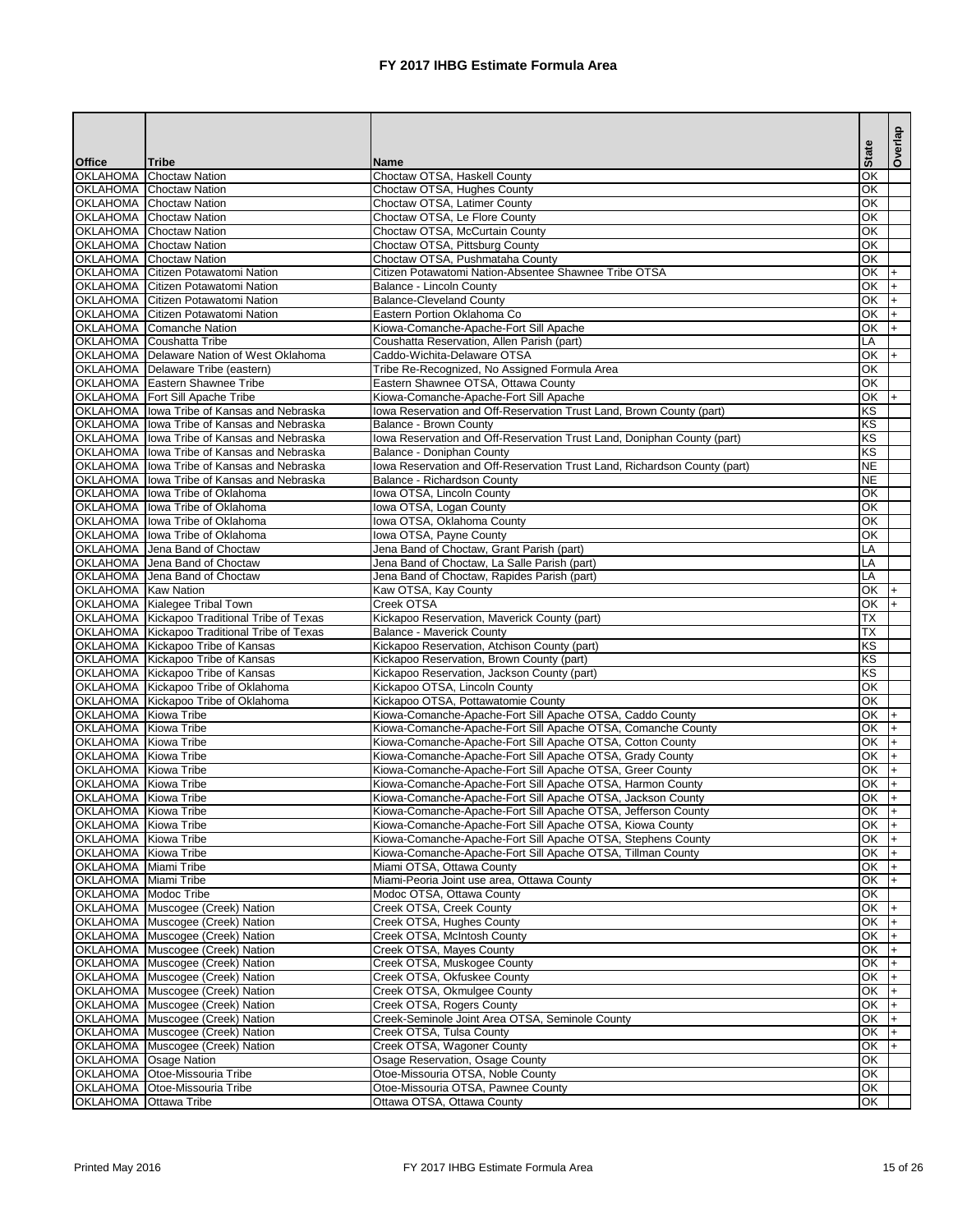| <b>Office</b>                | <b>Tribe</b>                                   | <b>Name</b>                                                                      | <b>State</b>             | Overlap        |
|------------------------------|------------------------------------------------|----------------------------------------------------------------------------------|--------------------------|----------------|
| <b>OKLAHOMA</b>              | Pawnee Nation                                  | Pawnee OTSA, Pawnee County                                                       | $\overline{OK}$          |                |
| <b>OKLAHOMA</b> Peoria Tribe |                                                | Miami-Peoria Joint use area, Ottawa County                                       | $\overline{\mathsf{OK}}$ | l+             |
| <b>OKLAHOMA</b> Peoria Tribe |                                                | Peoria OTSA, Ottawa County                                                       | $\overline{\mathsf{OK}}$ | $\overline{+}$ |
| <b>OKLAHOMA</b> Ponca Tribe  |                                                | Kaw-Ponca Joint OTSA, Kay County                                                 | $\overline{\mathsf{OK}}$ |                |
| <b>OKLAHOMA</b> Ponca Tribe  |                                                | Ponca OTSA, Kay County                                                           | OK                       |                |
| <b>OKLAHOMA</b> Ponca Tribe  |                                                | Ponca, Noble County                                                              | OK                       |                |
|                              | <b>OKLAHOMA</b> Prairie Band Potawatomi Nation | Prairie Band Potawatomi Reservation, Jackson County (part)                       | KS                       |                |
|                              | OKLAHOMA Quapaw Tribe                          | Quapaw OTSA, Ottawa County                                                       | OK                       |                |
|                              | OKLAHOMA Sac and Fox Nation of Missouri        | Sac and Fox Reservation and Off-Reservation Trust Land, Brown County (part)      | KS                       |                |
|                              | <b>OKLAHOMA</b> Sac and Fox Nation of Missouri | Sac and Fox Reservation and Off-Reservation Trust Land, Richardson County (part) | $\overline{\sf NE}$      |                |
|                              | OKLAHOMA Sac and Fox Nation, Oklahoma          | Sac and Fox OTSA, Lincoln County                                                 | $\overline{\mathsf{OK}}$ |                |
|                              | OKLAHOMA Sac and Fox Nation, Oklahoma          | Sac and Fox OTSA, Payne County                                                   | $\overline{\mathsf{OK}}$ |                |
|                              | OKLAHOMA Sac and Fox Nation, Oklahoma          | Sac and Fox OTSA, Pottawatomie County                                            | $\overline{\mathsf{OK}}$ |                |
| <b>OKLAHOMA</b>              | Seminole Nation                                | Seminole OTSA, Seminole County                                                   | OK                       |                |
| <b>OKLAHOMA</b>              | Seneca-Cayuga                                  | Seneca-Cayuga OTSA, Delaware County                                              | $\overline{OK}$          |                |
| <b>OKLAHOMA</b>              | Seneca-Cayuga                                  | Seneca-Cayuga, Ottawa County                                                     | OK                       |                |
| <b>OKLAHOMA</b>              | Shawnee                                        | <b>Minimum Needs</b>                                                             | $\overline{OK}$          |                |
| <b>OKLAHOMA</b>              | Thlopthlocco Tribal Town                       | Creek OTSA                                                                       | OK                       | l+             |
| <b>OKLAHOMA</b>              | Tonkawa Tribe                                  | Tonkawa OTSA, Kay County                                                         | $\overline{OK}$          |                |
| OKLAHOMA                     | Tunica-Biloxi Tribe                            | Tunica-Biloxi Reservation, Avoyelles Parish (part)                               | LA                       |                |
|                              | OKLAHOMA Tunica-Biloxi Tribe                   | Balance - Avoyelles Parish                                                       | LA                       |                |
| <b>OKLAHOMA</b>              | <b>Tunica-Biloxi Tribe</b>                     | Balance - Rapides Parish                                                         | LA                       |                |
| <b>OKLAHOMA</b>              | United Keetoowah                               | Cherokee OTSA                                                                    | $\overline{\text{OK}}$   |                |
| <b>OKLAHOMA</b>              | Wichita Tribe                                  | Caddo-Wichita-Delaware OTSA                                                      | OK                       |                |
|                              | <b>OKLAHOMA</b> Wyandotte Nation               | <b>Balance - Newton County</b>                                                   | <b>MO</b>                |                |
|                              | <b>OKLAHOMA</b> Wyandotte Nation               | Wyandotte OTSA, Ottawa County                                                    | OK                       |                |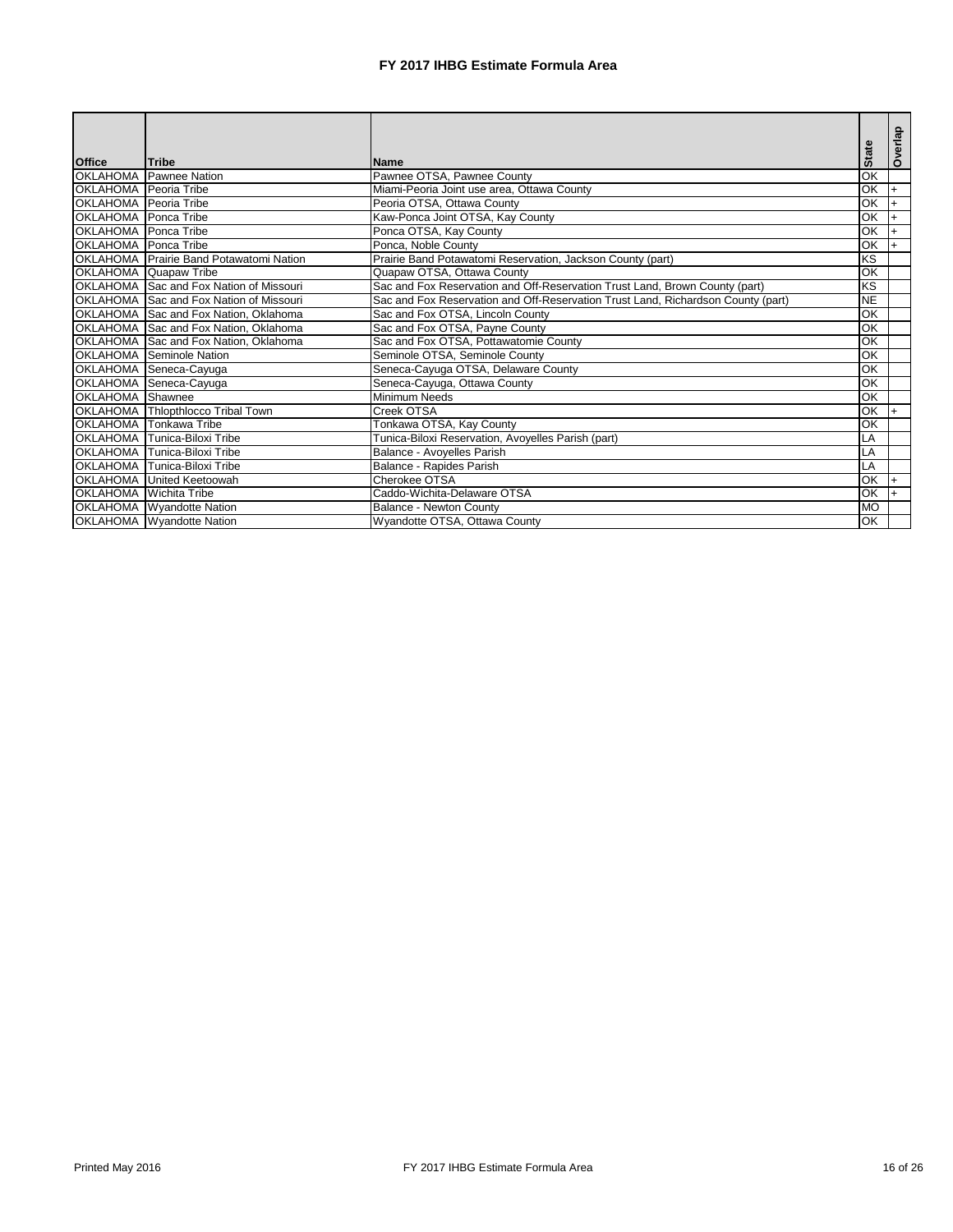|                                  |                                                            |                                                                                                           |                 | Overlap |
|----------------------------------|------------------------------------------------------------|-----------------------------------------------------------------------------------------------------------|-----------------|---------|
| <b>Office</b>                    | <b>Tribe</b>                                               | <b>Name</b>                                                                                               | <b>State</b>    |         |
| PHOENIX                          | Acoma Pueblo                                               | Acoma Pueblo and Off-Reservation Trust Land, Catron County (part)                                         | <b>NM</b>       |         |
| <b>PHOENIX</b>                   | Acoma Pueblo                                               | Acoma Pueblo and Off-Reservation Trust Land, Cibola County (part)                                         | <b>NM</b>       |         |
| <b>PHOENIX</b>                   | Acoma Pueblo                                               | Acoma Pueblo and Off-Reservation Trust Land, Socorro County (part)                                        | <b>NM</b>       |         |
| <b>PHOENIX</b><br><b>PHOENIX</b> | Agua Caliente Band of Cahuilla<br>Ak-Chin                  | Agua Caliente Reservation, Riverside County (part)<br>Maricopa (Ak Chin) Reservation, Pinal County (part) | CA<br>AZ        |         |
| <b>PHOENIX</b>                   | Alturas Rancheria                                          | Alturas Rancheria, Modoc County (part)                                                                    | CA              |         |
| PHOENIX                          | Augustine Band of Cahuilla                                 | Riverside County (part), Riverside County (part)                                                          | CA              |         |
| PHOENIX                          | Barona Group of Capitan Grande                             | Barona Rancheria, San Diego County (part)                                                                 | CA              |         |
| PHOENIX                          | Bear River Band Rohnerville Rancheria                      | Rohnerville Rancheria, Humboldt County (part)                                                             | CA              |         |
| PHOENIX                          | Berry Creek Rancheria                                      | Berry Creek Rancheria and Off-Reservation Trust Land, Butte County (part)                                 | CA              |         |
| PHOENIX                          | Berry Creek Rancheria                                      | <b>Balance - Butte County</b>                                                                             | CA              |         |
| PHOENIX                          | Big Lagoon Rancheria                                       | Big Lagoon Rancheria, Humboldt County (part)                                                              | CA<br>CA        |         |
| PHOENIX<br>PHOENIX               | <b>Big Pine Paiute Tribe</b><br><b>Big Sandy Rancheria</b> | Big Pine Reservation, Inyo County (part)<br>Big Sandy Rancheria, Fresno County (part)                     | CA              |         |
| PHOENIX                          | <b>Big Sandy Rancheria</b>                                 | Balance - Fresno                                                                                          | CA              |         |
| PHOENIX                          | <b>Big Sandy Rancheria</b>                                 | <b>Balance - Kings County</b>                                                                             | CA              |         |
| PHOENIX                          | <b>Big Sandy Rancheria</b>                                 | <b>Balance Madera County</b>                                                                              | CA              |         |
| PHOENIX                          | Big Valley Band of Pomo Indians                            | Big Valley Rancheria, Lake County (part)                                                                  | CA              |         |
| <b>PHOENIX</b>                   | Big Valley Band of Pomo Indians                            | <b>Balance - Lake County</b>                                                                              | CA              |         |
| <b>PHOENIX</b>                   | <b>Bishop Paiute Tribe</b>                                 | Bishop Rancheria, Inyo County (part)                                                                      | CA              |         |
| PHOENIX                          | <b>Blue Lake Rancheria</b>                                 | Blue Lake Rancheria, Humboldt County (part)                                                               | CA              |         |
| <b>PHOENIX</b>                   | <b>Bridgeport Paiute Indian Colony</b>                     | Bridgeport Reservation, Mono County (part)                                                                | CA              |         |
| <b>PHOENIX</b>                   | Buena Vista Rancheria                                      | Balance - Amador County                                                                                   | CA              | $+$     |
| <b>PHOENIX</b><br><b>PHOENIX</b> | Cabazon Band<br>Cahto Tribe (Laytonville)                  | Cabazon Reservation, Riverside County (part)<br>Laytonville Rancheria, Mendocino County (part)            | CA<br>CA        |         |
| PHOENIX                          | Cahto Tribe (Laytonville)                                  | Balance - Mendocino County                                                                                | CA              |         |
| PHOENIX                          | Cahuilla Band                                              | Cahuilla Reservation, Riverside County (part)                                                             | CA              |         |
| PHOENIX                          | California Valley Miwok Tribe                              | Calaveras County, Calaveras County                                                                        | CA              |         |
| PHOENIX                          | Campo Band                                                 | Campo Reservation, San Diego County (part)                                                                | CA              |         |
| PHOENIX                          | Cedarville Rancheria                                       | Cedarville Rancheria, Modoc County (part)                                                                 | CA              |         |
| PHOENIX                          | Chemehuevi                                                 | Chemehuevi Reservation, San Bernardino County (part)                                                      | CA              |         |
| PHOENIX                          | Cher-ae Heights (Trinidad Rancheria)                       | Trinidad Rancheria and Off-Reservation Trust Land, Humboldt County (part)                                 | CA              |         |
| <b>PHOENIX</b>                   | Chicken Ranch Rancheria                                    | Tuolumne County (part), Tuolumne County (part)                                                            | <b>CA</b>       |         |
| PHOENIX<br>PHOENIX               | Cloverdale Rancheria<br>Cochiti Pueblo                     | <b>Balance - Sonoma County</b>                                                                            | CA<br><b>NM</b> |         |
| <b>PHOENIX</b>                   | Cochiti Pueblo                                             | Cochiti Pueblo, Sandoval County (part)<br>Cochiti Pueblo, Santa Fe County (part)                          | <b>NM</b>       |         |
| PHOENIX                          | Cocopah Tribe                                              | Cocopah Reservation, Yuma County (part)                                                                   | <b>AZ</b>       |         |
| PHOENIX                          | Cold Springs Rancheria                                     | Cold Springs Rancheria, Fresno County (part)                                                              | CA              |         |
| PHOENIX                          | Colorado River Indian Tribes                               | Colorado River Reservation, La Paz County (part)                                                          | <b>AZ</b>       |         |
| PHOENIX                          | Colorado River Indian Tribes                               | Colorado River Reservation, Riverside County (part)                                                       | CA              |         |
| PHOENIX                          | <b>Colorado River Indian Tribes</b>                        | Colorado River Reservation, San Bernardino County (part)                                                  | CA              |         |
| <b>PHOENIX</b>                   | Colusa - Cachil DeHe Band                                  | Colusa Rancheria, Colusa County (part)                                                                    | CA              |         |
| <b>PHOENIX</b>                   | Cortina Rancheria of Wintun Indians                        | Cortina Rancheria, Colusa County (part)                                                                   | CA              |         |
| <b>PHOENIX</b><br><b>PHOENIX</b> | Cortina Rancheria of Wintun Indians<br>Coyote Valley Band  | Yolo County (part)<br>Coyote Valley Reservation, Mendocino County (part)                                  | CA<br>CA        |         |
| PHOENIX                          | Coyote Valley Band                                         | <b>Balance - Mendocino County</b>                                                                         | CA              |         |
| PHOENIX                          | Coyote Valley Band                                         | Balance - Sonoma County                                                                                   | CA              |         |
| PHOENIX                          | Death Valley Timba-sha Shoshone                            | Balance - Inyo County                                                                                     | CA              |         |
| PHOENIX                          | Dry Creek Rancheria                                        | Dry Creek Rancheria, Sonoma County (part)                                                                 | CA              |         |
| <b>PHOENIX</b>                   | Dry Creek Rancheria                                        | Balance - Sonoma County                                                                                   | CA              |         |
| <b>PHOENIX</b>                   | Duck Valley Shoshone-Paiute                                | Balance - Ada County                                                                                      | ID              |         |
| <b>PHOENIX</b>                   | Duck Valley Shoshone-Paiute                                | <b>Balance - Canyon County</b>                                                                            | ID              |         |
| <b>PHOENIX</b>                   | Duck Valley Shoshone-Paiute                                | <b>Balance - Elmore County</b>                                                                            | ID<br>ID        |         |
| <b>PHOENIX</b><br>PHOENIX        | Duck Valley Shoshone-Paiute<br>Duck Valley Shoshone-Paiute | Duck Valley Reservation, Owyhee County (part)<br><b>Balance - Owyhee County</b>                           | ID              |         |
| <b>PHOENIX</b>                   | Duck Valley Shoshone-Paiute                                | Duck Valley Reservation, Elko County (part)                                                               | <b>NV</b>       |         |
| PHOENIX                          | Duck Valley Shoshone-Paiute                                | Balance - Elko County                                                                                     | <b>NV</b>       |         |
| PHOENIX                          | Duck Valley Shoshone-Paiute                                | Balance - Eureka County                                                                                   | <b>NV</b>       |         |
| PHOENIX                          | Duck Valley Shoshone-Paiute                                | Community of Winnemucca                                                                                   | <b>NV</b>       |         |
| <b>PHOENIX</b>                   | Duck Valley Shoshone-Paiute                                | <b>Balance - Lander County</b>                                                                            | <b>NV</b>       |         |
| <b>PHOENIX</b>                   | Duck Valley Shoshone-Paiute                                | <b>Balance - Nye County</b>                                                                               | <b>NV</b>       |         |
| <b>PHOENIX</b>                   | <b>Duck Valley Shoshone-Paiute</b>                         | <b>Balance - White Pine County</b>                                                                        | <b>NV</b>       |         |
| <b>PHOENIX</b>                   | Duck Valley Shoshone-Paiute                                | <b>Balance - Tooele County</b>                                                                            | F               |         |
| <b>PHOENIX</b><br>PHOENIX        | <b>Duckwater Shoshone</b><br><b>Duckwater Shoshone</b>     | Balance - Ada County<br><b>Balance - Canyon County</b>                                                    | ID<br>ID        |         |
| PHOENIX                          | <b>Duckwater Shoshone</b>                                  | <b>Balance - Elmore County</b>                                                                            | ID              |         |
| PHOENIX                          | <b>Duckwater Shoshone</b>                                  | Balance - Owyhee County                                                                                   | ID              |         |
| PHOENIX                          | Duckwater Shoshone                                         | Balance - Elko County                                                                                     | <b>NV</b>       |         |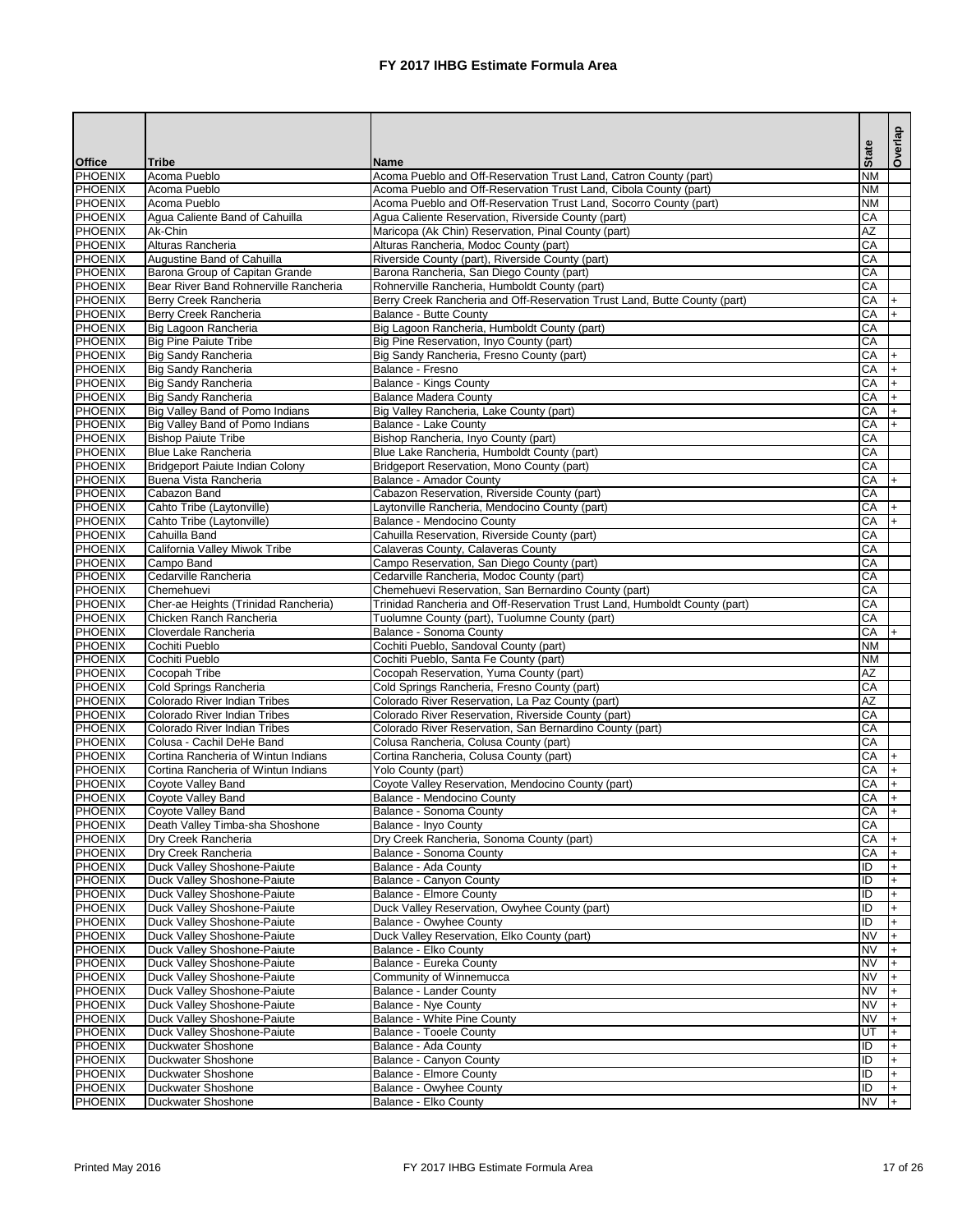|                             |                                                                          |                                                                                                              | <b>State</b>                        | Overlap               |
|-----------------------------|--------------------------------------------------------------------------|--------------------------------------------------------------------------------------------------------------|-------------------------------------|-----------------------|
| <b>Office</b>               | <b>Tribe</b>                                                             | <b>Name</b>                                                                                                  |                                     |                       |
| PHOENIX<br>PHOENIX          | Duckwater Shoshone<br><b>Duckwater Shoshone</b>                          | Balance - Eureka County<br>Community of Winnemucca                                                           | $\overline{\text{NV}}$<br><b>NV</b> | $+$                   |
| PHOENIX                     | <b>Duckwater Shoshone</b>                                                | <b>Balance - Lander County</b>                                                                               | $\overline{\text{NV}}$              | $+$                   |
| PHOENIX                     | <b>Duckwater Shoshone</b>                                                | Duckwater Reservation, Nye County (part)                                                                     | <b>NV</b>                           | $+$                   |
| PHOENIX                     | Duckwater Shoshone                                                       | Balance - White Pine County                                                                                  | <b>NV</b>                           | l+                    |
| PHOENIX                     | <b>Duckwater Shoshone</b>                                                | Balance - Tooele County                                                                                      | UT                                  |                       |
| PHOENIX                     | Elem (Sulphur Bank Rancheria)                                            | Sulphur Bank Rancheria, Lake County (part)                                                                   | CA                                  | $+$                   |
| PHOENIX                     | Elem (Sulphur Bank Rancheria)                                            | <b>Balance - Lake County</b>                                                                                 | CA                                  | $+$                   |
| PHOENIX                     | Elk Valley Rancheria                                                     | Elk Valley Rancheria, Del Norte County (part)                                                                | CA                                  |                       |
| PHOENIX                     | <b>Ely Shoshone</b>                                                      | Balance - Ada County                                                                                         | ID<br>$\overline{ID}$               | $\ddot{+}$            |
| PHOENIX<br>PHOENIX          | <b>Ely Shoshone</b><br><b>Ely Shoshone</b>                               | <b>Balance - Canyon County</b><br><b>Balance - Elmore County</b>                                             | ID                                  | $+$<br>$+$            |
| <b>PHOENIX</b>              | <b>Ely Shoshone</b>                                                      | <b>Balance - Owyhee County</b>                                                                               | $\overline{D}$                      | $+$                   |
| PHOENIX                     | <b>Ely Shoshone</b>                                                      | Balance - Elko County                                                                                        | <b>NV</b>                           | $\ddot{+}$            |
| PHOENIX                     | <b>Ely Shoshone</b>                                                      | Balance - Eureka County                                                                                      | <b>NV</b>                           | $\ddot{+}$            |
| PHOENIX                     | <b>Ely Shoshone</b>                                                      | Community of Winnemucca                                                                                      | <b>NV</b>                           |                       |
| PHOENIX                     | <b>Ely Shoshone</b>                                                      | <b>Balance - Lander County</b>                                                                               | <b>NV</b>                           | $+$                   |
| <b>PHOENIX</b>              | <b>Ely Shoshone</b>                                                      | <b>Balance - Nye County</b>                                                                                  | <b>NV</b>                           | $\overline{+}$        |
| <b>PHOENIX</b>              | <b>Ely Shoshone</b>                                                      | Ely Reservation, White Pine County (part)                                                                    | $\overline{\text{NV}}$              | $+$                   |
| <b>PHOENIX</b>              | <b>Ely Shoshone</b>                                                      | <b>Balance - White Pine County</b>                                                                           | <b>NV</b>                           | $+$                   |
| PHOENIX<br><b>PHOENIX</b>   | <b>Ely Shoshone</b><br>Enterprise Rancheria                              | <b>Balance - Tooele County</b>                                                                               | UT<br>$\overline{CA}$               | $+$                   |
| PHOENIX                     | Enterprise Rancheria                                                     | Enterprise Rancheria, Butte County (part)<br><b>Balance - Butte County</b>                                   | CA                                  | $+$<br>$+$            |
| <b>PHOENIX</b>              | Ewiiaapaayp Band of Kumeyaay                                             | San Diego County (part), San Diego County (part)                                                             | $\overline{CA}$                     |                       |
| PHOENIX                     | <b>Fallon Paiute-Shoshone</b>                                            | Fallon Paiute-Shoshone Colony, Churchill County (part)                                                       | $\overline{\text{NV}}$              | $\ddot{+}$            |
| PHOENIX                     | <b>Fallon Paiute-Shoshone</b>                                            | Fallon Paiute-Shoshone Reservation and Off-Reservation Trust Land, Churchill County (part)                   | $\overline{\text{NV}}$              | $\left  + \right $    |
| PHOENIX                     | <b>Fallon Paiute-Shoshone</b>                                            | Balance - Carson City                                                                                        | <b>NV</b>                           | $\ddot{+}$            |
| PHOENIX                     | <b>Fort Bidwell</b>                                                      | Fort Bidwell Reservation, Modoc County (part)                                                                | CA                                  | $\left  + \right $    |
| PHOENIX                     | <b>Fort Bidwell</b>                                                      | Balance - Klamath County                                                                                     | <b>OR</b>                           | $+$                   |
| PHOENIX                     | <b>Fort Bidwell</b>                                                      | <b>Balance - Lake County</b>                                                                                 | <b>OR</b>                           | $+$                   |
| PHOENIX                     | Fort Independence                                                        | Fort Independence Reservation, Inyo County (part)                                                            | CA                                  |                       |
| PHOENIX                     | Fort McDermitt Paiute and Shoshone                                       | <b>Balance - Churchill County</b>                                                                            | <b>NV</b>                           | l+.                   |
| <b>I</b> PHOENIX<br>PHOENIX | Fort McDermitt Paiute and Shoshone<br>Fort McDermitt Paiute and Shoshone | <b>Balance - Clark County</b><br><b>Balance - Douglas County</b>                                             | NV.<br><b>NV</b>                    | $\ddot{+}$            |
| PHOENIX                     | Fort McDermitt Paiute and Shoshone                                       | Balance - Esmeralda County                                                                                   | <b>NV</b>                           |                       |
| PHOENIX                     | Fort McDermitt Paiute and Shoshone                                       | Fort McDermitt Reservation, Humboldt County (part)                                                           | <b>NV</b>                           |                       |
| <b>PHOENIX</b>              | Fort McDermitt Paiute and Shoshone                                       | Balance - Humboldt County                                                                                    | $\overline{\text{NV}}$              | $+$                   |
| PHOENIX                     | Fort McDermitt Paiute and Shoshone                                       | <b>Balance - Lyon County</b>                                                                                 | <b>NV</b>                           | $+$                   |
| PHOENIX                     | Fort McDermitt Paiute and Shoshone                                       | <b>Balance - Mineral County</b>                                                                              | <b>NV</b>                           | $+$                   |
| <b>PHOENIX</b>              | Fort McDermitt Paiute and Shoshone                                       | <b>Balance - Nye County</b>                                                                                  | <b>NV</b>                           | $\overline{+}$        |
| <b>PHOENIX</b>              | Fort McDermitt Paiute and Shoshone                                       | <b>Balance - Pershing County</b>                                                                             | $\overline{\text{NV}}$              |                       |
| PHOENIX<br><b>PHOENIX</b>   | Fort McDermitt Paiute and Shoshone<br>Fort McDermitt Paiute and Shoshone | <b>Balance - Storey County</b><br><b>Balance - Washoe County</b>                                             | <b>NV</b><br>$\overline{\text{NV}}$ |                       |
| PHOENIX                     | Fort McDermitt Paiute and Shoshone                                       | <b>Balance - Carson City</b>                                                                                 | $\overline{\text{NV}}$              |                       |
| PHOENIX                     | Fort McDermitt Paiute and Shoshone                                       | Fort McDermitt Reservation, Malheur County (part)                                                            | <b>OR</b>                           |                       |
| PHOENIX                     | Fort McDowell Yavapai Nation                                             | Fort McDowell Reservation, Maricopa County (part)                                                            | $\overline{AZ}$                     |                       |
| PHOENIX                     | Fort Mojave Tribe                                                        | Fort Mojave Reservation and Off-Reservation Trust Land, Mohave County (part)                                 | $\overline{AZ}$                     |                       |
| PHOENIX                     | Fort Mojave Tribe                                                        | Fort Mojave Reservation and Off-Reservation Trust Land, San Bernardino County (part)                         | $\overline{\mathsf{CA}}$            |                       |
| PHOENIX                     | Fort Mojave Tribe                                                        | Fort Mojave Reservation and Off-Reservation Trust Land, Clark County (part)                                  | <b>NV</b>                           |                       |
| PHOENIX                     | Gila River                                                               | Gila River Reservation, Maricopa County (part)                                                               | $\overline{AZ}$                     |                       |
| PHOENIX                     | Gila River                                                               | Gila River Reservation, Pinal County (part)                                                                  | $\overline{AZ}$                     |                       |
| PHOENIX<br><b>PHOENIX</b>   | Graton Rancheria                                                         | <b>Balance - Marin County</b>                                                                                | $\overline{CA}$<br>$\overline{CA}$  |                       |
| <b>PHOENIX</b>              | Greenville Rancheria<br>Grindstone Rancheria                             | Balance - Yuba County<br>Grindstone Rancheria, Glenn County (part)                                           | CA                                  |                       |
| PHOENIX                     | Grindstone Rancheria                                                     | <b>Balance - Glenn County</b>                                                                                | $\overline{CA}$                     |                       |
| PHOENIX                     | Guidiville Rancheria                                                     | Guidiville Rancheria & Balance-Mendocino, Mendocino County (part)                                            | $\overline{CA}$                     |                       |
| PHOENIX                     | Habematolel Pomo Upper Lake Rancheria                                    | Upper Lake Rancheria, Lake County (part)                                                                     | CA                                  | $\pm$                 |
| <b>PHOENIX</b>              | Habematolel Pomo Upper Lake Rancheria                                    | <b>Balance - Lake County</b>                                                                                 | CA                                  |                       |
| <b>PHOENIX</b>              | Havasupai                                                                | Havasupai Reservation, Coconino County (part)                                                                | AZ                                  |                       |
| <b>PHOENIX</b>              | Hoopa Valley                                                             | Hoopa Valley Reservation, Humboldt County (part)                                                             | $\overline{CA}$                     |                       |
| PHOENIX                     | Hopi                                                                     | Hopi Reservation and Off-Reservation Trust Land, Coconino County (part)                                      | $\overline{AZ}$                     | $\ddot{+}$            |
| PHOENIX                     | Hopi                                                                     | Communities of Flagstaff, Grand Canyon and Page                                                              | AΖ                                  |                       |
| PHOENIX<br><b>PHOENIX</b>   | Hopi                                                                     | Hopi Reservation and Off-Reservation Trust Land, Navajo County (part)<br>Communities of Winslow and Holbrook | ΑZ<br>$\overline{AZ}$               | $\overline{+}$<br>$+$ |
| <b>PHOENIX</b>              | Hopi<br>Hopland Band of Pomo Indians                                     | Hopland Rancheria & Bal-Mendocino, Mendocino County (part)                                                   | CA                                  |                       |
| PHOENIX                     | Hopland Band of Pomo Indians                                             | Balance - Sonoma Co                                                                                          | CA                                  |                       |
| PHOENIX                     | Hualapai                                                                 | Hualapai Reservation and Trust Lands, Coconino County (part)                                                 | AΖ                                  |                       |
| PHOENIX                     | Hualapai                                                                 | Hualapai Reservation and Trust Lands, Mohave County (part)                                                   | $\overline{AZ}$                     |                       |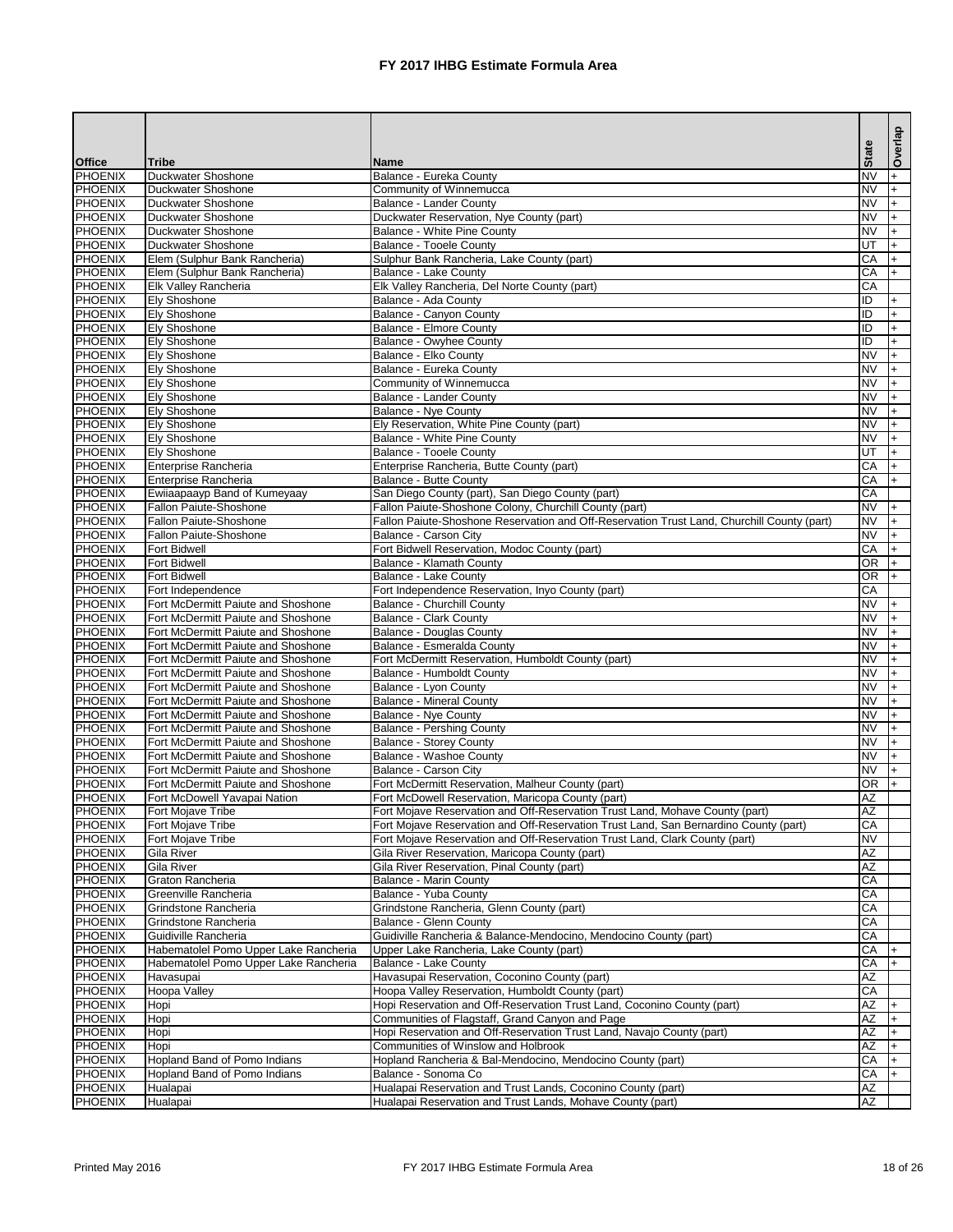|                                  |                                                                    |                                                                                                    |                        | Overlap    |
|----------------------------------|--------------------------------------------------------------------|----------------------------------------------------------------------------------------------------|------------------------|------------|
| <b>Office</b>                    | <b>Tribe</b>                                                       | <b>Name</b>                                                                                        | <b>State</b>           |            |
| PHOENIX                          | Hualapai                                                           | Hualapai Reservation and Trust Lands, Yavapai County (part)                                        | $\overline{AZ}$        |            |
| <b>PHOENIX</b>                   | lipay Nation of Santa Ysabel                                       | Santa Ysabel Reservation, San Diego County (part)                                                  | CA                     |            |
| PHOENIX<br><b>PHOENIX</b>        | Inaja Band<br>Ione Band of Miwok Indians                           | San Diego County (part), San Diego County (part)<br><b>Balance - Amador County</b>                 | CA<br>CA               | $+$        |
| <b>PHOENIX</b>                   | <b>Isleta Pueblo</b>                                               | Isleta Pueblo, Bernalillo County (part)                                                            | <b>NM</b>              |            |
| <b>PHOENIX</b>                   | Isleta Pueblo                                                      | Isleta Pueblo, Torrance County (part)                                                              | <b>NM</b>              |            |
| PHOENIX                          | <b>Isleta Pueblo</b>                                               | Isleta Pueblo, Valencia County (part)                                                              | <b>NM</b>              |            |
| <b>PHOENIX</b>                   | Jackson Rancheria                                                  | Amador County (part), Amador County (part)                                                         | $\overline{CA}$        |            |
| PHOENIX                          | Jamul Indian Village                                               | Jamul Indian Village, San Diego County (part)                                                      | $\overline{CA}$        |            |
| PHOENIX                          | Jemez Pueblo                                                       | Jemez Pueblo, Sandoval County (part)                                                               | <b>NM</b>              |            |
| PHOENIX                          | Jicarilla Apache Nation                                            | Jicarilla Apache Reservation, Rio Arriba County (part)                                             | <b>NM</b><br><b>NM</b> |            |
| PHOENIX<br><b>PHOENIX</b>        | Jicarilla Apache Nation<br>Kaibab Band of Paiute                   | Jicarilla Apache Reservation, Sandoval County (part)<br>Kaibab Reservation, Coconino County (part) | $\overline{AZ}$        | l+         |
| PHOENIX                          | Kaibab Band of Paiute                                              | Fredonia                                                                                           | AZ                     | $+$        |
| PHOENIX                          | Kaibab Band of Paiute                                              | Kaibab Reservation, Mohave County (part)                                                           | $\overline{AZ}$        | $+$        |
| PHOENIX                          | Kaibab Band of Paiute                                              | Cedar City                                                                                         | UT                     | $+$        |
| PHOENIX                          | Kaibab Band of Paiute                                              | Kanab                                                                                              | E                      | $+$        |
| PHOENIX                          | Kaibab Band of Paiute                                              | St. George                                                                                         | UT                     | $+$        |
| <b>PHOENIX</b>                   | Karuk                                                              | Karuk Reservation and Off-Reservation Trust Land, Humboldt County (part)                           | CA                     | $+$        |
| <b>PHOENIX</b>                   | Karuk                                                              | Karuk Reservation and Off-Reservation Trust Land, Siskiyou County (part)                           | CA                     | $+$        |
| <b>PHOENIX</b><br><b>PHOENIX</b> | Karuk<br>Karuk                                                     | <b>Balance - Humbolt County</b><br><b>Balance - Siskiyou County</b>                                | CA<br>CA               | $+$<br>$+$ |
| <b>PHOENIX</b>                   | La Jolla Band                                                      | La Jolla Reservation, San Diego County (part)                                                      | CA                     |            |
| <b>PHOENIX</b>                   | La Posta Band                                                      | La Posta Reservation, San Diego County (part)                                                      | CA                     |            |
| PHOENIX                          | Laguna Pueblo                                                      | Laguna Pueblo and Off-Reservation Trust Land, Bernalillo County (part)                             | <b>NM</b>              |            |
| <b>PHOENIX</b>                   | Laguna Pueblo                                                      | Laguna Pueblo and Off-Reservation Trust Land, Cibola County (part)                                 | <b>NM</b>              |            |
| PHOENIX                          | Laguna Pueblo                                                      | Laguna Pueblo and Off-Reservation Trust Land, Sandoval County (part)                               | <b>NM</b>              |            |
| PHOENIX                          | Laguna Pueblo                                                      | Laguna Pueblo and Off-Reservation Trust Land, Valencia County (part)                               | <b>NM</b>              |            |
| PHOENIX                          | Las Vegas Tribe of Paiute Indians                                  | Las Vegas Colony, Clark County (part)                                                              | <b>NV</b>              |            |
| PHOENIX<br>PHOENIX               | Lone Pine Paiute-Shoshone<br>Lone Pine Paiute-Shoshone             | Lone Pine Reservation, Inyo County (part)<br><b>Balance - Mono County</b>                          | CA<br>CA               |            |
| <b>PHOENIX</b>                   | Los Coyotes Band of Cahuilla                                       | Los Coyotes Reservation, San Diego County (part)                                                   | CA                     |            |
| <b>PHOENIX</b>                   | <b>Lovelock Paiute Tribe</b>                                       | <b>Balance - Churchill County</b>                                                                  | <b>NV</b>              |            |
| PHOENIX                          | <b>Lovelock Paiute Tribe</b>                                       | <b>Balance - Clark County</b>                                                                      | <b>NV</b>              | $+$        |
| <b>PHOENIX</b>                   | <b>Lovelock Paiute Tribe</b>                                       | <b>Balance - Douglas County</b>                                                                    | <b>NV</b>              | $+$        |
| <b>PHOENIX</b>                   | <b>Lovelock Paiute Tribe</b>                                       | Balance - Esmeralda County                                                                         | <b>NV</b>              | $+$        |
| <b>PHOENIX</b>                   | <b>Lovelock Paiute Tribe</b>                                       | <b>Balance - Humboldt County</b>                                                                   | INV                    | $+$        |
| PHOENIX<br>PHOENIX               | Lovelock Paiute Tribe<br>Lovelock Paiute Tribe                     | Balance - Lyon County                                                                              | INV<br><b>NV</b>       | $+$        |
| PHOENIX                          | Lovelock Paiute Tribe                                              | <b>Balance - Mineral County</b><br><b>Balance - Nye County</b>                                     | INV                    | $+$<br>$+$ |
| PHOENIX                          | Lovelock Paiute Tribe                                              | Lovelock Colony, Pershing County (part)                                                            | <b>NV</b>              | $+$        |
| <b>PHOENIX</b>                   | Lovelock Paiute Tribe                                              | <b>Balance - Pershing County</b>                                                                   | <b>NV</b>              | $+$        |
| <b>PHOENIX</b>                   | <b>Lovelock Paiute Tribe</b>                                       | <b>Balance - Storey County</b>                                                                     | <b>NV</b>              | $+$        |
| <b>PHOENIX</b>                   | Lovelock Paiute Tribe                                              | <b>Balance - Washoe County</b>                                                                     | <b>NV</b>              | $+$        |
| <b>PHOENIX</b>                   | Lovelock Paiute Tribe                                              | <b>Balance - Carson City</b>                                                                       | <b>NV</b>              | $+$        |
| <b>PHOENIX</b>                   | Lower Lake Rancheria                                               | Balance - Sonoma County                                                                            | $\overline{CA}$        | $+$        |
| PHOENIX<br>PHOENIX               | Lytton Rancheria of California<br>Manchester Point Arena Rancheria | Balance - Sonoma County<br>Manchester Point Rancheria, Mendocino County (part)                     | $\overline{CA}$<br>CA  | $+$<br>$+$ |
| PHOENIX                          | Manchester Point Arena Rancheria                                   | <b>Balance - Mendocino County</b>                                                                  | CA                     | $+$        |
| PHOENIX                          | Manzanita Band                                                     | Manzanita Reservation, San Diego County (part)                                                     | $\overline{CA}$        |            |
| <b>PHOENIX</b>                   | Mechoopda Tribe of Chico Rancheria                                 | Mechoopda, Butte County (part)                                                                     | CA                     | $+$        |
| PHOENIX                          | Mechoopda Tribe of Chico Rancheria                                 | <b>Balance - Butte County</b>                                                                      | CA                     | $+$        |
| <b>PHOENIX</b>                   | Mesa Grande Band                                                   | Mesa Grande Reservation, San Diego County (part)                                                   | CA                     |            |
| <b>PHOENIX</b>                   | Mescalero Apache Tribe                                             | Mescalero Reservation, Lincoln County (part)                                                       | <b>NM</b>              |            |
| PHOENIX                          | Mescalero Apache Tribe                                             | Mescalero Reservation, Otero County (part)                                                         | <b>NM</b>              |            |
| <b>PHOENIX</b><br>PHOENIX        | Middletown Rancheria<br>Middletown Rancheria                       | Middletown Rancheria, Lake County (part)<br><b>Balance - Lake County</b>                           | CA<br>CA               | $+$<br>$+$ |
| PHOENIX                          | Moapa Band of Paiute                                               | Moapa River Reservation, Clark County (part)                                                       | INV                    |            |
| PHOENIX                          | Mooretown Rancheria                                                | Mooretown Rancheria, Butte County (part)                                                           | $\overline{CA}$        | $+$        |
| PHOENIX                          | Mooretown Rancheria                                                | <b>Balance - Butte County</b>                                                                      | CA                     | $+$        |
| <b>PHOENIX</b>                   | Morongo Band of Mission Indians                                    | Morongo Reservation, Riverside County (part)                                                       | CA                     |            |
| <b>PHOENIX</b>                   | Nambe Pueblo                                                       | Nambe Pueblo and Off-Reservation Trust Land, Santa Fe County (part)                                | <b>NM</b>              |            |
| <b>PHOENIX</b>                   | North Fork Rancheria                                               | <b>Balance Fresno</b>                                                                              | $\overline{CA}$        | $+$        |
| <b>PHOENIX</b>                   | North Fork Rancheria                                               | North Fork Rancheria, Madera County (part)                                                         | $\overline{CA}$        | $+$        |
| PHOENIX                          | North Fork Rancheria                                               | <b>Balance Madera County</b>                                                                       | $\overline{CA}$        | $+$        |
| <b>PHOENIX</b><br><b>PHOENIX</b> | North Fork Rancheria<br>Ohkay Owingeh (was San Juan Pueblo)        | <b>Balance Mariposa</b><br>San Juan Pueblo, Rio Arriba County (part)                               | CA<br><b>NM</b>        |            |
| <b>PHOENIX</b>                   | Ohkay Owingeh (was San Juan Pueblo)                                | Balance - Rio Arriba County                                                                        | <b>NM</b>              |            |
|                                  |                                                                    |                                                                                                    |                        |            |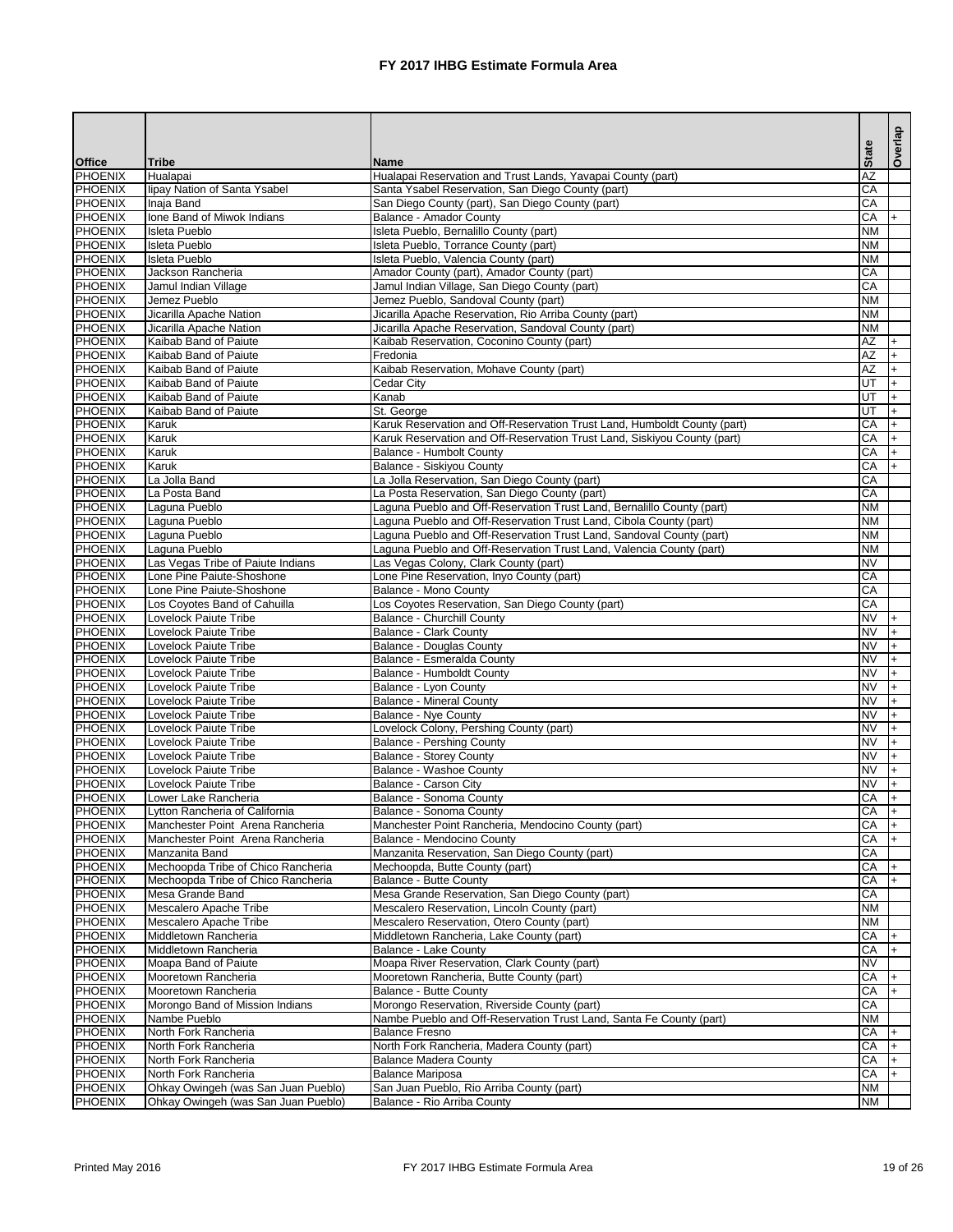| <b>Office</b>                    | <b>Tribe</b>                                             | <b>Name</b>                                                                                       | <b>State</b>           |                | Overlap |
|----------------------------------|----------------------------------------------------------|---------------------------------------------------------------------------------------------------|------------------------|----------------|---------|
| PHOENIX                          | Pala Band                                                | Pala Reservation, San Diego County (part)                                                         | CA                     |                |         |
| <b>PHOENIX</b>                   | Pascua Yaqui Tribe                                       | Guadalupe Town, Maricopa County (part)                                                            | AZ                     |                |         |
| <b>PHOENIX</b>                   | Pascua Yaqui Tribe                                       | Pascua Yaqui Reservation, Pima County (part)                                                      | $\overline{AZ}$        |                |         |
| PHOENIX                          | Pascua Yaqui Tribe                                       | So. Tuscon, Old Pascua Village and Yoem Pueblo                                                    | AZ                     |                |         |
| <b>PHOENIX</b><br>PHOENIX        | Paskenta Band of Nomlaki Indian<br>Pauma Band            | Balance - Tehama County<br>Pauma and Yuima Reservation, San Diego County (part)                   | CA<br>CA               |                |         |
| <b>PHOENIX</b>                   | Pechanga Band                                            | Pechanga Reservation, Riverside County (part)                                                     | CA                     |                |         |
| <b>PHOENIX</b>                   | Picayune Rancheria                                       | <b>Balance - Fresno County</b>                                                                    | CA                     |                |         |
| <b>PHOENIX</b>                   | Picayune Rancheria                                       | Picayune Rancheria, Madera County (part)                                                          | CA                     |                |         |
| <b>PHOENIX</b>                   | Picayune Rancheria                                       | Balance - Madera County                                                                           | CA                     |                |         |
| PHOENIX                          | Picayune Rancheria                                       | <b>Balance - Mariposa County</b>                                                                  | CA                     |                |         |
| <b>PHOENIX</b><br><b>PHOENIX</b> | <b>Picuris Pueblo</b><br>Pinoleville Rancheria           | Picuris Pueblo, Taos County (part)<br>Pinoleville Rancheria, Mendocino County (part)              | <b>NM</b><br>CA        |                |         |
| PHOENIX                          | Pinoleville Rancheria                                    | <b>Balance - Mendocino County</b>                                                                 | CA                     |                |         |
| <b>PHOENIX</b>                   | <b>Pit River Tribe</b>                                   | Likely Rancheria, Modoc County (part)                                                             | CA                     |                |         |
| PHOENIX                          | <b>Pit River Tribe</b>                                   | Lookout Rancheria, Modoc County (part)                                                            | CA                     |                |         |
| PHOENIX                          | Pit River Tribe                                          | XL Ranch, Modoc County (part)                                                                     | CA                     |                |         |
| PHOENIX                          | <b>Pit River Tribe</b>                                   | <b>Balance - Modoc County</b>                                                                     | CA                     |                |         |
| PHOENIX                          | Pit River Tribe                                          | Big Bend Rancheria, Shasta County (part)                                                          | CA                     |                |         |
| PHOENIX                          | <b>Pit River Tribe</b>                                   | Montgomery Creek Rancheria, Shasta County (part)                                                  | CA<br>CA               |                |         |
| PHOENIX<br><b>PHOENIX</b>        | <b>Pit River Tribe</b><br><b>Pit River Tribe</b>         | Pit River Trust Lands, Shasta County (part)<br>Roaring Creek Rancheria, Shasta County (part)      | CA                     |                |         |
| <b>PHOENIX</b>                   | <b>Pit River Tribe</b>                                   | <b>Balance - Shasta County</b>                                                                    | CA                     |                |         |
| <b>PHOENIX</b>                   | Pojoaque Pueblo                                          | Pojoaque Pueblo, Santa Fe County (part)                                                           | <b>NM</b>              |                |         |
| <b>PHOENIX</b>                   | Potter Valley Rancheria                                  | Balance - Mendocino County                                                                        | CA                     |                |         |
| <b>PHOENIX</b>                   | <b>Pyramid Lake Paiute</b>                               | Balance - Churchill County                                                                        | <b>NV</b>              |                |         |
| <b>PHOENIX</b>                   | <b>Pyramid Lake Paiute</b>                               | <b>Balance - Clark County</b>                                                                     | <b>NV</b>              |                |         |
| <b>PHOENIX</b>                   | Pyramid Lake Paiute                                      | <b>Balance - Douglas County</b>                                                                   | <b>NV</b>              |                |         |
| <b>PHOENIX</b><br>PHOENIX        | <b>Pyramid Lake Paiute</b><br><b>Pyramid Lake Paiute</b> | Balance - Esmeralda County<br><b>Balance - Humboldt County</b>                                    | <b>NV</b><br><b>NV</b> |                |         |
| PHOENIX                          | <b>Pyramid Lake Paiute</b>                               | Pyramid Lake Reservation, Lyon County (part)                                                      | <b>NV</b>              |                |         |
| PHOENIX                          | <b>Pyramid Lake Paiute</b>                               | Balance - Lyon County                                                                             | <b>NV</b>              |                |         |
| PHOENIX                          | Pyramid Lake Paiute                                      | <b>Balance - Mineral County</b>                                                                   | <b>NV</b>              | $\mathsf{I}^+$ |         |
| PHOENIX                          | <b>Pyramid Lake Paiute</b>                               | <b>Balance - Nye County</b>                                                                       | <b>NV</b>              |                | $ + $   |
| PHOENIX                          | <b>Pyramid Lake Paiute</b>                               | <b>Balance - Pershing County</b>                                                                  | <b>NV</b>              |                |         |
| <b>PHOENIX</b>                   | <b>Pyramid Lake Paiute</b>                               | Pyramid Lake Reservation, Storey County (part)                                                    | <b>NV</b>              |                |         |
| <b>PHOENIX</b><br><b>PHOENIX</b> | <b>Pyramid Lake Paiute</b><br><b>Pyramid Lake Paiute</b> | <b>Balance - Storey County</b><br>Pyramid Lake Reservation, Washoe County (part)                  | <b>NV</b><br><b>NV</b> |                |         |
| <b>PHOENIX</b>                   | <b>Pyramid Lake Paiute</b>                               | <b>Balance - Washoe County</b>                                                                    | <b>NV</b>              |                |         |
| PHOENIX                          | <b>Pyramid Lake Paiute</b>                               | Balance - Carson City                                                                             | <b>NV</b>              |                |         |
| <b>PHOENIX</b>                   | <b>Quartz Valley Reservation</b>                         | Quartz Valley Reservation, Siskiyou County (part)                                                 | CA                     |                |         |
| PHOENIX                          | <b>Quartz Valley Reservation</b>                         | <b>Balance - Siskiyou County</b>                                                                  | CA                     |                |         |
| <b>PHOENIX</b>                   | Quechan Tribe                                            | Fort Yuma Reservation, Yuma County (part)                                                         | AZ                     |                |         |
| <b>PHOENIX</b>                   | Quechan Tribe                                            | Cities of Gadsen, Roll, San Luis, Somerton, Tacna, Yuma and Welton                                | $\overline{AZ}$        |                |         |
| <b>PHOENIX</b><br><b>PHOENIX</b> | Quechan Tribe<br>Ramona Band                             | Fort Yuma Reservation, Imperial County (part)<br>Riverside County (part), Riverside County (part) | CA<br>CA               |                |         |
| <b>PHOENIX</b>                   | Redding Rancheria                                        | Redding Rancheria, Shasta County (part)                                                           | CA                     |                |         |
| PHOENIX                          | Redding Rancheria                                        | <b>Balance - Shasta County</b>                                                                    | CA                     |                |         |
| PHOENIX                          | Redwood Valley Rancheria                                 | Redwood Valley Rancheria, Mendocino County (part)                                                 | CA                     |                |         |
| PHOENIX                          | Redwood Valley Rancheria                                 | Balance - Mendocino County                                                                        | CA                     |                |         |
| PHOENIX                          | Redwood Valley Rancheria                                 | Balance - Sonoma Co                                                                               | CA                     |                |         |
| PHOENIX                          | Reno-Sparks Colony                                       | <b>Balance - Churchill County</b>                                                                 | <b>NV</b>              |                |         |
| PHOENIX                          | Reno-Sparks Colony                                       | <b>Balance - Clark County</b>                                                                     | <b>NV</b><br><b>NV</b> |                |         |
| <b>PHOENIX</b><br>PHOENIX        | Reno-Sparks Colony<br>Reno-Sparks Colony                 | <b>Balance - Douglas County</b><br>Balance - Esmeralda County                                     | <b>NV</b>              |                |         |
| PHOENIX                          | Reno-Sparks Colony                                       | <b>Balance - Humboldt County</b>                                                                  | <b>NV</b>              |                |         |
| <b>PHOENIX</b>                   | Reno-Sparks Colony                                       | Balance - Lyon County                                                                             | <b>NV</b>              |                |         |
| <b>PHOENIX</b>                   | Reno-Sparks Colony                                       | <b>Balance - Mineral County</b>                                                                   | <b>NV</b>              |                |         |
| PHOENIX                          | Reno-Sparks Colony                                       | <b>Balance - Nye County</b>                                                                       | <b>NV</b>              |                |         |
| PHOENIX                          | Reno-Sparks Colony                                       | <b>Balance - Pershing County</b>                                                                  | <b>NV</b>              |                |         |
| PHOENIX                          | Reno-Sparks Colony                                       | <b>Balance - Storey County</b>                                                                    | <b>NV</b>              |                |         |
| PHOENIX<br><b>PHOENIX</b>        | Reno-Sparks Colony<br>Reno-Sparks Colony                 | Reno-Sparks Colony, Washoe County (part)<br><b>Balance - Washoe County</b>                        | <b>NV</b><br><b>NV</b> |                |         |
| <b>PHOENIX</b>                   | Reno-Sparks Colony                                       | <b>Balance - Carson City</b>                                                                      | <b>NV</b>              |                |         |
| PHOENIX                          | Resighini Rancheria                                      | Resighini Rancheria, Del Norte County (part)                                                      | CA                     |                |         |
| PHOENIX                          | Rincon Band                                              | Rincon Reservation, San Diego County (part)                                                       | CA                     |                |         |
| PHOENIX                          | Robinson Rancheria                                       | Robinson Rancheria and Off-Reservation Trust Land, Lake County (part)                             | CA                     |                |         |
| PHOENIX                          | Robinson Rancheria                                       | <b>Balance - Lake County</b>                                                                      | CA                     |                |         |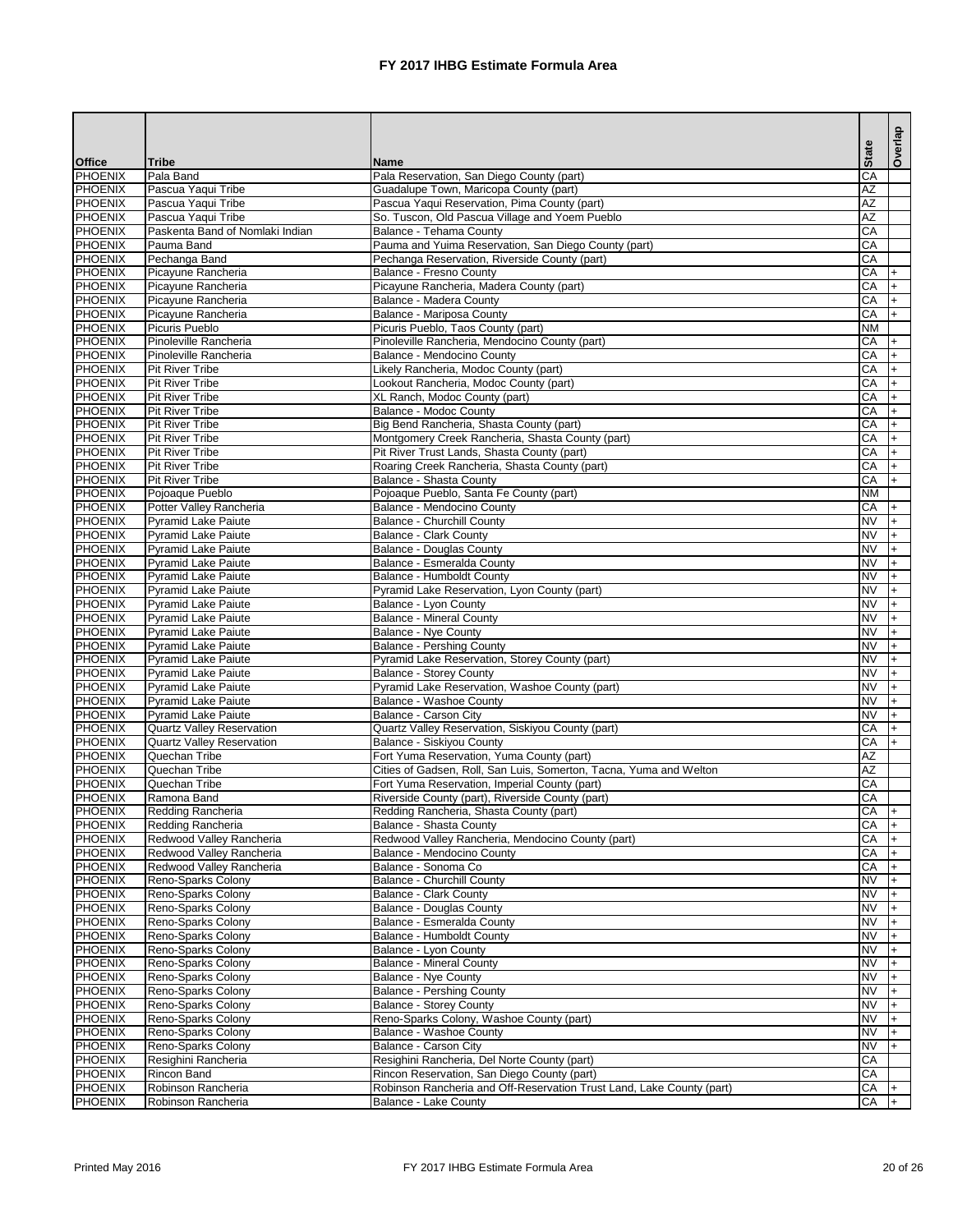|                                  |                                                                    |                                                                                                                  |                        | Overlap    |
|----------------------------------|--------------------------------------------------------------------|------------------------------------------------------------------------------------------------------------------|------------------------|------------|
| <b>Office</b>                    | <b>Tribe</b>                                                       | <b>Name</b>                                                                                                      | <b>State</b>           |            |
| PHOENIX                          | Round Valley Indian Tribe                                          | Round Valley Reservation and Off-Reservation Trust Land, Mendocino County (part)                                 | CA                     |            |
| <b>PHOENIX</b>                   | Round Valley Indian Tribe                                          | Balance - Mendocino County                                                                                       | CA                     | $+$        |
| <b>PHOENIX</b><br><b>PHOENIX</b> | Round Valley Indian Tribe<br>Round Valley Indian Tribe             | <b>Balance - Sonoma County</b><br>Round Valley Reservation and Off-Reservation Trust Land, Trinity County (part) | CA<br>CA               | $+$<br>$+$ |
| <b>PHOENIX</b>                   | Salt River Plma-Maricopa                                           | Salt River Reservation, Maricopa County (part)                                                                   | AZ                     |            |
| PHOENIX                          | San Carlos Apache                                                  | San Carlos Reservation, Gila County (part)                                                                       | $\overline{AZ}$        |            |
| PHOENIX                          | San Carlos Apache                                                  | Cities of Hayden, Winkleman, Globe and Miami                                                                     | AZ                     |            |
| PHOENIX                          | San Carlos Apache                                                  | San Carlos Reservation, Graham County (part)                                                                     | AZ                     |            |
| PHOENIX                          | San Carlos Apache                                                  | Cities of Eden, Thatcher, Pima, Safford and Fort Thomas                                                          | AZ<br>AZ               |            |
| PHOENIX<br>PHOENIX               | San Carlos Apache<br>San Carlos Apache                             | City of Showlow<br>San Carlos Reservation, Pinal County (part)                                                   | <b>AZ</b>              |            |
| PHOENIX                          | San Carlos Apache                                                  | City of Superior                                                                                                 | <b>AZ</b>              |            |
| PHOENIX                          | San Felipe Pueblo                                                  | San Felipe Pueblo, Sandoval County (part)                                                                        | <b>NM</b>              |            |
| PHOENIX                          | San Ildefonso Pueblo                                               | San Ildefonso Pueblo, Sandoval County (part)                                                                     | <b>NM</b>              |            |
| PHOENIX                          | San Ildefonso Pueblo                                               | San Ildefonso Pueblo, Santa Fe County (part)                                                                     | <b>NM</b>              |            |
| PHOENIX<br>PHOENIX               | San Juan Southern Paiute Tribe<br>San Manuel Band                  | <b>Balance - Coconino County</b>                                                                                 | AZ<br>CA               |            |
| PHOENIX                          | San Pasqual Band                                                   | San Manuel Reservation, San Bernardino County (part)<br>San Pasqual Reservation, San Diego County (part)         | CA                     |            |
| PHOENIX                          | Sandia Pueblo                                                      | Sandia Pueblo, Bernalillo County (part)                                                                          | <b>NM</b>              |            |
| PHOENIX                          | Sandia Pueblo                                                      | Sandia Pueblo, Sandoval County (part)                                                                            | <b>NM</b>              |            |
| PHOENIX                          | Santa Ana Pueblo                                                   | Santa Ana Pueblo, Sandoval County (part)                                                                         | <b>NM</b>              |            |
| <b>PHOENIX</b>                   | Santa Clara Pueblo                                                 | Santa Clara Pueblo, Rio Arriba County (part)                                                                     | <b>NM</b>              |            |
| <b>PHOENIX</b><br>PHOENIX        | Santa Clara Pueblo                                                 | Santa Clara Pueblo, Sandoval County (part)                                                                       | <b>NM</b><br><b>NM</b> |            |
| PHOENIX                          | Santa Clara Pueblo<br>Santa Rosa Band of Cahuilla                  | Santa Clara Pueblo, Santa Fe County (part)<br>Santa Rosa Reservation, Riverside County (part)                    | CA                     |            |
| PHOENIX                          | Santa Rosa Rancheria                                               | Santa Rosa Rancheria, Kings County (part)                                                                        | CA                     |            |
| PHOENIX                          | Santa Ynez Band of Chumash                                         | Santa Ynez Reservation, Santa Barbara County (part)                                                              | CA                     |            |
| PHOENIX                          | Santo Domingo Pueblo                                               | Santo Domingo Pueblo, Sandoval County (part)                                                                     | <b>NM</b>              |            |
| PHOENIX                          | Santo Domingo Pueblo                                               | Santo Domingo Pueblo, Santa Fe County (part)                                                                     | <b>NM</b>              |            |
| PHOENIX                          | Scotts Valley (Pomo)                                               | Balance - Contra Costa County                                                                                    | CA                     | $+$        |
| PHOENIX<br>PHOENIX               | Scotts Valley (Pomo)<br>Scotts Valley (Pomo)                       | <b>Balance - Lake County</b><br>Balance - Mendocino County                                                       | CA<br>CA               |            |
| <b>PHOENIX</b>                   | Scotts Valley (Pomo)                                               | Balance - Sonoma County                                                                                          | <b>CA</b>              | $^{+}$     |
| PHOENIX                          | Sherwood Valley Rancheria                                          | <b>Balance - Lake County</b>                                                                                     | CA                     |            |
| <b>PHOENIX</b>                   | Sherwood Valley Rancheria                                          | Sherwood Valley Rancheria, Mendocino County (part)                                                               | CA                     |            |
| PHOENIX                          | Sherwood Valley Rancheria                                          | <b>Balance - Mendocino County</b>                                                                                | CA                     |            |
| PHOENIX<br>PHOENIX               | Sherwood Valley Rancheria<br>Shingle Springs Band of Miwok Indians | <b>Balance - Sonoma County</b>                                                                                   | CA<br>CA               |            |
| PHOENIX                          | Shingle Springs Band of Miwok Indians                              | Shingle Springs Rancheria, El Dorado County (part)<br>Balance - El Dorado County                                 | CA                     |            |
| PHOENIX                          | Smith River Rancheria                                              | Smith River Rancheria, Del Norte County (part)                                                                   | CA                     |            |
| <b>PHOENIX</b>                   | Smith River Rancheria                                              | Balance - Del Norte County                                                                                       | CA                     |            |
| <b>PHOENIX</b>                   | Smith River Rancheria                                              | Balance - Humboldt County                                                                                        | CA                     |            |
| <b>PHOENIX</b>                   | Smith River Rancheria                                              | <b>Balance - Coos County</b>                                                                                     | OR                     |            |
| <b>PHOENIX</b><br>PHOENIX        | Smith River Rancheria<br>Smith River Rancheria                     | <b>Balance - Curry County</b><br><b>Balance - Josephine County</b>                                               | CA<br>$\overline{OR}$  |            |
| PHOENIX                          | Soboba Band                                                        | Soboba Reservation, Riverside County (part)                                                                      | CA                     |            |
| PHOENIX                          | <b>Stewarts Point Rancheria</b>                                    | Stewarts Point Rancheria, Sonoma County (part)                                                                   | CA                     |            |
| PHOENIX                          | <b>Stewarts Point Rancheria</b>                                    | <b>Balance - Sonoma County</b>                                                                                   | CA                     |            |
| <b>PHOENIX</b>                   | Summit Lake Paiute Tribe                                           | Summit Lake Reservation, Humboldt County (part)                                                                  | <b>NV</b>              |            |
| <b>PHOENIX</b>                   | Susanville Rancheria                                               | Susanville Rancheria, Lassen County (part)                                                                       | CA                     |            |
| <b>PHOENIX</b><br><b>PHOENIX</b> | Susanville Rancheria<br>Sycuan Band of Kumeyaay Nation             | Balance - Lassen County<br>Sycuan Reservation, San Diego County (part)                                           | CA<br>CA               |            |
| <b>PHOENIX</b>                   | Table Mountain Rancheria                                           | Table Mountain Rancheria, Fresno County (part)                                                                   | CA                     |            |
| <b>PHOENIX</b>                   | <b>Taos Pueblo</b>                                                 | Taos Pueblo and Off-Reservation Trust Land, Taos County (part)                                                   | <b>NM</b>              |            |
| PHOENIX                          | Te-Moak                                                            | Elko Colony, Elko County (part)                                                                                  | <b>NV</b>              |            |
| PHOENIX                          | Te-Moak                                                            | South Fork Reservation and Off-Reservation Trust Land, Elko County (part)                                        | <b>NV</b>              |            |
| PHOENIX                          | Te-Moak                                                            | Wells Colony, Elko County (part)                                                                                 | <b>NV</b><br><b>NV</b> |            |
| PHOENIX<br>PHOENIX               | Te-Moak<br>Tejon Indian Tribe                                      | Battle Mountain Reservation, Lander County (part)<br>Newly Recognized Tribe                                      | CA                     |            |
| <b>PHOENIX</b>                   | Tesuque Pueblo                                                     | Tesuque Pueblo and Off-Reservation Trust Land, Santa Fe County (part)                                            | <b>NM</b>              |            |
| <b>PHOENIX</b>                   | Tohono O'Odham Nation                                              | Tohono O'odham Reservation and Off-Reservation Trust Land, Maricopa County (part)                                | AZ                     |            |
| <b>PHOENIX</b>                   | Tohono O'Odham Nation                                              | Tohono O'odham Reservation and Off-Reservation Trust Land, Pima County (part)                                    | AZ                     |            |
| <b>PHOENIX</b>                   | Tohono O'Odham Nation                                              | Tohono O'odham Reservation and Off-Reservation Trust Land, Pinal County (part)                                   | AZ                     |            |
| <b>PHOENIX</b>                   | Tonto Apache of Arizona<br>Torres-Martinez Band of Cahuilla        | Payson (Yavapai-Apache) Community, Gila County (part)                                                            | <b>AZ</b><br>CA        |            |
| PHOENIX<br>PHOENIX               | Torres-Martinez Band of Cahuilla                                   | Torres-Martinez Reservation, Imperial County (part)<br>Torres-Martinez Reservation, Riverside County (part)      | CA                     |            |
| PHOENIX                          | Tule River Indian Tribe                                            | Tule River Reservation, Tulare County (part)                                                                     | CA                     |            |
| PHOENIX                          | Tule River Indian Tribe                                            | <b>Balance - Tulare County</b>                                                                                   | CA                     |            |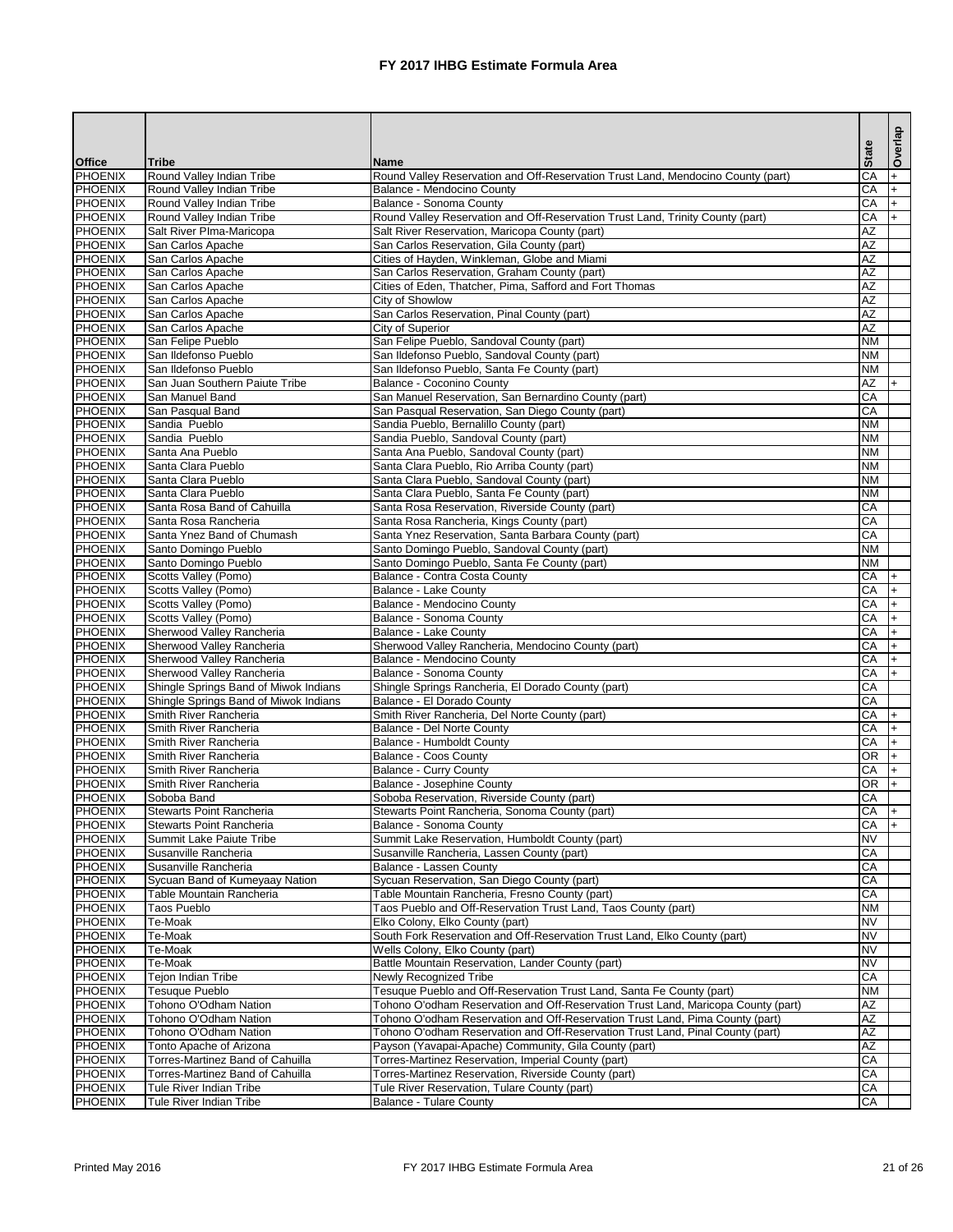|                                  |                                                                      |                                                                                                                |                        | Overlap   |
|----------------------------------|----------------------------------------------------------------------|----------------------------------------------------------------------------------------------------------------|------------------------|-----------|
| <b>Office</b>                    | <b>Tribe</b>                                                         | <b>Name</b>                                                                                                    | <b>State</b>           |           |
| PHOENIX                          | Tuolumne Band of Me-Wuk Indians                                      | Tuolumne Rancheria and Off-Reservation Trust Land, Tuolumne County (part)                                      | CA                     |           |
| <b>PHOENIX</b>                   | Tuolumne Band of Me-Wuk Indians                                      | <b>Balance - Tuolumne County</b>                                                                               | CA                     |           |
| <b>PHOENIX</b><br>PHOENIX        | <b>Twenty Nine Palms Band</b><br><b>Twenty Nine Palms Band</b>       | Riverside County (part), Riverside County (part)<br>San Bernardino County (part), San Bernardino County (part) | CA<br>CA               |           |
| <b>PHOENIX</b>                   | United Auburn Indian Community                                       | <b>Balance - Placer County</b>                                                                                 | CA                     |           |
| PHOENIX                          | Utu Utu Gwaiti Paiute                                                | Benton Paiute Reservation, Mono County (part)                                                                  | CA                     |           |
| <b>PHOENIX</b>                   | Viejas Group of Capitan Grande                                       | Viejas Rancheria, San Diego County (part)                                                                      | CA                     |           |
| PHOENIX                          | <b>Walker River Paiute Tribe</b>                                     | Walker River Reservation, Churchill County (part)                                                              | <b>NV</b>              |           |
| PHOENIX                          | <b>Walker River Paiute Tribe</b>                                     | <b>Balance - Churchill County</b>                                                                              | <b>NV</b>              |           |
| PHOENIX                          | <b>Walker River Paiute Tribe</b>                                     | <b>Balance - Clark County</b>                                                                                  | <b>NV</b>              |           |
| PHOENIX<br>PHOENIX               | <b>Walker River Paiute Tribe</b><br><b>Walker River Paiute Tribe</b> | <b>Balance - Douglas County</b><br>Balance - Esmeralda County                                                  | <b>NV</b><br>INV       |           |
| PHOENIX                          | <b>Walker River Paiute Tribe</b>                                     | <b>Balance - Humboldt County</b>                                                                               | <b>NV</b>              |           |
| PHOENIX                          | <b>Walker River Paiute Tribe</b>                                     | Walker River Reservation, Lyon County (part)                                                                   | <b>NV</b>              |           |
| PHOENIX                          | <b>Walker River Paiute Tribe</b>                                     | Balance - Lyon County                                                                                          | <b>NV</b>              |           |
| PHOENIX                          | <b>Walker River Paiute Tribe</b>                                     | Walker River Reservation, Mineral County (part)                                                                | <b>NV</b>              |           |
| PHOENIX                          | <b>Walker River Paiute Tribe</b>                                     | <b>Balance - Mineral County</b>                                                                                | <b>NV</b>              | $\ddot{}$ |
| PHOENIX                          | <b>Walker River Paiute Tribe</b>                                     | <b>Balance - Nye County</b>                                                                                    | INV                    | $\ddot{}$ |
| <b>PHOENIX</b>                   | <b>Walker River Paiute Tribe</b>                                     | <b>Balance - Pershing County</b>                                                                               | INV                    |           |
| PHOENIX<br>PHOENIX               | <b>Walker River Paiute Tribe</b><br><b>Walker River Paiute Tribe</b> | <b>Balance - Storey County</b><br><b>Balance - Washoe County</b>                                               | INV<br>INV             |           |
| <b>PHOENIX</b>                   | <b>Walker River Paiute Tribe</b>                                     | <b>Balance - Carson City</b>                                                                                   | $\overline{\text{NV}}$ |           |
| <b>PHOENIX</b>                   | <b>Washoe Tribe</b>                                                  | Woodfords Community, Alpine County (part)                                                                      | CA                     |           |
| PHOENIX                          | <b>Washoe Tribe</b>                                                  | <b>Balance - Churchill County</b>                                                                              | <b>NV</b>              |           |
| PHOENIX                          | <b>Washoe Tribe</b>                                                  | <b>Balance - Clark County</b>                                                                                  | <b>NV</b>              |           |
| PHOENIX                          | <b>Washoe Tribe</b>                                                  | Dresslerville Colony, Douglas County (part)                                                                    | <b>NV</b>              |           |
| PHOENIX                          | <b>Washoe Tribe</b>                                                  | Stewart Community, Douglas County (part)                                                                       | <b>NV</b>              |           |
| PHOENIX                          | <b>Washoe Tribe</b>                                                  | <b>Balance - Douglas County</b>                                                                                | <b>NV</b>              |           |
| PHOENIX<br>PHOENIX               | <b>Washoe Tribe</b><br><b>Washoe Tribe</b>                           | Balance - Esmeralda County<br><b>Balance - Humboldt County</b>                                                 | <b>NV</b><br><b>NV</b> |           |
| PHOENIX                          | <b>Washoe Tribe</b>                                                  | Balance - Lyon County                                                                                          | <b>NV</b>              |           |
| PHOENIX                          | <b>Washoe Tribe</b>                                                  | <b>Balance - Mineral County</b>                                                                                | INV                    | $\ddot{}$ |
| <b>PHOENIX</b>                   | Washoe Tribe                                                         | Balance - Nye County                                                                                           | <b>NV</b>              |           |
| <b>PHOENIX</b>                   | <b>Washoe Tribe</b>                                                  | <b>Balance - Pershing County</b>                                                                               | INV                    |           |
| PHOENIX                          | <b>Washoe Tribe</b>                                                  | <b>Balance - Storey County</b>                                                                                 | <b>NV</b>              |           |
| PHOENIX                          | <b>Washoe Tribe</b>                                                  | <b>Balance - Washoe County</b>                                                                                 | INV                    |           |
| PHOENIX<br>PHOENIX               | <b>Washoe Tribe</b><br><b>Washoe Tribe</b>                           | Carson Colony, Carson City (part)<br>Stewart Community, Carson City (part)                                     | INV<br>INV             |           |
| PHOENIX                          | <b>Washoe Tribe</b>                                                  | Balance - Carson City                                                                                          | INV                    |           |
| PHOENIX                          | White Mountain Apache (Fort Apache)                                  | Fort Apache Reservation, Apache County (part)                                                                  | <b>AZ</b>              |           |
| PHOENIX                          | White Mountain Apache (Fort Apache)                                  | Fort Apache Reservation, Gila County (part)                                                                    | AZ                     |           |
| <b>PHOENIX</b>                   | White Mountain Apache (Fort Apache)                                  | Fort Apache Reservation, Navajo County (part)                                                                  | AZ                     |           |
| <b>PHOENIX</b>                   | Wilton Rancheria                                                     | <b>Balance - Sacramento County</b>                                                                             | $\overline{CA}$        |           |
| <b>PHOENIX</b>                   | Winnemucca Colony                                                    | Winnemucca Colony, Humboldt County (part)                                                                      | <b>NV</b>              |           |
| PHOENIX                          | Wiyot Tribe (Table Bluff)                                            | Table Bluff Reservation and Off-Reservation Trust Land, Humboldt County (part)                                 | CA                     |           |
| PHOENIX<br>PHOENIX               | Yavapai-Apache (Camp Verde)<br>Yavapai-Prescott                      | Camp Verde Reservation, Yavapai County (part)<br>Yavapai Reservation, Yavapai County (part)                    | <b>AZ</b><br><b>AZ</b> |           |
| PHOENIX                          | Yerington Paiute Tribe                                               | <b>Balance - Churchill County</b>                                                                              | <b>NV</b>              |           |
| PHOENIX                          | Yerington Paiute Tribe                                               | <b>Balance - Clark County</b>                                                                                  | <b>NV</b>              |           |
| PHOENIX                          | Yerington Paiute Tribe                                               | <b>Balance - Douglas County</b>                                                                                | IN∨                    |           |
| PHOENIX                          | Yerington Paiute Tribe                                               | Balance - Esmeralda County                                                                                     | <b>NV</b>              |           |
| PHOENIX                          | Yerington Paiute Tribe                                               | Balance - Humboldt County                                                                                      | <b>NV</b>              |           |
| <b>PHOENIX</b>                   | Yerington Paiute Tribe                                               | Campbell Ranch, Lyon County (part)                                                                             | INV                    |           |
| <b>PHOENIX</b><br>PHOENIX        | Yerington Paiute Tribe<br>Yerington Paiute Tribe                     | Yerington Colony, Lyon County (part)<br>Balance - Lyon County                                                  | INV<br>INV             |           |
| PHOENIX                          | <b>Yerington Paiute Tribe</b>                                        | <b>Balance - Mineral County</b>                                                                                | INV                    |           |
| PHOENIX                          | <b>Yerington Paiute Tribe</b>                                        | <b>Balance - Nye County</b>                                                                                    | INV                    |           |
| PHOENIX                          | <b>Yerington Paiute Tribe</b>                                        | <b>Balance - Pershing County</b>                                                                               | <b>NV</b>              |           |
| PHOENIX                          | Yerington Paiute Tribe                                               | <b>Balance - Storey County</b>                                                                                 | INV                    |           |
| <b>PHOENIX</b>                   | <b>Yerington Paiute Tribe</b>                                        | Balance - Washoe County                                                                                        | <b>NV</b>              |           |
| <b>PHOENIX</b>                   | <b>Yerington Paiute Tribe</b>                                        | Balance - Carson City                                                                                          | <b>NV</b>              |           |
| PHOENIX                          | Yocha Dehe Wintun (Rumsey Rancheria)                                 | Rumsey Rancheria, Yolo County (part)                                                                           | CA                     |           |
| <b>PHOENIX</b><br><b>PHOENIX</b> | Yocha Dehe Wintun (Rumsey Rancheria)<br>Yomba Shoshone Tribe         | Balance - Yolo County<br><b>Balance - Churchill County</b>                                                     | <b>CA</b><br><b>NV</b> |           |
| <b>PHOENIX</b>                   | Yomba Shoshone Tribe                                                 | <b>Balance - Clark County</b>                                                                                  | INV                    |           |
| PHOENIX                          | Yomba Shoshone Tribe                                                 | <b>Balance - Douglas County</b>                                                                                | <b>NV</b>              |           |
| PHOENIX                          | Yomba Shoshone Tribe                                                 | Balance - Esmeralda County                                                                                     | <b>NV</b>              |           |
| PHOENIX                          | Yomba Shoshone Tribe                                                 | <b>Balance - Humboldt County</b>                                                                               | <b>NV</b>              |           |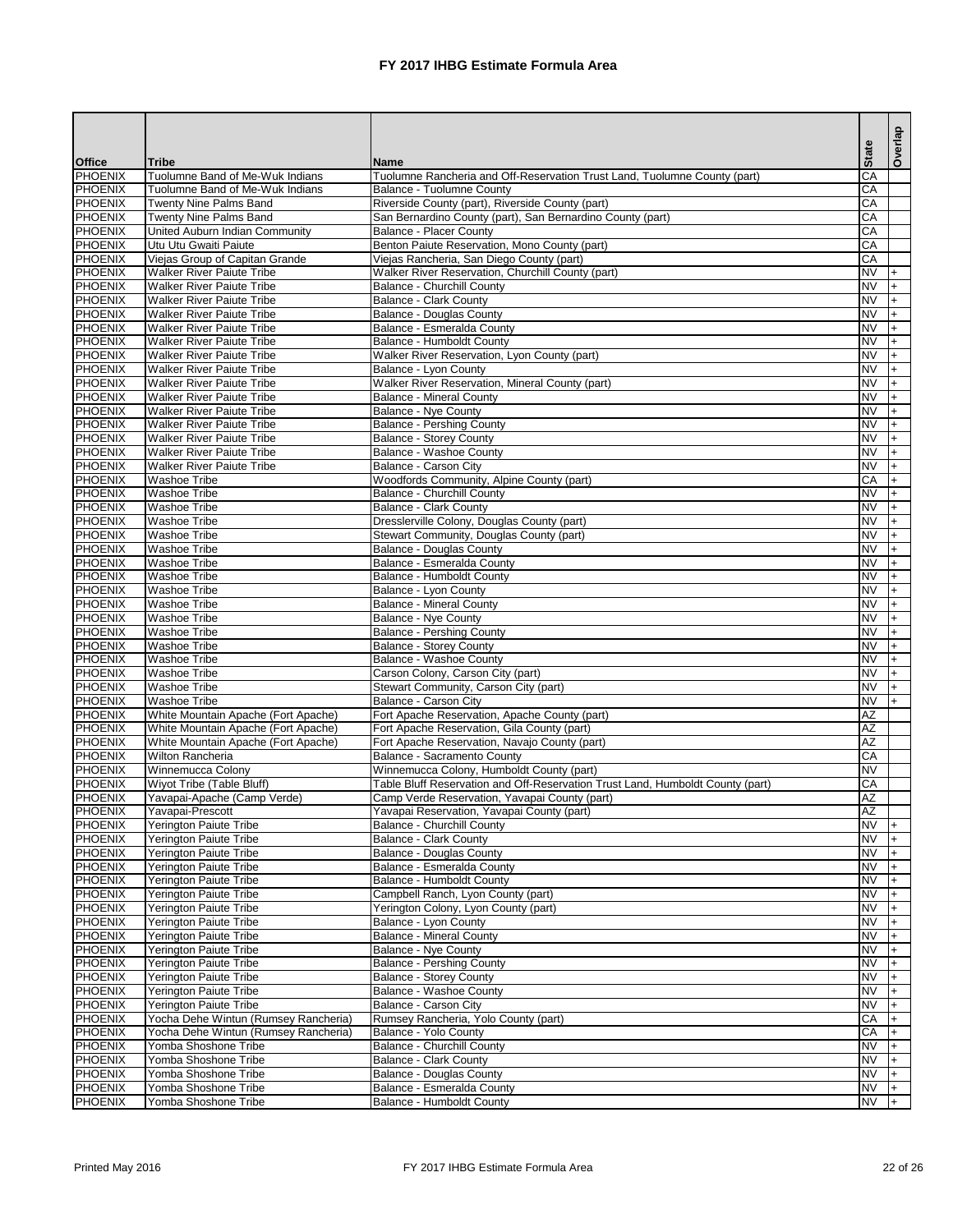|                |                      |                                                                             |                          | verlap    |
|----------------|----------------------|-----------------------------------------------------------------------------|--------------------------|-----------|
| <b>Office</b>  | <b>Tribe</b>         | <b>Name</b>                                                                 | <b>State</b>             | $\circ$   |
| PHOENIX        | Yomba Shoshone Tribe | <b>Balance - Lyon County</b>                                                | <b>NV</b>                |           |
| PHOENIX        | Yomba Shoshone Tribe | <b>Balance - Mineral County</b>                                             | <b>NV</b>                |           |
| <b>PHOENIX</b> | Yomba Shoshone Tribe | Yomba Reservation, Nye County (part)                                        | $\overline{\text{NV}}$   |           |
| PHOENIX        | Yomba Shoshone Tribe | <b>Balance - Nye County</b>                                                 | <b>INV</b>               |           |
| PHOENIX        | Yomba Shoshone Tribe | <b>Balance - Pershing County</b>                                            | INV                      | $\ddot{}$ |
| PHOENIX        | Yomba Shoshone Tribe | <b>Balance - Storey County</b>                                              | <b>NV</b>                | I+        |
| PHOENIX        | Yomba Shoshone Tribe | <b>Balance - Washoe County</b>                                              | <b>NV</b>                | $+$       |
| PHOENIX        | Yomba Shoshone Tribe | Balance - Carson City                                                       | INV                      |           |
| PHOENIX        | Ysleta Del Sur       | Ysleta Del Sur Pueblo and Off-Reservation Trust Land, El Paso County (part) | 'TX                      |           |
| PHOENIX        | Ysleta Del Sur       | Balance - El Paso County                                                    | $\overline{\mathsf{TX}}$ |           |
| PHOENIX        | Ysleta Del Sur       | Balance - Hudspeth County                                                   | $\overline{\mathsf{TX}}$ |           |
| <b>PHOENIX</b> | <b>Yurok Tribe</b>   | Yurok Reservation, Del Norte County (part)                                  | CA                       | $+$       |
| PHOENIX        | <b>Yurok Tribe</b>   | Balance - Del Norte County                                                  | CA                       |           |
| <b>PHOENIX</b> | <b>Yurok Tribe</b>   | Yurok Reservation, Humboldt County (part)                                   | <b>I</b> CA              |           |
| PHOENIX        | <b>Yurok Tribe</b>   | <b>Balance - Humboldt County</b>                                            | CA                       | $+$       |
| PHOENIX        | Zia Pueblo           | Zia Pueblo and Off-Reservation Trust Land, Sandoval County (part)           | <b>NM</b>                |           |
| <b>PHOENIX</b> | Zuni Tribe           | Zuni Reservation and Off-Reservation Trust Land, Apache County (part)       | <b>AZ</b>                |           |
| PHOENIX        | Zuni Tribe           | Zuni Reservation and Off-Reservation Trust Land, Catron County (part)       | <b>NM</b>                |           |
| PHOENIX        | Zuni Tribe           | Zuni Reservation and Off-Reservation Trust Land, Cibola County (part)       | <b>NM</b>                |           |
| <b>PHOENIX</b> | Zuni Tribe           | Zuni Reservation and Off-Reservation Trust Land, McKinley County (part)     | <b>NM</b>                |           |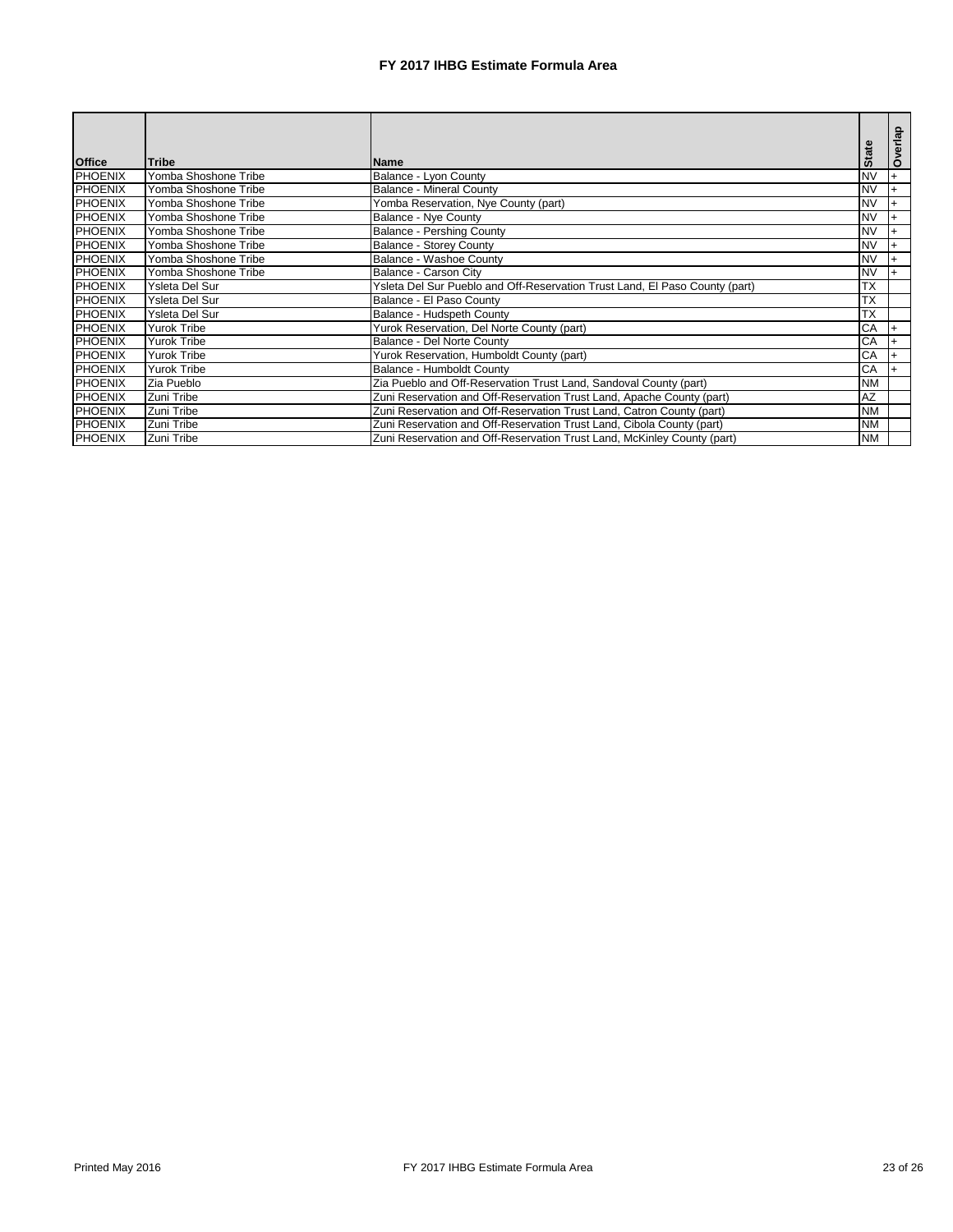|                                  |                                                                                |                                                                                                                               | <b>State</b>           | Overlap    |
|----------------------------------|--------------------------------------------------------------------------------|-------------------------------------------------------------------------------------------------------------------------------|------------------------|------------|
| <b>Office</b><br><b>SEATTLE</b>  | <b>Tribe</b><br><b>Burns-Paiute Tribe</b>                                      | <b>Name</b><br>Burns Paiute Colony and Off-Reservation Trust Land, Harney County (part)                                       | <b>OR</b>              |            |
| <b>SEATTLE</b>                   | <b>Burns-Paiute Tribe</b>                                                      | <b>Balance - Harney County</b>                                                                                                | <b>OR</b>              |            |
| <b>SEATTLE</b>                   | <b>Chehalis Confederated Tribes</b>                                            | Chehalis Reservation, Grays Harbor County (part)                                                                              | <b>WA</b>              | $ +$       |
| <b>SEATTLE</b>                   | <b>Chehalis Confederated Tribes</b>                                            | Balance - Grays Harbor County                                                                                                 | WA                     | $+$        |
| <b>SEATTLE</b>                   | <b>Chehalis Confederated Tribes</b>                                            | Balance - Mason County                                                                                                        | <b>WA</b>              | $+$        |
| <b>SEATTLE</b>                   | <b>Chehalis Confederated Tribes</b>                                            | Chehalis Reservation, Thurston County (part)                                                                                  | <b>WA</b>              | $+$        |
| <b>SEATTLE</b>                   | <b>Chehalis Confederated Tribes</b>                                            | <b>Balance - Thurston County</b>                                                                                              | <b>WA</b>              | $+$        |
| <b>SEATTLE</b><br><b>SEATTLE</b> | Coeur D'Alene Tribe<br>Coeur D'Alene Tribe                                     | Coeur d'Alene Reservation, Benewah County (part)<br>Coeur d'Alene Reservation, Kootenai County (part)                         | $\overline{ID}$<br>ID  |            |
| <b>SEATTLE</b>                   | <b>Colville Confederated Tribes</b>                                            | Colville Reservation and Off-Reservation Trust Land, Chelan County (part)                                                     | <b>WA</b>              |            |
| <b>SEATTLE</b>                   | <b>Colville Confederated Tribes</b>                                            | <b>Balance - Douglas County</b>                                                                                               | <b>WA</b>              |            |
| <b>SEATTLE</b>                   | <b>Colville Confederated Tribes</b>                                            | Colville Reservation and Off-Reservation Trust Land, Ferry County (part)                                                      | <b>WA</b>              |            |
| <b>SEATTLE</b>                   | <b>Colville Confederated Tribes</b>                                            | <b>Balance - Ferry County</b>                                                                                                 | WA                     |            |
| <b>SEATTLE</b>                   | <b>Colville Confederated Tribes</b>                                            | Colville Reservation and Off-Reservation Trust Land, Okanogan County (part)                                                   | WA                     |            |
| <b>SEATTLE</b>                   | <b>Colville Confederated Tribes</b>                                            | Balance - Okanogan County                                                                                                     | <b>WA</b>              |            |
| <b>SEATTLE</b><br><b>SEATTLE</b> | <b>Colville Confederated Tribes</b>                                            | <b>Balance - Stevens County</b><br>Coos, Lower Umpqua, and Siuslaw Reservation and Off-Reservation Trust Land, Coos County (p | <b>WA</b><br><b>OR</b> |            |
| <b>SEATTLE</b>                   | Coos, Lower Umpqua and Siuslaw Tribes<br>Coos, Lower Umpqua and Siuslaw Tribes | <b>Balance - Coos County</b>                                                                                                  | <b>OR</b>              | I+<br>$+$  |
| <b>SEATTLE</b>                   | Coos, Lower Umpqua and Siuslaw Tribes                                          | Coos, Lower Umpqua, and Siuslaw Reservation and Off-Reservation Trust Land, Curry County                                      | <b>OR</b>              | $+$        |
| <b>SEATTLE</b>                   | Coos, Lower Umpqua and Siuslaw Tribes                                          | Balance - Curry County                                                                                                        | CA                     | $\ddot{}$  |
| <b>SEATTLE</b>                   | Coos, Lower Umpqua and Siuslaw Tribes                                          | <b>Balance - Douglas County</b>                                                                                               | OR                     | $+$        |
| <b>SEATTLE</b>                   | Coos, Lower Umpqua and Siuslaw Tribes                                          | Coos, Lower Umpqua, and Siuslaw Reservation and Off-Reservation Trust Land, Lane County (p                                    | OR                     | $+$        |
| <b>SEATTLE</b>                   | Coos, Lower Umpqua and Siuslaw Tribes                                          | Balance - Lane County                                                                                                         | <b>OR</b>              | $+$        |
| <b>SEATTLE</b>                   | Coos, Lower Umpqua and Siuslaw Tribes                                          | <b>Balance - Lincoln County</b>                                                                                               | <b>OR</b>              | $+$        |
| <b>SEATTLE</b><br><b>SEATTLE</b> | Coquille Indian Tribe<br>Coquille Indian Tribe                                 | Coquille Reservation and Off-Reservation Trust Land, Coos County (part)<br>Balance - Coos County                              | <b>OR</b><br><b>OR</b> | $+$        |
| <b>SEATTLE</b>                   | Coquille Indian Tribe                                                          | Coquille Reservation and Off-Reservation Trust Land,                                                                          | <b>OR</b>              | $+$<br>$+$ |
| <b>SEATTLE</b>                   | Coquille Indian Tribe                                                          | <b>Balance - Curry County</b>                                                                                                 | <b>OR</b>              |            |
| <b>SEATTLE</b>                   | Coquille Indian Tribe                                                          | <b>Balance - Douglas County</b>                                                                                               | <b>OR</b>              |            |
| <b>SEATTLE</b>                   | Coquille Indian Tribe                                                          | Balance - Jackson County                                                                                                      | <b>OR</b>              |            |
| <b>SEATTLE</b>                   | Coquille Indian Tribe                                                          | Balance - Lane County                                                                                                         | <b>OR</b>              | $+$        |
| <b>SEATTLE</b>                   | Cow Creek Band of Umpqua Indians                                               | <b>Balance - Coos County</b>                                                                                                  | <b>OR</b>              | $+$        |
| <b>SEATTLE</b>                   | Cow Creek Band of Umpqua Indians                                               | Balance - Deschutes County                                                                                                    | OR                     | $ + $      |
| <b>SEATTLE</b><br><b>SEATTLE</b> | Cow Creek Band of Umpqua Indians<br>Cow Creek Band of Umpqua Indians           | Cow Creek Reservation, Douglas County (part)<br><b>Balance - Douglas County</b>                                               | <b>OR</b><br><b>OR</b> | l+         |
| <b>SEATTLE</b>                   | Cow Creek Band of Umpqua Indians                                               | Balance - Jackson County                                                                                                      | <b>OR</b>              |            |
| <b>SEATTLE</b>                   | Cow Creek Band of Umpqua Indians                                               | Balance - Josephine County                                                                                                    | <b>OR</b>              |            |
| <b>SEATTLE</b>                   | Cow Creek Band of Umpqua Indians                                               | Balance - Klamath County                                                                                                      | <b>OR</b>              |            |
| <b>SEATTLE</b>                   | Cow Creek Band of Umpqua Indians                                               | <b>Balance - Lane County</b>                                                                                                  | <b>OR</b>              | $+$        |
| <b>SEATTLE</b>                   | <b>Cowlitz Tribe</b>                                                           | <b>Balance - Clark County</b>                                                                                                 | <b>WA</b>              |            |
| <b>SEATTLE</b>                   | <b>Cowlitz Tribe</b>                                                           | <b>Balance - Cowlitz County</b>                                                                                               | <b>WA</b><br><b>WA</b> |            |
| <b>SEATTLE</b><br><b>SEATTLE</b> | <b>Cowlitz Tribe</b><br><b>Grand Ronde Confederated Tribes</b>                 | <b>Balance - Lewis County</b><br><b>Balance - Marion County</b>                                                               | OR                     |            |
| <b>SEATTLE</b>                   | <b>Grand Ronde Confederated Tribes</b>                                         | Balance - Multnomah County                                                                                                    | <b>OR</b>              |            |
| <b>SEATTLE</b>                   | <b>Grand Ronde Confederated Tribes</b>                                         | Grand Ronde Reservation, Polk County (part)                                                                                   | <b>OR</b>              |            |
| <b>SEATTLE</b>                   | <b>Grand Ronde Confederated Tribes</b>                                         | Balance - Polk County                                                                                                         | <b>OR</b>              |            |
| <b>SEATTLE</b>                   | <b>Grand Ronde Confederated Tribes</b>                                         | <b>Balance - Tillamook County</b>                                                                                             | <b>OR</b>              |            |
| <b>SEATTLE</b>                   | <b>Grand Ronde Confederated Tribes</b>                                         | Balance - Washington County                                                                                                   | <b>OR</b>              |            |
| <b>SEATTLE</b>                   | <b>Grand Ronde Confederated Tribes</b>                                         | Grand Ronde Reservation, Yamhill County (part)                                                                                | <b>OR</b>              |            |
| <b>SEATTLE</b><br><b>SEATTLE</b> | <b>Grand Ronde Confederated Tribes</b><br>Hoh Indian Tribe                     | <b>Balance - Yamhill County</b><br><b>Balance - Clallam County</b>                                                            | <b>OR</b><br><b>WA</b> |            |
| <b>SEATTLE</b>                   | Hoh Indian Tribe                                                               | Balance - Grays Harbor County                                                                                                 | <b>WA</b>              |            |
| <b>SEATTLE</b>                   | Hoh Indian Tribe                                                               | Hoh Reservation, Jefferson County (part)                                                                                      | <b>WA</b>              |            |
| <b>SEATTLE</b>                   | Jamestown S'Klallam Tribe                                                      | Jamestown S'Klallam Reservation and Off-Reservation Trust Land, Clallam County (part)                                         | <b>WA</b>              |            |
| <b>SEATTLE</b>                   | Jamestown S'Klallam Tribe                                                      | <b>Balance - Clallam County</b>                                                                                               | <b>WA</b>              | $+$        |
| <b>SEATTLE</b>                   | Jamestown S'Klallam Tribe                                                      | <b>Balance - Jefferson County</b>                                                                                             | <b>WA</b>              | $+$        |
| <b>SEATTLE</b>                   | Kalispel Indian Community                                                      | Kalispel Reservation, Pend Oreille County (part)                                                                              | <b>WA</b>              |            |
| <b>SEATTLE</b>                   | Kalispel Indian Community                                                      | Kalispel Reservation, Spokane County (part)                                                                                   | <b>WA</b>              |            |
| <b>SEATTLE</b><br><b>SEATTLE</b> | <b>Klamath Tribes</b><br><b>Klamath Tribes</b>                                 | Klamath Reservation, Klamath County (part)<br>Balance - Klamath County                                                        | <b>OR</b><br><b>OR</b> |            |
| <b>SEATTLE</b>                   | Kootenai Tribe                                                                 | Kootenai Reservation, Boundary County (part)                                                                                  | ID                     |            |
| <b>SEATTLE</b>                   | Lower Elwha Tribal Community                                                   | Lower Elwha Reservation and Off-Reservation Trust Land, Clallam County (part)                                                 | <b>WA</b>              |            |
| <b>SEATTLE</b>                   | <b>Lower Elwha Tribal Community</b>                                            | <b>Balance - Clallam County</b>                                                                                               | <b>WA</b>              |            |
| <b>SEATTLE</b>                   | Lummi Tribe                                                                    | Lummi Reservation, Whatcom County (part)                                                                                      | WA                     |            |
| <b>SEATTLE</b>                   | Lummi Tribe                                                                    | Whatcom County (part)                                                                                                         | <b>WA</b>              |            |
| <b>SEATTLE</b>                   | Makah Indian Tribe                                                             | Makah Reservation, Clallam County (part)                                                                                      | <b>WA</b>              |            |
| <b>SEATTLE</b>                   | Muckleshoot Indian Tribe                                                       | Muckleshoot Reservation and Off-Reservation Trust Land, King County (part)                                                    | <b>WA</b>              |            |
| <b>SEATTLE</b>                   | Muckleshoot Indian Tribe                                                       | Muckleshoot Reservation and Off-Reservation Trust Land, Pierce County (part)                                                  | <b>WA</b>              |            |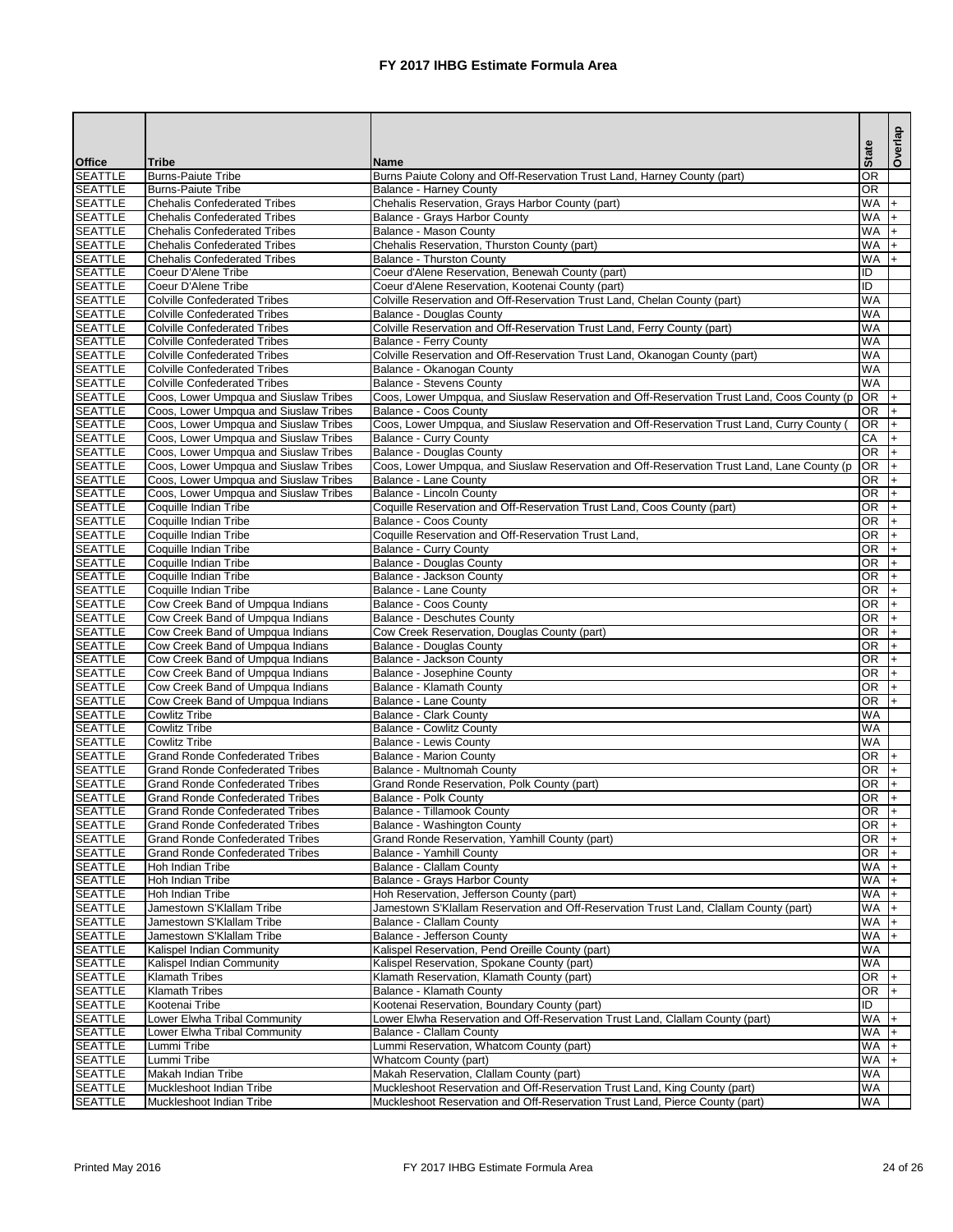|                                  |                                                                        |                                                                                                                     |      | <b>State</b>           | Overlap        |
|----------------------------------|------------------------------------------------------------------------|---------------------------------------------------------------------------------------------------------------------|------|------------------------|----------------|
| <b>Office</b>                    | <b>Tribe</b>                                                           | <b>Name</b>                                                                                                         |      |                        |                |
| <b>SEATTLE</b>                   | Nez Perce Tribe                                                        | Nez Perce Reservation, Clearwater County (part)                                                                     | lıd  |                        |                |
| <b>SEATTLE</b>                   | Nez Perce Tribe                                                        | Nez Perce Reservation, Idaho County (part)                                                                          | lid  |                        |                |
| <b>SEATTLE</b>                   | Nez Perce Tribe                                                        | Nez Perce Reservation, Lewis County (part)                                                                          | IID  |                        |                |
| <b>SEATTLE</b><br><b>SEATTLE</b> | Nez Perce Tribe<br><b>Nisqually Indian Community</b>                   | Nez Perce Reservation, Nez Perce County (part)<br>Nisqually Reservation, Pierce County (part)                       | IID  | <b>WA</b>              | I+             |
| <b>SEATTLE</b>                   | <b>Nisqually Indian Community</b>                                      | Pierce County (part)                                                                                                |      | <b>WA</b>              |                |
| <b>SEATTLE</b>                   | Nisqually Indian Community                                             | Nisqually Reservation, Thurston County (part)                                                                       |      | <b>WA</b>              |                |
| <b>SEATTLE</b>                   | Nisqually Indian Community                                             | <b>Balance - Thurston County</b>                                                                                    |      | <b>WA</b>              |                |
| <b>SEATTLE</b>                   | Nooksack Tribe                                                         | Nooksack Reservation and Off-Reservation Trust Land, Whatcom County (part)                                          |      | WA                     |                |
| <b>SEATTLE</b>                   | Nooksack Tribe                                                         | <b>Balance - Whatcom County</b>                                                                                     |      | <b>WA</b>              |                |
| <b>SEATTLE</b>                   | Port Gamble Indian Community                                           | Port Gamble Reservation, Kitsap County (part)                                                                       |      | <b>WA</b>              |                |
| <b>SEATTLE</b>                   | Port Gamble Indian Community                                           | Balance - Kitsap County                                                                                             |      | <b>WA</b>              |                |
| <b>SEATTLE</b>                   | <b>Puyallup Tribe</b>                                                  | Puyallup Reservation and Off-Reservation Trust Land, King County (part)                                             |      | WA                     |                |
| <b>SEATTLE</b>                   | <b>Puyallup Tribe</b>                                                  | Puyallup Reservation and Off-Reservation Trust Land, Pierce County (part)                                           |      | <b>NM</b>              |                |
| <b>SEATTLE</b>                   | Puyallup Tribe                                                         | <b>Balance - Pierce County</b>                                                                                      |      | <b>WA</b>              | $+$            |
| <b>SEATTLE</b>                   | Quileute Tribe                                                         | Quileute Reservation, Clallam County (part)                                                                         |      | <b>WA</b>              |                |
| <b>SEATTLE</b><br><b>SEATTLE</b> | <b>Quinault Tribe</b><br><b>Quinault Tribe</b>                         | Quinault Reservation, Grays Harbor County (part)<br><b>Balance - Grays Harbor County</b>                            |      | <b>WA</b><br><b>WA</b> | $ + $          |
| <b>SEATTLE</b>                   | <b>Quinault Tribe</b>                                                  | Quinault Reservation, Jefferson County (part)                                                                       |      | <b>WA</b>              | $+$            |
| <b>SEATTLE</b>                   | <b>Quinault Tribe</b>                                                  | Balance - Jefferson County                                                                                          |      | <b>WA</b>              | $\mathsf{I}$ + |
| <b>SEATTLE</b>                   | Samish Nation                                                          | <b>Balance - Island County</b>                                                                                      |      | <b>WA</b>              | I+             |
| <b>SEATTLE</b>                   | Samish Nation                                                          | Balance - San Juan County, San Juan County                                                                          |      | WA                     | $ +$           |
| <b>SEATTLE</b>                   | Samish Nation                                                          | Samish, Skagit County (part)                                                                                        |      | <b>WA</b>              | $+$            |
| <b>SEATTLE</b>                   | Samish Nation                                                          | Balance - Skagit County                                                                                             |      | <b>WA</b>              |                |
| <b>SEATTLE</b>                   | Samish Nation                                                          | Balance - Snohomish County                                                                                          |      | <b>WA</b>              |                |
| <b>SEATTLE</b>                   | <b>Samish Nation</b>                                                   | <b>Balance - Whatcom County</b>                                                                                     |      | <b>WA</b>              |                |
| <b>SEATTLE</b>                   | Sauk-Suiattle Indian Tribe                                             | <b>Balance - King County</b>                                                                                        |      | <b>WA</b>              |                |
| <b>SEATTLE</b>                   | Sauk-Suiattle Indian Tribe                                             | <b>Balance - Pierce County</b>                                                                                      |      | <b>WA</b>              |                |
| <b>SEATTLE</b>                   | Sauk-Suiattle Indian Tribe                                             | Sauk-Suiattle Reservation, Skagit County (part)                                                                     |      | <b>WA</b>              |                |
| <b>SEATTLE</b>                   | Sauk-Suiattle Indian Tribe                                             | Sauk-Suiattle Reservation, Snohomish County (part)                                                                  |      | <b>WA</b>              |                |
| <b>SEATTLE</b>                   | Sauk-Suiattle Indian Tribe                                             | <b>Balance - Snohomish County</b>                                                                                   |      | <b>NM</b>              |                |
| <b>SEATTLE</b><br><b>SEATTLE</b> | Shoalwater Bay Tribe<br><b>Shoalwater Bay Tribe</b>                    | Shoalwater Bay Reservation and Off-Reservation Trust Land, Pacific County (part)<br><b>Balance - Pacific County</b> |      | <b>WA</b><br>WA        |                |
| <b>SEATTLE</b>                   | Shoshone-Bannock Tribes, Ft. Hall Res.                                 | Fort Hall Reservation and Off-Reservation Trust Land, Bannock County (part)                                         | IID  |                        |                |
| <b>SEATTLE</b>                   | Shoshone-Bannock Tribes, Ft. Hall Res.                                 | Fort Hall Reservation and Off-Reservation Trust Land, Bingham County (part)                                         | IID. |                        |                |
| <b>SEATTLE</b>                   | Shoshone-Bannock Tribes, Ft. Hall Res.                                 | Fort Hall Reservation and Off-Reservation Trust Land, Caribou County (part)                                         | IID  |                        |                |
| <b>SEATTLE</b>                   | Shoshone-Bannock Tribes, Ft. Hall Res.                                 | Fort Hall Reservation and Off-Reservation Trust Land, Power County (part)                                           | ID   |                        |                |
| <b>SEATTLE</b>                   | <b>Siletz Confederated Tribes</b>                                      | <b>Balance - Benton County</b>                                                                                      |      | <b>OR</b>              | $\ddot{}$      |
| <b>SEATTLE</b>                   | <b>Siletz Confederated Tribes</b>                                      | Balance - Clackamas County                                                                                          |      | <b>OR</b>              |                |
| <b>SEATTLE</b>                   | <b>Siletz Confederated Tribes</b>                                      | <b>Balance - Lane County</b>                                                                                        |      | <b>OR</b>              |                |
| <b>SEATTLE</b>                   | <b>Siletz Confederated Tribes</b>                                      | Siletz Reservation and Off-Reservation Trust Land, Lincoln County (part)                                            |      | <b>OR</b>              |                |
| <b>SEATTLE</b>                   | <b>Siletz Confederated Tribes</b>                                      | <b>Balance - Lincoln County</b>                                                                                     |      | <b>OR</b>              |                |
| <b>SEATTLE</b>                   | <b>Siletz Confederated Tribes</b>                                      | Balance - Linn County                                                                                               |      | <b>OR</b>              |                |
| <b>SEATTLE</b>                   | <b>Siletz Confederated Tribes</b>                                      | <b>Balance - Marion County</b>                                                                                      |      | $\overline{OR}$        |                |
| <b>SEATTLE</b>                   | <b>Siletz Confederated Tribes</b>                                      | Balance - Multnomah County                                                                                          |      | OR<br>OR               |                |
| <b>SEATTLE</b><br><b>SEATTLE</b> | <b>Siletz Confederated Tribes</b><br><b>Siletz Confederated Tribes</b> | <b>Balance - Polk County</b><br><b>Balance - Tillamook County</b>                                                   |      | <b>OR</b>              |                |
| <b>SEATTLE</b>                   | <b>Siletz Confederated Tribes</b>                                      | Balance - Washington County                                                                                         |      | <b>OR</b>              |                |
| <b>SEATTLE</b>                   | <b>Siletz Confederated Tribes</b>                                      | <b>Balance - Yamhill County</b>                                                                                     |      | <b>OR</b>              |                |
| <b>SEATTLE</b>                   | Skokomish Indian Tribe                                                 | Skokomish Reservation, Mason County (part)                                                                          |      | WA                     |                |
| <b>SEATTLE</b>                   | Skokomish Indian Tribe                                                 | <b>Balance - Mason County</b>                                                                                       |      | <b>WA</b>              |                |
| <b>SEATTLE</b>                   | Snoqualmie                                                             | <b>Balance - King County</b>                                                                                        |      | <b>WA</b>              |                |
| <b>SEATTLE</b>                   | Snoqualmie                                                             | <b>Balance - Snohomish County</b>                                                                                   |      | WA                     |                |
| <b>SEATTLE</b>                   | <b>Spokane Tribe</b>                                                   | Spokane Reservation, Lincoln County (part)                                                                          |      | WA                     |                |
| <b>SEATTLE</b>                   | Spokane Tribe                                                          | <b>Balance - Lincoln County</b>                                                                                     |      | <b>WA</b>              |                |
| <b>SEATTLE</b>                   | Spokane Tribe                                                          | Balance - Pend Oreille County                                                                                       |      | <b>WA</b>              |                |
| <b>SEATTLE</b>                   | Spokane Tribe                                                          | <b>Balance - Spokane County</b>                                                                                     |      | <b>WA</b>              |                |
| <b>SEATTLE</b><br><b>SEATTLE</b> | Spokane Tribe<br><b>Squaxin Island Tribe</b>                           | Spokane Reservation, Stevens County (part)                                                                          |      | WA<br><b>WA</b>        |                |
| <b>SEATTLE</b>                   | <b>Squaxin Island Tribe</b>                                            | Balance - Grays Harbor County<br>Squaxin Island Reservation and Trust Lands, Mason County (part)                    |      | <b>WA</b>              |                |
| <b>SEATTLE</b>                   | Squaxin Island Tribe                                                   | Balance - Mason County                                                                                              |      | <b>WA</b>              |                |
| <b>SEATTLE</b>                   | Squaxin Island Tribe                                                   | <b>Balance - Thurston County</b>                                                                                    |      | <b>WA</b>              |                |
| <b>SEATTLE</b>                   | Stillaguamish Tribe                                                    | Stillaguamish Reservation, Snohomish County (part)                                                                  |      | WA                     |                |
| <b>SEATTLE</b>                   | Stillaguamish Tribe                                                    | <b>Balance - Snohomish County</b>                                                                                   |      | <b>WA</b>              |                |
| <b>SEATTLE</b>                   | Suquamish Tribe                                                        | <b>Balance - King County</b>                                                                                        |      | <b>WA</b>              |                |
| <b>SEATTLE</b>                   | Suquamish Tribe                                                        | Port Madison Reservation, Kitsap County (part)                                                                      |      | <b>WA</b>              |                |
| <b>SEATTLE</b>                   | Suquamish Tribe                                                        | <b>Balance - Kitsap County</b>                                                                                      |      | <b>WA</b>              |                |
| <b>SEATTLE</b>                   | Suquamish Tribe                                                        | Balance - Mason County                                                                                              |      | WA                     |                |